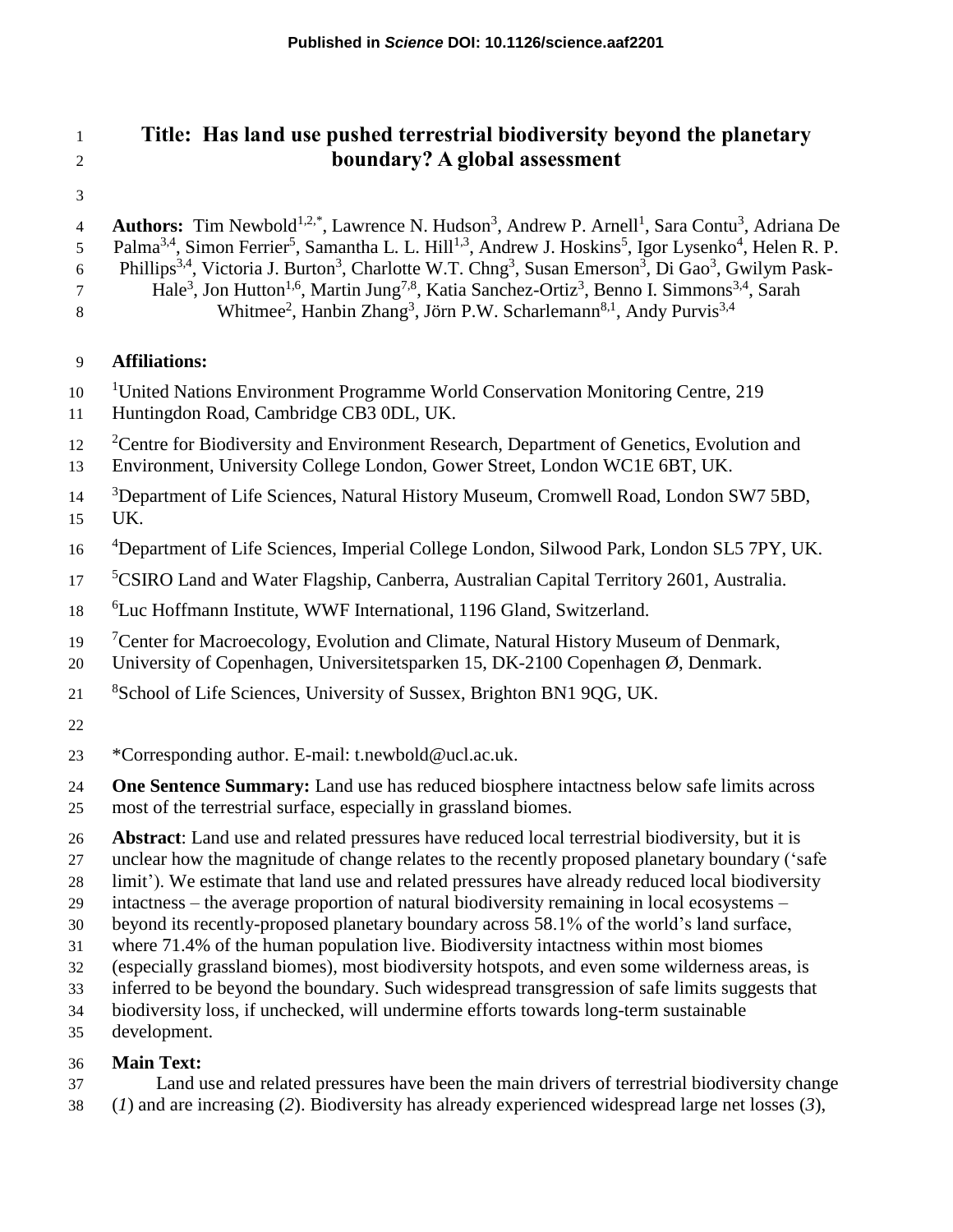potentially compromising its contribution to resilient provision of ecosystem functions and

- services, such as biomass production and pollination, that underpin human wellbeing (*4*–*7*).
- Species-removal experiments suggest that loss of ecosystem function accelerates with ongoing
- species loss (*5*), implying there may be thresholds beyond which human intervention is needed to ensure adequate local ecosystem function (*8*, *9*). The loss of 20% of species – which affects
- 44 ecosystem productivity as strongly as other direct drivers  $(5)$  is one possible threshold, but it is
- unclear by which mechanism species richness affects ecosystem function, and whether there are
- direct effects or only effects on resilience of function (*6*, *7*). Whereas this proposed safe limit
- comes from studies of local ecosystem health, the Planetary Boundaries framework (*8*, *9*)
- considers longer-term maintenance of function over much larger (biome to global) scales. At
- these temporal and spatial scales, the maintenance of function depends on functional diversity –
- the ranges and abundances of the functional traits of the species present (*8*, *10*). As direct
- functional trait data are lacking, the Biodiversity Intactness Index (BII: the average abundance of
- originally present species across a broad range of species, relative to abundance in undisturbed
- habitat; (*11*)) is suggested as the best metric (*8*, *9*). The safe limit is placed at a precautionary 10% reduction in BII, but it might be as high as a 70% reduction (*9*).
- A key uncertainty when estimating safe limits concerns the value of species not present in the undisturbed ecosystem. Such species could benefit ecosystem functioning, have no effect (as assumed by the BII), or even impair it (*12*–*15*). Most models estimating net human impacts on biodiversity (*3*, *16*) treat novel and originally-present species as functionally equivalent, whereas experimental studies manipulate species originally present (*17*).
- Given the possibly severe consequences of transgressing safe biodiversity limits, global assessments of relevant metrics are needed urgently. Data limitations have hampered efforts to date: BII has so far only been estimated, from expert opinion, for seven southern African countries (*11*). More recently, we combined global models linking land-use pressures to local biodiversity with global land-use maps. We estimated that net reductions in local species richness exceeded 20% across 28% of the world's land surface by 2005, while 48.7% of land had seen net reductions in total abundance of ≥ 10% (*3*). However, our projections of net effects did not account for any reductions of originally-present diversity that were offset by influx of novel species (18), as well as being at too coarse a scale  $({\sim}50 \text{ km}^2)$  to be relevant for local ecosystem functioning and decision making. Furthermore, we did not analyze the spatial distribution of the transgression of proposed safe limits.
- 71 Here we present fine-scale  $(\sim 1 \text{km}^2)$  global estimates of how land-use pressures have affected the numbers of species and individuals found in samples from local terrestrial ecological assemblages (*19*). To explore different assumptions about novel species, we estimate both overall net change (correct if novel species contribute fully to ecosystems) and ‒ using estimates of species turnover among land uses to exclude novel species ‒ change in species originally present (correct if novel species play no role). We ask how much of the Earth's land surface is already 'biotically compromised' (i.e. exceeds the boundaries of 10% loss of abundance or 20% loss of species). We focus on results for the relative abundance of originally-present species (BII), because this is the measure suggested in the Planetary Boundaries framework (*9*). We estimate average losses per biome, because of the suggested importance of biomes for the functioning of the whole Earth System (*8*, *9*), and to assess possible consequences for people – 82 assuming that many biodiversity-regulated ecosystem services operate locally – we quantify the geographical congruence between biodiversity reduction and human population. We also assess
- the biotic integrity of areas identified as particularly important for conservation (although the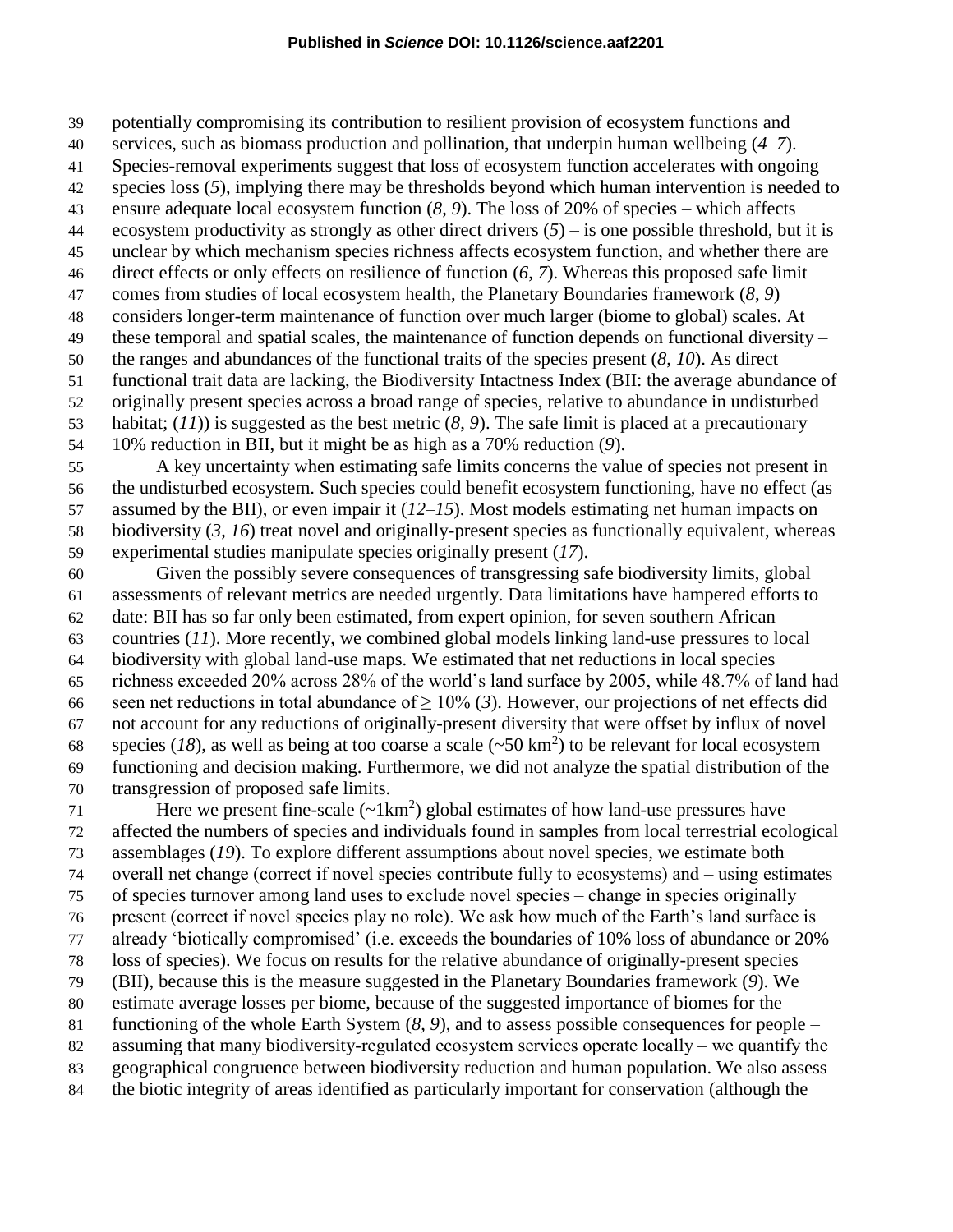proposed planetary boundary in terms of BII may not always be relevant for areas much smaller

- than biomes, and probably needs to vary depending on the sensitivity of the biota). First,
- Conservation International's 'Biodiversity Hotspots' areas rich in endemic species but with
- high levels of habitat loss have been suggested as urgent conservation priorities (*20*). Because
- these areas were identified reactively (*20*) with a criterion of 70% loss of primary vegetation, we
- expect them to have lower biodiversity intactness than average. For comparison, we also
- estimate the biodiversity intactness of Conservation International's High Biodiversity Wilderness
- Areas, which also meet the criterion of high species endemism, but which retain 70% of their
- natural habitat and so present more opportunity for proactive conservation (*20*). We modelled how sampled richness and abundance respond to land-use pressures using

 data from the PREDICTS (Projecting Responses of Ecological Diversity in Changing Terrestrial Systems) database (*21*). These data consisted of 2,382,624 records (Fig. S1; nearly twice as many as our earlier, coarser-scale analyses (*3*)) of the abundance (1,888,784 records) or else occurrence of 39,123 species at 18,659 sites. The hierarchical mixed-effects models we used considered four pressure variables – land use, land-use intensity, human population density and proximity to the nearest road – as fixed effects (Figs. S2-3), while random effects accounted for among-study differences in sampling (methods, effort and focal taxonomic groups) and for the spatial arrangement of sampled sites within studies (see Supplementary Methods). We had insufficient data to fit separate models for each biome or clade. Responses may vary taxonomically or geographically, although our earlier analyses (*3*) showed no significant differences among plants, invertebrates and vertebrates, and suggested limited variation among biomes. As more data become available, future analyses will be better able to reflect any differences in response. We combined the models of species richness and total abundance with models of species turnover among land uses (based on *24*, but adapted to reflect asymmetric differences among land uses), to discount the fraction of species absent in non-primary habitat (see Methods for details). To map modelled responses, we used global pressure data for the year 111 2005 at a resolution of 30 arc seconds (approximately 1  $\text{km}^2$ ). We used land-use estimates for 2005 (*25*), and estimated land-use intensity as in (*3*); human population (for the year 2000) came from (*22*) and proximity to nearest road from (*23*). Values of the response variables are always expressed relative to an intact assemblage undisturbed by humans, so do not rely on estimates of absolute abundance or species richness, which vary widely among biomes and taxa.

 Our map of terrestrial BII (Fig. 1A; Fig. S4) suggests that the average local abundance of originally present species (*11*) globally has fallen to 84.6% (95% confidence interval: 82.2- 91.6%) of its value in the absence of human land-use effects, probably below the value (90%) proposed as a safe limit (*9*). Considering net changes in abundance, as in (3), assuming that novel species contribute fully to ecosystem function, global average abundance has fallen to 88.0% (95% CI: 83.5-94.8%) of its value before human effects.

 Assuming that only originally present species contribute to ecosystem function, most of the world's land surface is biotically compromised in terms of BII (58.1% of terrestrial area; 95% CI: 40.4-70.2%; Fig. 1A) and within-sample richness of originally present species (62.4%; 95% CI: 20.0-72.7%; Fig. 1B). If the proposed boundaries are broadly correct, ongoing human intervention may be needed to ensure delivery of ecosystem functions across most of the world (*5*). The proposed planetary boundary for BII (*9*) had uncertainty ranging from 30% to 90%; the proportion of the land surface exceeding the boundary varies widely across this range (Fig. S5), highlighting the urgent need for better understanding of how BII relates to Earth-system functioning (*9*). Assuming that novel species contribute as much to ecosystems as originally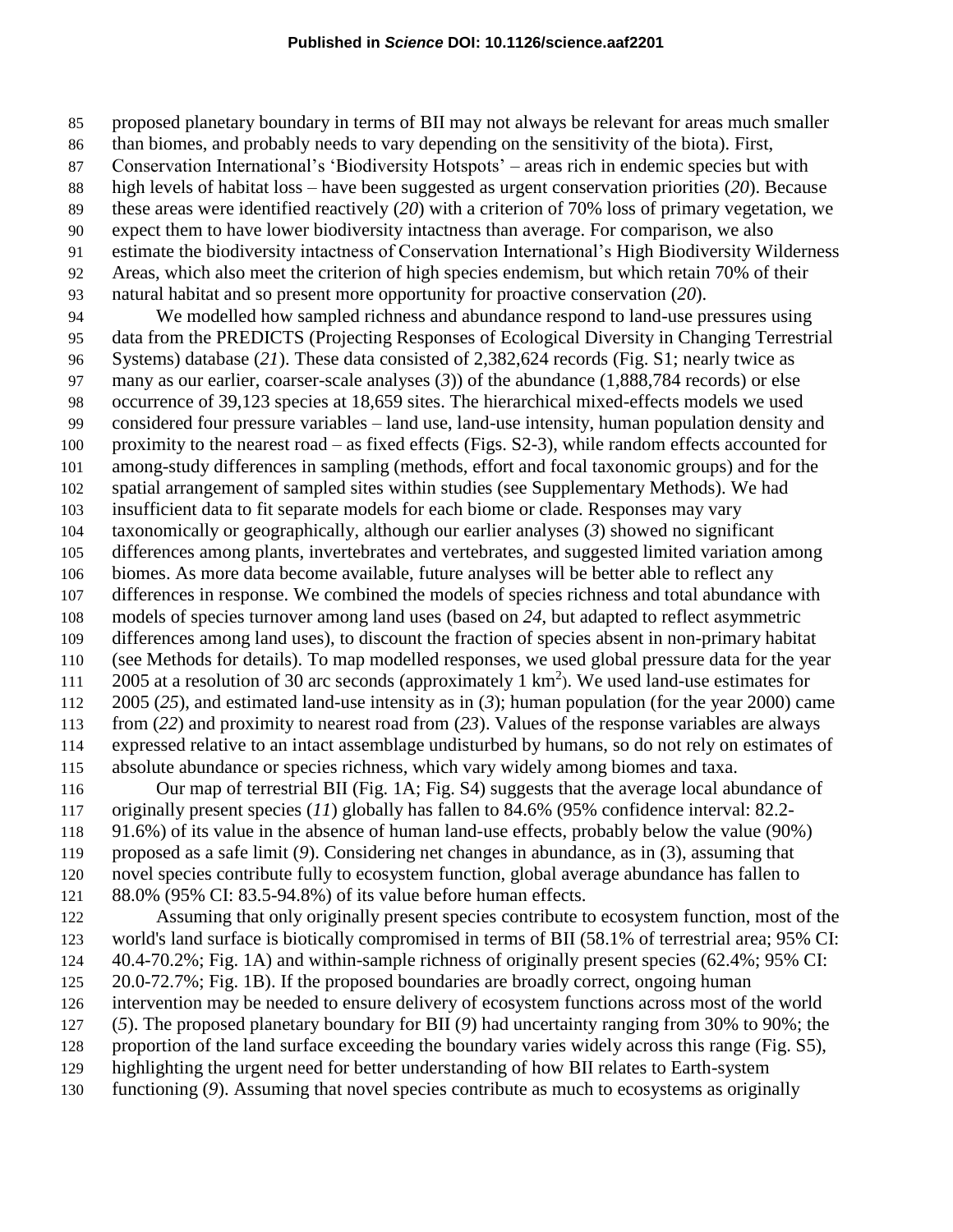present species we estimate the safe limit for total abundance to have been crossed in 48.4%

(95% CI: 30.9-66.5%) of land (Fig. 1C) and that for within-sample species richness in 58.4%

(95% CI: 21.8-75.0%; Fig. 1D). Even assuming that novel species have no effect on ecosystem

function will be optimistic if they actually impair it, an important question to test in future. Most

people (71.4%) live in biotically compromised areas, as judged by BII (Fig. 2), although

 uncertainty in this result was high (95% CI: 8.7-92.4%). There is growing evidence that access to high-biodiversity areas benefits people's physical and psychological wellbeing (*26*, *27*), although

uncertainty remains over which aspects of biodiversity are important.

 The biodiversity impact of land-use pressures varies among biomes (Fig. 3A; Table S2): grasslands are most affected, and tundra and boreal forests least. Our BII estimates suggest 9 of the 14 terrestrial biomes (95% CI: 4-12) have on average transgressed safe limits for biodiversity (Fig. 3A), although this number drops to seven (95% CI: 1-12) if novel species are included. The BII limit has been crossed in 22 of 34 terrestrial 'Biodiversity Hotspots' (*28*) (95% CI: 7-31; Fig. 3B; Table S3); this figure falls to 12 (95% CI: 5-32) if novel species are included, again highlighting the need to understand their effects on ecosystem function. Given that Biodiversity Hotspots were identified partly based on widespread historical habitat loss (*20*), their low average BII is unsurprising, although our results suggest that at least some hotspots might stay within safe ecological limits if future land conversion is reduced. In contrast, three out of the five High Biodiversity Wilderness Areas, which were identified for conservation proactively because the habitat is still relatively intact (*20*), have not experienced average losses of local biodiversity (BII) that cross the planetary boundaries (95% CI: 2-4; Fig. 3C; Table S4; four out of five if novel species are included; 95% CI: 2-5). Results concerning which areas have crossed proposed planetary boundaries were generally consistent between the richness- and abundance-based biodiversity measures (Figure 3; Tables S2-4).

 Our models suggest generally smaller impacts of land use on BII than a previous study (*11*). This might reflect differences in taxonomic coverage, but there are also two reasons why our results may overestimate BII. First, we ignore lagged responses. Second, our models use sites in primary vegetation as a baseline, because historical data are so rare (*3*, *11*); these sites will often have experienced some human impact. Nevertheless, it is important to note that since our models are global, their baseline is not biome- or region-specific, and they do not rely on data from minimally impacted land use from heavily modified landscapes, where such conditions do not exist. Our data have good coverage of taxa and biomes (Fig. S1), but the density of sampling is inevitably uneven. Biomes that are particularly underrepresented, relative to their global ecosystem productivity, are boreal forests, tundra, flooded grasslands and savannas and mangroves (Fig. S1), meaning that less confidence can be placed in the results for these biomes. The data probably also under-represent soil and canopy species. The estimate of land area biotically compromised in terms of species richness is much higher than our previous assessment (58.4 vs. 28.4%, although the confidence intervals overlap), but the estimates based on total abundance are almost identical (48.4% vs. 48.7%; *3*). The discrepancy for species richness is because of a stronger modelled interaction here between land use and human population density (Fig. S3), and because we include the effect of roads and the interaction between roads and land use, which were omitted from the projections in (*3*). The Sustainable Development Goals adopted in September 2015 (*29*) aim to improve

 human wellbeing while protecting, restoring and sustainably using terrestrial ecosystems. Our results highlight the magnitude of the challenge. Exploitation of terrestrial systems has been vital

for human development throughout history (*30*), but the cost to biosphere integrity has been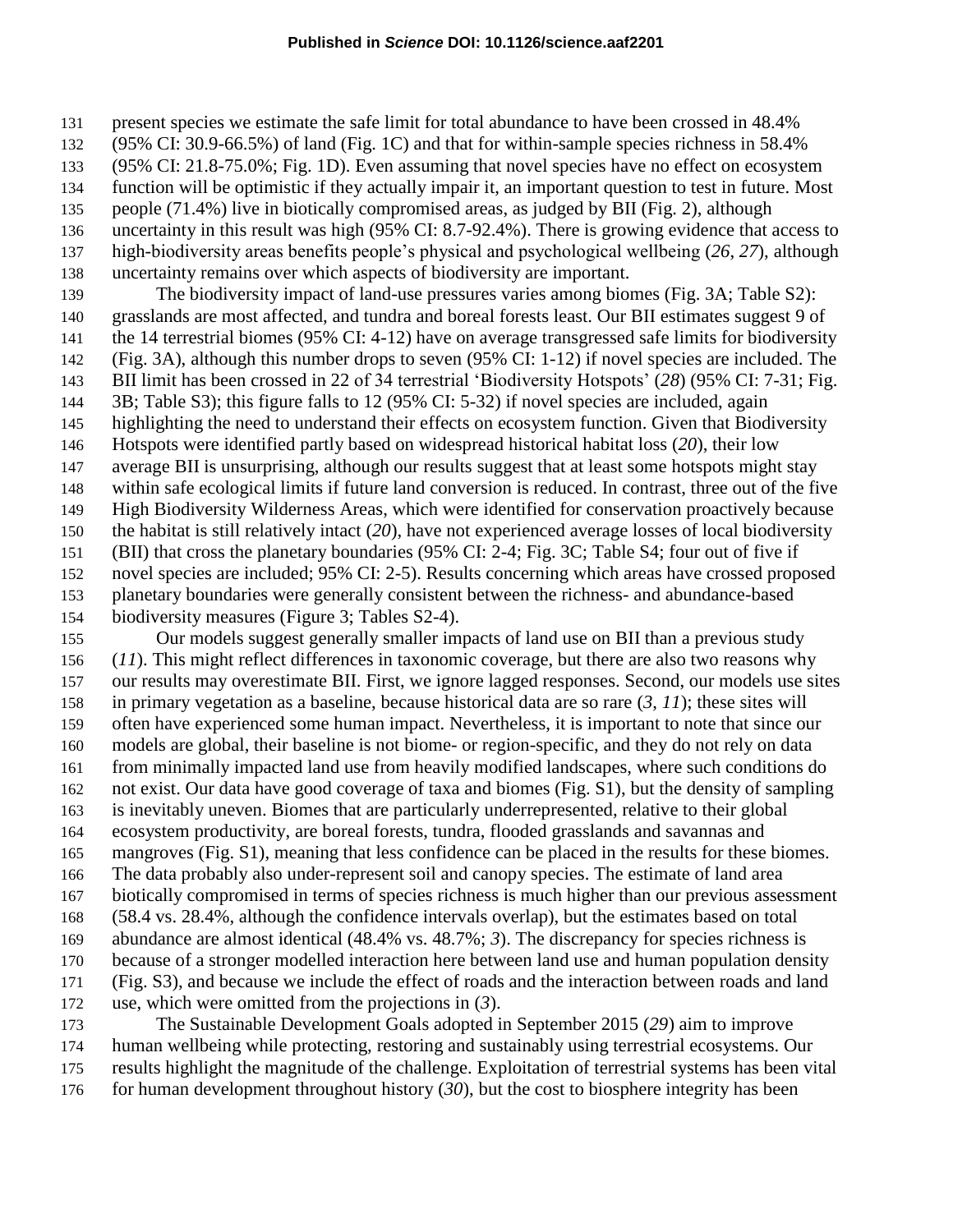- high. Slowing or reversing the global loss of local biodiversity will require preserving the
- remaining areas of natural (primary) vegetation and, so far as possible, restoring human-used
- lands to natural (secondary) vegetation. Such an outcome would be beneficial for biodiversity,
- ecosystems and at least in the long term human wellbeing.
- 

#### **References and Notes:**

- 1. J.-C. Vié, C. Hilton-Taylor, S. N. Stuart, *Wildlife in a changing world: an analysis of the 2008 Red List of Threatened Species* (IUCN, Gland, Switzerland, 2009).
- 2. D. P. Tittensor et al., *Science* **346**, 241–244 (2014).
- 3. T. Newbold et al., *Nature* **520**, 45–50 (2015).
- 4. B. J. Cardinale et al., *Nature* **486**, 59–67 (2012).
- 5. D. U. Hooper et al., *Nature*. **486**, 105–108 (2012).
- 6. Y. Hautier et al., *Science* **348**, 336–340 (2015).
- 7. T. H. Oliver et al., *Trends Ecol. Evol.* **30**, 673–684 (2015).
- 8. G. M. Mace et al., *Glob. Environ. Chang.* **28**, 289–297 (2014).
- 9. W. Steffen et al., *Science* **347**, 1259855 (2015).
- 10. S. Díaz, M. Cabido, *Trends Ecol. Evol.* **16**, 646–655 (2001).
- 11. R. J. Scholes, R. Biggs, *Nature* **434**, 45–49 (2005).
- 12. P. M. Vitousek, *Oikos* **57**, 7–13 (1990).
- 13. J. M. Levine et al., *Proc. R. Soc. London B* **270**, 775–781 (2003).
- 14. L. Pejchar, H. A. Mooney, *Trends Ecol. Evol.* **24**, 497–504 (2009).
- 15. M. Vilà et al., *Ecol. Lett.* **14**, 702–708 (2011).
- 16. L. Gibson et al., *Nature* **478**, 378–381 (2011).
- 17. M. Vellend et al., *Proc. Natl. Acad. Sci. U. S. A.* **110**, 19456–9 (2013).
- 18. C. D. Thomas, *Proc. Natl. Acad. Sci. U. S. A.* **110**, 19187–8 (2013).
- 19. Materials and methods are available as supplementary materials on Science Online.
- 20. T. M. Brooks et al., *Science* **313**, 58–61 (2006).
- 21. L. N. Hudson et al., *Ecol. Evol.* **4**, 4701–4735 (2014).
- 22. CIESIN, IFPRI, CIAT, *Global Rural-Urban Mapping Project, Version 1 (GRUMPv1): Population Density Grid.* (NASA SEDAC, Palisades, NY, United States, 2011; [http://sedac.ciesin.columbia.edu/data/dataset/grump-v1-population-density\)](http://sedac.ciesin.columbia.edu/data/dataset/grump-v1-population-density).
- 23. CIESIN, ITOS, University of Georgia*, Global Roads Open Access Data Set, Version 1*
- *(gROADSv1)* (NASA SEDAC, Palisades, NY, United States, 2013; http://dx.doi.org/10.7927/H4VD6WCT).
- 24. T. Newbold et al., *Ecography* (in press). doi: 10.1111/ecog.01932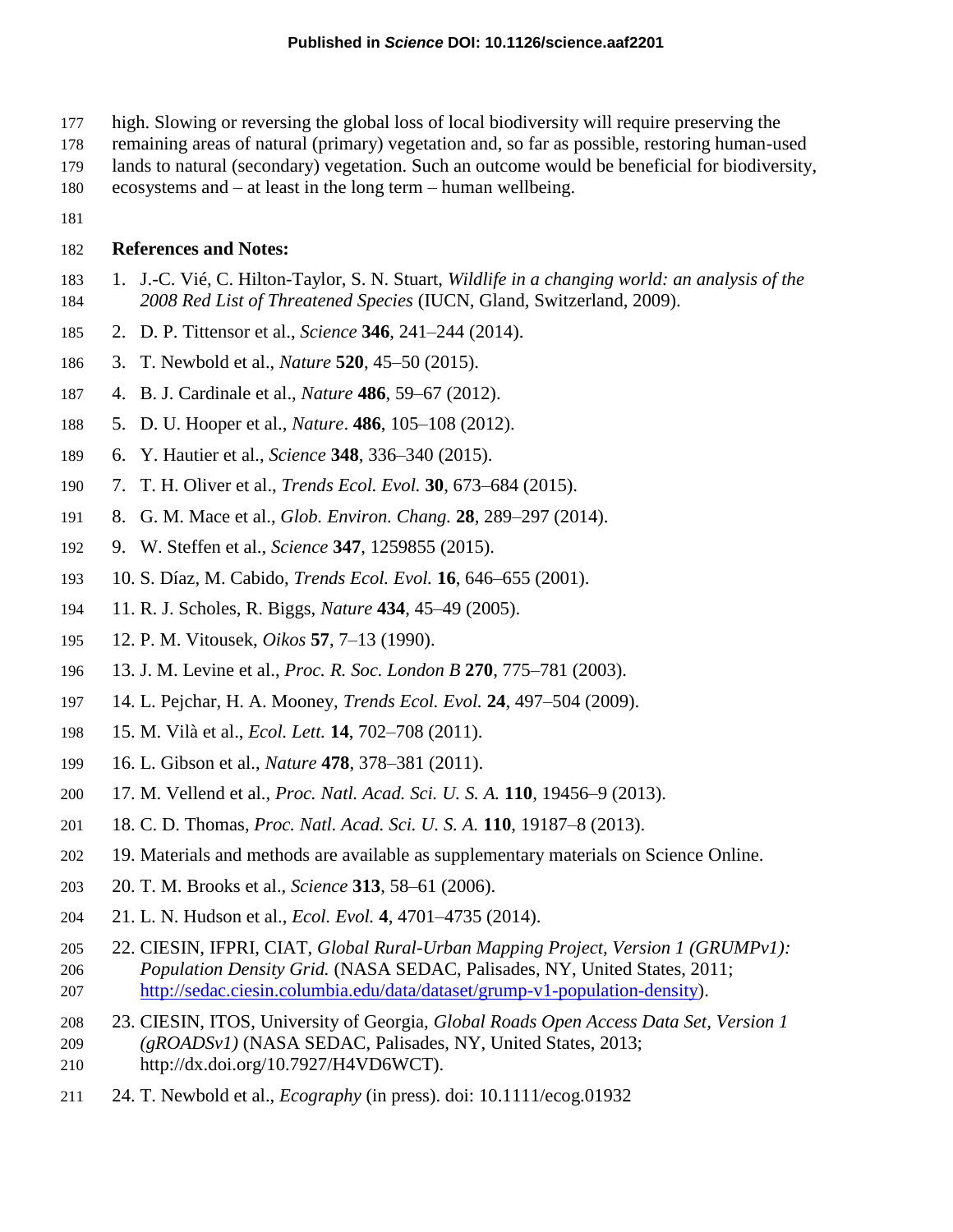- 25. A. J. Hoskins et al., *Ecol. Evol.* (in press). doi: 10.1002/ece3.2104
- 26. R. A. Fuller, K. N. Irvine, P. Devine-Wright, P. H. Warren, K. J. Gaston, *Biol. Lett.* **3**, 390– 394 (2007).
- 27. P. A. Sandifer, A. E. Sutton-Grier, B. P. Ward, *Ecosyst. Serv.* **12**, 1–15 (2015).
- 28. N. Myers, R. A. Mittermeier, C. G. Mittermeier, G. A. B. da Fonseca, J. Kent, *Nature* **403**, 853–858 (2000).
- 29. United Nations, *UN General Assembly Resolution A/RES/70/1* (2015,
- 219 http://www.un.org/ga/search/view\_doc.asp?symbol=A/RES/70/1&Lang=E).
- 30. E. C. Ellis et al., *Proc. Natl. Acad. Sci. U. S. A.* **110**, 7978–85 (2013).
- 31. J. Aben, M. Dorenbosch, S. K. Herzog, A. J. P. Smolders, G. Van Der Velde, Human disturbance affects a deciduous forest bird community in the Andean foothills of central Bolivia. *Bird Conserv. Int.* **18**, 363–380 (2008).
- 32. G. B. Adum, M. P. Eichhorn, W. Oduro, C. Ofori-Boateng, M. O. Rodel, Two-stage recovery of amphibian assemblages following selective logging of tropical forests. *Conserv. Biol.* **27**, 354–363 (2013).
- 33. V. Aguilar-Barquero, F. Jiménez-Hernández, Diversidad y distribución de palmas (Arecaceae) en tres fragmentos de bosque muy húmedo en Costa Rica. *Rev. Biol. Trop.* **57**, 83–92 (2009).
- 34. E. L. Alcala, a. C. Alcala, C. N. Dolino, Amphibians and reptiles in tropical rainforest fragments on Negros Island, the Philippines. *Environ. Conserv.* **31**, 254–261 (2004).
- 35. O. E. Alcayaga, J. Pizarro-Araya, F. M. Alfaro, J. Cepeda-Pizarro, Spiders (Arachnida, Araneae) associated to agroecosystems in the Elqui Valley (Coquimbo Region, Chile). *Rev. Colomb. Entomol.* **39**, 150–154 (2013).
- 36. M. del M. Alguacil, E. Torrecillas, G. Hernandez, A. Roldan, Changes in the diversity of soil arbuscular mycorrhizal fungi after cultivation for biofuel production in a Guantanamo (Cuba) tropical system. *PLoS One*. **7** (2012), doi:10.1371/journal.pone.0034887.
- 37. A. Alignier, M. Deconchat, Patterns of forest vegetation responses to edge effect as revealed by a continuous approach. *Ann. For. Sci.* **70**, 601–609 (2013).
- 38. A. N. Andersen, B. D. Hoffmann, Conservation value of low fire frequency in tropical savannas: ants in monsoonal northern Australia. *Austral Ecol.* **36**, 497–503 (2011).
- 39. E. Arbeláez-Cortés, H. A. Rodríguez-Correa, M. Restrepo-Chica, Mixed bird flocks: patterns of activity and species composition in a region of the Central Andes of Colombia. *Rev. Mex. Biodivers.* **82**, 639–651 (2011).
- 40. I. Armbrecht, I. Perfecto, E. Silverman, Limitation of nesting resources for ants in Colombian forests and coffee plantations. *Ecol. Entomol.* **31**, 403–410 (2006).
- 41. J. Arroyo, J. C. Iturrondobeitia, C. Rad, S. Gonzalez-Carcedo, Oribatid mite (Acari) community structure in steppic habitats of Burgos Province, central northern Spain. *J. Nat. Hist.* **39**, 3453–3470 (2005).
- 42. B. Azhar *et al.*, The influence of agricultural system, stand structural complexity and landscape context on foraging birds in oil palm landscapes. *Ibis* **155** (2013), pp. 297–312.
- 43. N. M. Azman *et al.*, Avian diversity and feeding guilds in a secondary forest, an oil palm plantation and a paddy field in Riparian areas of the Kerian River Basin, Perak, Malaysia. *Trop. Life Sci. Res.* **22**, 45–64 (2011).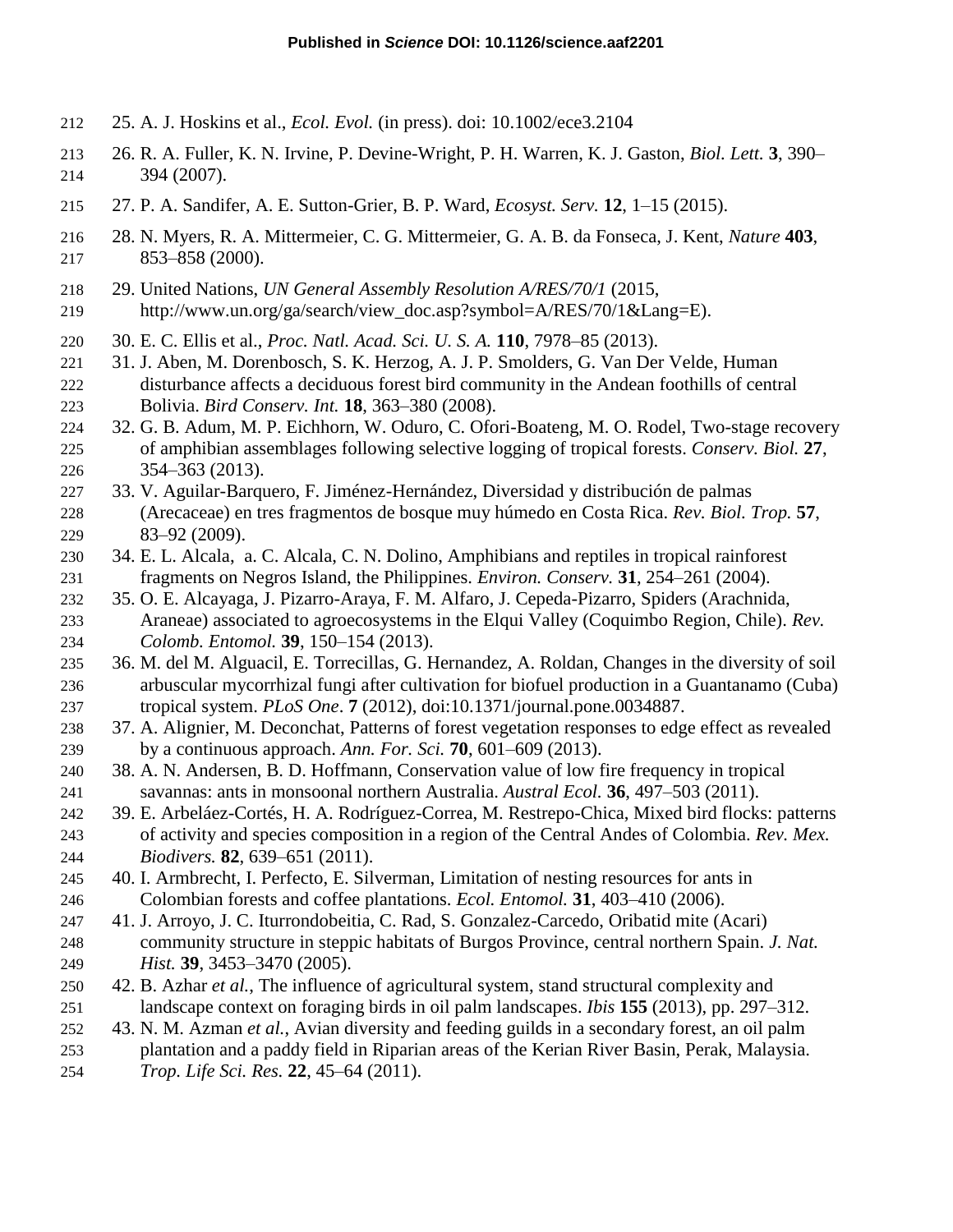- 44. A. B. Azpiroz, J. G. Blake, Avian assemblages in altered and natural grasslands in the northern Campos of Uruguay. *Condor* **111**, 21–35 (2009).
- 45. L. Baeten *et al.*, Early trajectories of spontaneous vegetation recovery after intensive agricultural land use. *Restor. Ecol.* **18**, 379–386 (2010).
- 46. L. Baeten, M. Hermy, S. Van Daele, K. Verheyen, Unexpected understorey community development after 30 years in ancient and post-agricultural forests. *J. Ecol.* **98**, 1447–1453 (2010).
- 47. A. Báldi, P. Batáry, S. Erdős, Effects of grazing intensity on bird assemblages and populations of Hungarian grasslands. *Agric. Ecosyst. Environ.* **108**, 251–263 (2005).
- 48. J. E. Banks, P. Sandvik, L. Keesecker, Beetle (Coleoptera) and spider (Araneae) diversity in a mosaic of farmland, edge, and tropical forest habitats in western Costa Rica. *Pan-Pac. Entomol.* **83**, 152–160 (2007).
- 49. S. K. Baral, K. Katzensteiner, Diversity of vascular plant communities along a disturbance gradient in a central mid-hill community forest of Nepal. *Banko Janakari*. **19**, 3–7.
- 50. J. Barlow *et al.*, Quantifying the biodiversity value of tropical primary, secondary, and plantation forests. *Proc. Natl. Acad. Sci. U. S. A.* **104**, 18555–18560 (2007).
- 51. J. Barlow, L. A. M. Mestre, T. A. Gardner, C. A. Peres, The value of primary, secondary and plantation forests for Amazonian birds. *Biol. Conserv.* **136**, 212–231 (2007).
- 52. J. Barlow, W. L. Overal, I. S. Araujo, T. A. Gardner, C. A. Peres, The value of primary, secondary and plantation forests for fruit-feeding butterflies in the Brazilian Amazon. *J. Appl. Ecol.* **44**, 1001–1012 (2007).
- 53. B. I. P. Barratt *et al.*, Biodiversity of indigenous tussock grassland sites in Otago, Canterbury and the central North Island of New Zealand I. The macro‐invertebrate fauna. *J. R. Soc. New Zeal.* **35**, 287–301 (2005).
- 54. B. I. P. Barratt *et al.*, Biodiversity of indigenous tussock grassland sites in Otago, Canterbury and the Central North Island of New Zealand VI. Coleoptera biodiversity, community structure, exotic species invasion, and the effect of disturbance by agricultural development. *J. R. Soc. New Zeal.* **42**, 217–239 (2012).
- 55. L. Barrico *et al.*, Biodiversity in urban ecosystems: Plants and macromycetes as indicators for conservation planning in the city of Coimbra (Portugal). *Landsc. Urban Plan.* **106**, 88– 102 (2012).
- 56. P. Bartolommei, A. Mortelliti, F. Pezzo, L. Puglisi, Distribution of nocturnal birds (Strigiformes and Caprimulgidae) in relation to land-use types, extent and configuration in agricultural landscapes of Central Italy. *Rend. Lincei-Scienze Fis. E Nat.* **24**, 13–21 (2013).
- 57. Y. Basset *et al.*, Changes in arthropod assemblages along a wide gradient of disturbance in Gabon. *Conserv. Biol.* **22**, 1552–63 (2008).
- 58. A. J. Bates *et al.*, Changing bee and hoverfly pollinator assemblages along an urban-rural gradient. *PLoS One*. **6** (2011), doi:10.1371/journal.pone.0023459.
- 59. B. Baur *et al.*, Effects of abandonment of subalpine hay meadows on plant and invertebrate diversity in Transylvania, Romania. *Biol. Conserv.* **132**, 261–273 (2006).
- 60. S. Benedick *et al.*, Impacts of rain forest fragmentation on butterflies in northern Borneo: species richness, turnover and the value of small fragments. *J. Appl. Ecol.* **43**, 967–977 (2006).
- 61. A. Berg, K. Ahrne, E. Ockinger, R. Svensson, B. Soderstrom, Butterfly distribution and abundance is affected by variation in the Swedish forest-farmland landscape. *Biol. Conserv.* **144**, 2819–2831 (2011).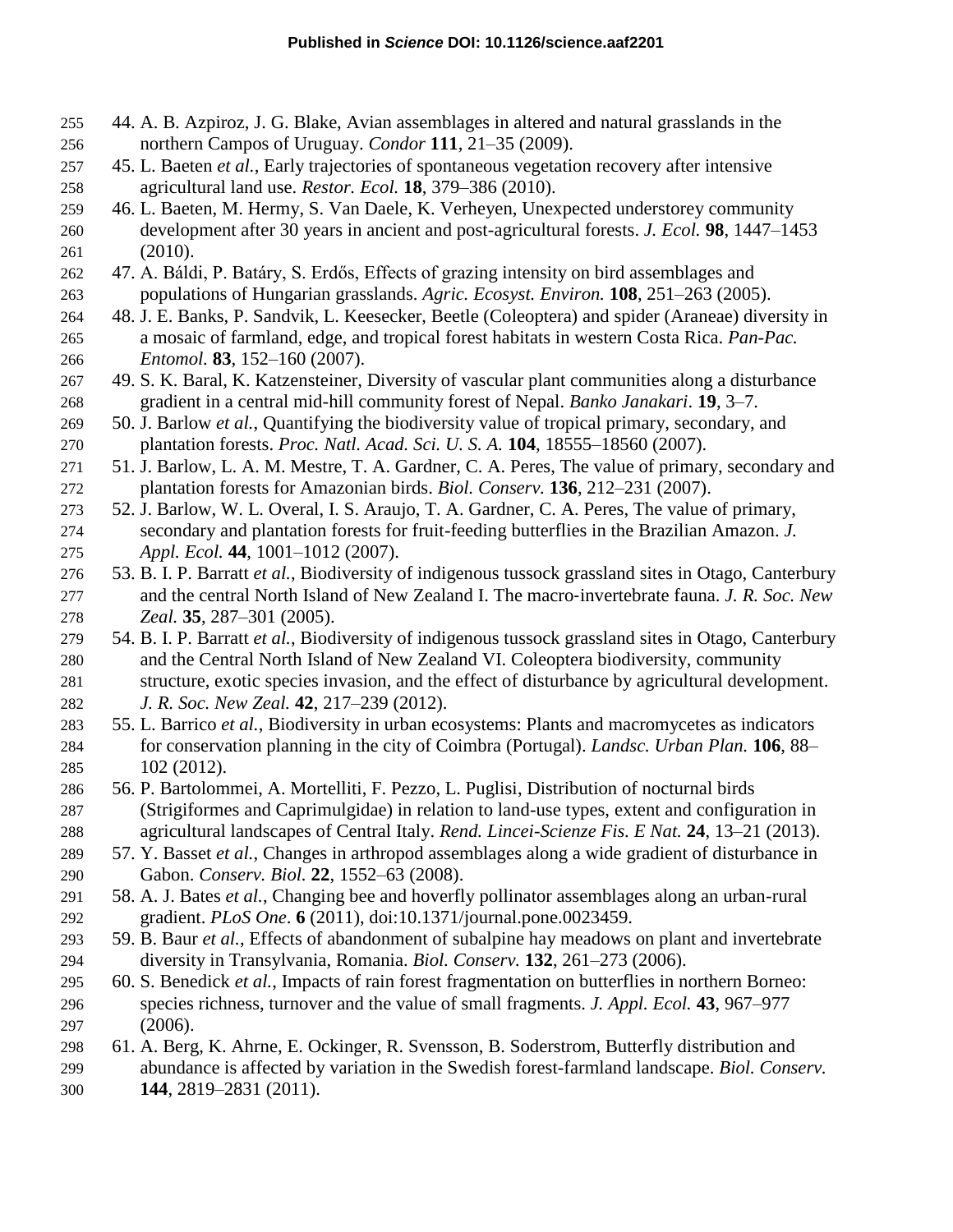- 62. H. Bernard, J. Fjeldsa, M. Mohamed, A case study on the effects of disturbance and conversion of tropical lowland rain forest on the non-volant small mammals in north Borneo: management implications. *Mammal Study* **34**, 85–96 (2009).
- 63. N. J. Berry *et al.*, The high value of logged tropical forests: lessons from northern Borneo. *Biodivers. Conserv.* **19**, 985–997 (2010).
- 64. J. Bicknell, C. A. Peres, Vertebrate population responses to reduced-impact logging in a neotropical forest. *For. Ecol. Manage.* **259**, 2267–2275 (2010).
- 65. J. H. Bihn, M. Verhaagh, M. Braendle, R. Brandl, Do secondary forests act as refuges for old growth forest animals? Recovery of ant diversity in the Atlantic forest of Brazil. *Biol. Conserv.* **141**, 733–743 (2008).
- 66. R. Billeter *et al.*, Indicators for biodiversity in agricultural landscapes: a pan-European study. *J. Appl. Ecol.* **45**, 141–150 (2008).
- 67. R. J. Blake, D. B. Westbury, B. A. Woodcock, P. Sutton, S. G. Potts, Enhancing habitat to help the plight of the bumblebee. *Pest Manag. Sci.* **67**, 377–379 (2011).
- 68. K. R. Blanche, J. A. Ludwig, S. A. Cunningham, Proximity to rainforest enhances pollination and fruit set in orchards. *J. Appl. Ecol.* **43**, 1182–1187 (2006).
- 69. R. Blanche, S. A. Cunningham, Rain forest provides pollinating beetles for atemoya crops. *J. Econ. Entomol.* **98**, 1193–1201 (2005).
- 70. R. Bóçon, thesis, *Riqueza e abundância de aves em três estágios sucessionais da floresta ombrófila densa submontana, Antonina, Paraná*. (Hungarian Academy of Sciences, 2010).
- 71. P. A. V Borges *et al.*, Invasibility and species richness of island endemic arthropods: a general model of endemic vs. exotic species. *J. Biogeogr.* **33**, 169–187 (2006).
- 72. S. H. Borges, Bird assemblages in secondary forests developing after slash-and-burn agriculture in the Brazilian Amazon. *J. Trop. Ecol.* **23**, 469–477 (2007).
- 73. M. M. Bos, I. Steffan-Dewenter, T. Tscharntke, The contribution of cacao agroforests to the conservation of lower canopy ant and beetle diversity in Indonesia. *Biodivers. Conserv.* **16**, 2429–2444 (2007).
- 74. B. M. Bösing, D. H. Haarmeyer, J. Denger, J. U. Ganzhorn, U. Schmiedel, Effects of livestock grazing and habitat characteristics on small mammal communities in the Knersvlakte, South Africa. *J. Arid Environ.* **104**, 124–131 (2014).
- 75. C. Boutin, P. A. Martin, A. Baril, Arthropod diversity as affected by agricultural management (organic and conventional farming), plant species, and landscape context. *Ecoscience* **16**, 492–501 (2009).
- 76. J. Bouyer *et al.*, Identification of ecological indicators for monitoring ecosystem health in the trans-boundary W Regional park: A pilot study. *Biol. Conserv.* **138**, 73–88 (2007).
- 77. C. Bragagnolo, A. A. Nogueira, R. Pinto-da-Rocha, R. Pardini, Harvestmen in an Atlantic forest fragmented landscape: Evaluating assemblage response to habitat quality and quantity. *Biol. Conserv.* **139**, 389–400 (2007).
- 78. J. S. Brandt *et al.*, Sacred forests are keystone structures for forest bird conservation in southwest China's Himalayan Mountains. *Biol. Conserv.* **166**, 34–42 (2013).
- 79. F. Q. Brearley, Below-ground secondary succession in tropical forests of Borneo. *J. Trop. Ecol.* **27**, 413–420 (2011).
- 80. J. A. D. Breedt, N. Dreber, K. Kellner, Post-wildfire regeneration of rangeland productivity
- and functionality observations across three semi-arid vegetation types in South Africa. *African J. Range Forage Sci.* **30**, 161–167 (2013).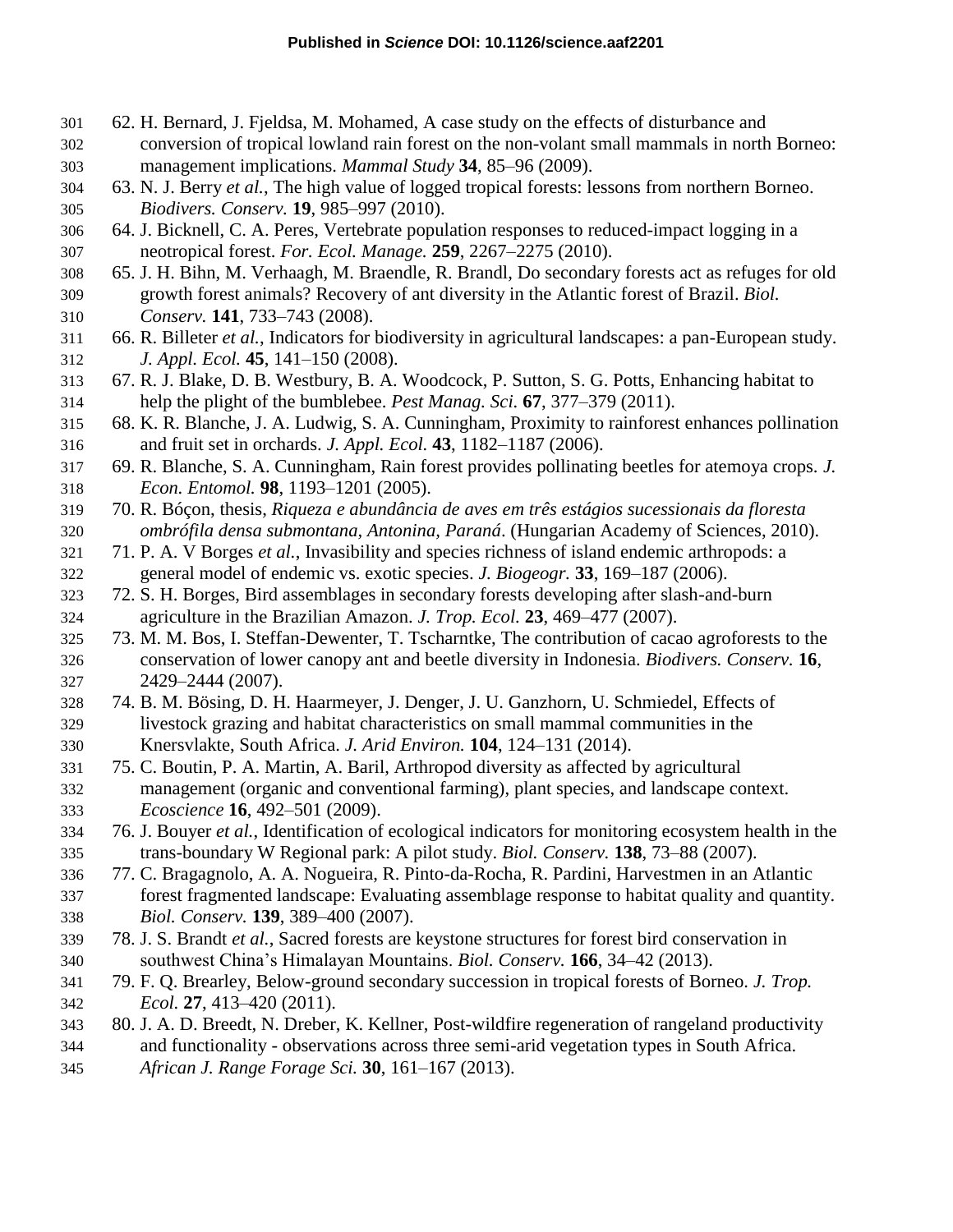- 81. I. Brito, M. J. Goss, M. de Carvalho, O. Chatagnier, D. van Tuinen, Impact of tillage system on arbuscular mycorrhiza fungal communities in the soil under Mediterranean conditions. *Soil Tillage Res.* **121**, 63–67 (2012).
- 82. J. Brunet *et al.*, Understory succession in post-agricultural oak forests: Habitat fragmentation affects forest specialists and generalists differently. *For. Ecol. Manage.* **262**, 1863–1871 (2011).
- 83. G. Buczkowski, Extreme life history plasticity and the evolution of invasive characteristics in a native ant. *Biol. Invasions*. **12**, 3343–3349 (2010).
- 84. G. Buczkowski, D. S. Richmond, The Effect of Urbanization on Ant Abundance and Diversity: A Temporal Examination of Factors Affecting Biodiversity. *PLoS One*. **7** (2012), doi:10.1371/journal.pone.0041729.
- 85. C. M. Buddle, D. P. Shorthouse, Effects of experimental harvesting on spider (Araneae) assemblages in boreal deciduous forests. *Can. Entomol.* **140**, 437–452 (2008).
- 86. E. Buscardo *et al.*, The early effects of afforestation on biodiversity of grasslands in Ireland. *Biodivers. Conserv.* **17**, 1057–1072 (2008).
- 87. J. Cabra-García, C. Bermúdez-Rivas, A. M. Osorio, P. Chacón, Cross-taxon congruence of alpha and beta diversity among five leaf litter arthropod groups in Colombia. *Biodivers. Conserv.* **21**, 1493–1508 (2012).
- 88. N. C. Cáceres, R. P. Nápoli, J. Casella, W. Hannibal, Mammals in a fragmented savannah landscape in south-western Brazil. *J. Nat. Hist.* **44**, 491–512 (2010).
- 89. N. L. Cagle, Snake species distributions and temperate grasslands: A case study from the American tallgrass prairie. *Biol. Conserv.* **141**, 744–755 (2008).
- 90. M. Calviño-Cancela, M. Rubido-Bará, E. J. B. van Etten, Do eucalypt plantations provide habitat for native forest biodiversity? *For. Ecol. Manage.* **270**, 153–162 (2012).
- 91. S. A. Cameron *et al.*, Patterns of widespread decline in North American bumble bees. *Proc. Natl. Acad. Sci. U. S. A.* **108**, 662–667 (2011).
- 92. D. Carpenter *et al.*, Biodiversity of soil macrofauna in the New Forest: a benchmark study across a national park landscape. *Biodivers. Conserv.* **21**, 3385–3410 (2012).
- 93. T. F. Carrijo, D. Brandao, D. E. de Oliveira, D. A. Costa, T. Santos, Effects of pasture implantation on the termite (Isoptera) fauna in the Central Brazilian Savanna (Cerrado). *J. Insect Conserv.* **13**, 575–581 (2009).
- 94. A. L. de Carvalho, E. J. L. Ferreira, J. M. T. Lima, A. L. de Carvalho, Floristic and structural comparisons among palm communities in primary and secondary forest fragments of the Raimundo Irineu Serra Environmental Protection Area - Rio Branco, Acre, Brazil. *Acta Amaz.* **40**, 657–666 (2010).
- 95. C. Cassano, J. Barlow, R. Pardini, Forest loss or management intensification? Identifying causes of mammal decline in cacao agroforests. *Biol. Conserv.* **169**, 14-22 (2014).
- 96. H. Castro, V. Lehsten, S. Lavorel, H. Freitas, Functional response traits in relation to land use change in the Montado. *Agric. Ecosyst. Environ.* **137**, 183–191 (2010).
- 97. A. A. Castro-Luna, V. J. Sosa, G. Castillo-Campos, Bat diversity and abundance associated with the degree of secondary succession in a tropical forest mosaic in south-eastern Mexico. *Anim. Conserv.* **10**, 219–228 (2007).
- 98. Center for International Forestry Research, *Multidisciplinary Landscape Assessment -*
- *Cameroon* (Center for International Forestry Research, 2013;
- http://www.cifor.org/mla/\_ref/method/index.htm).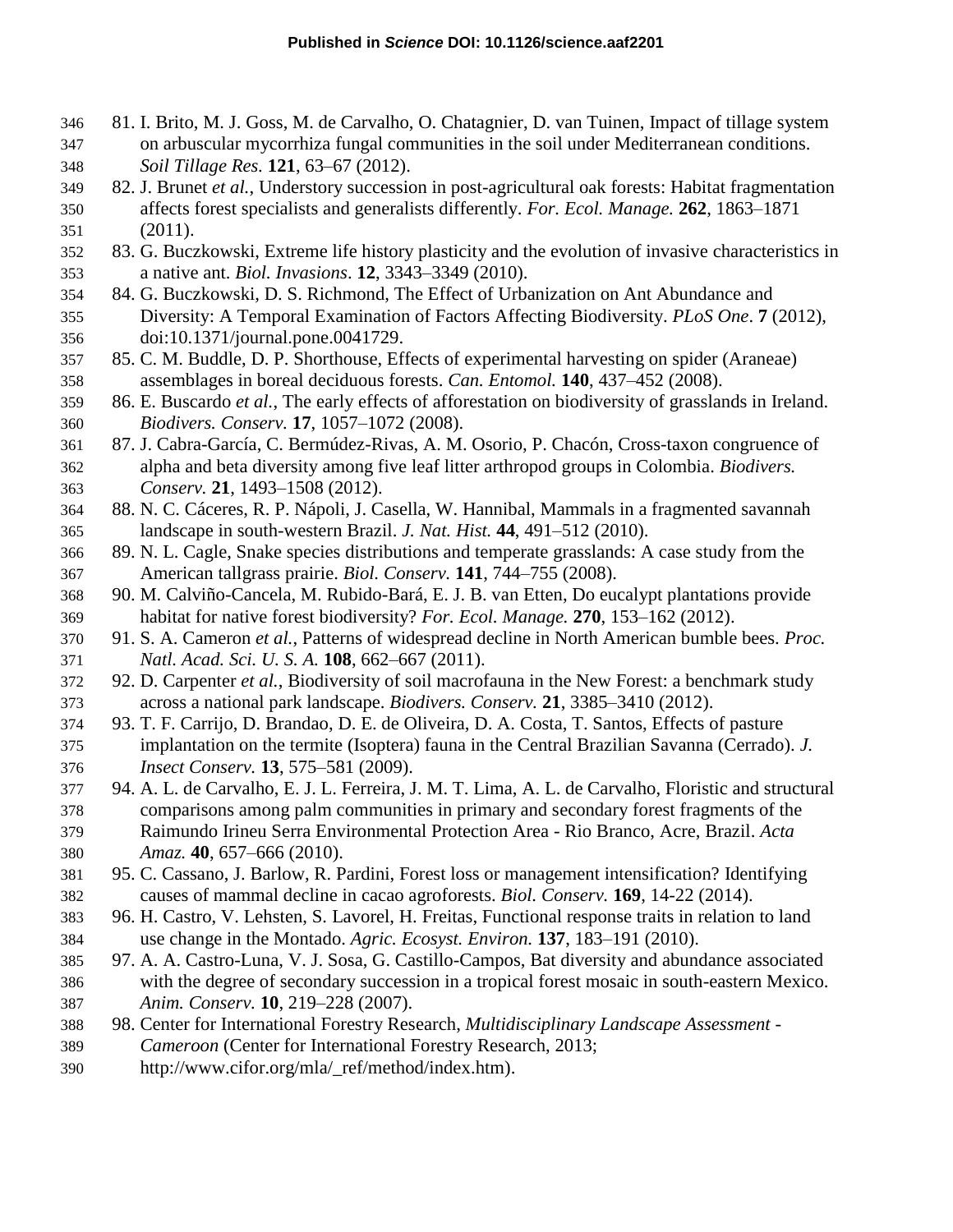- 99. Center for International Forestry Research, *Multidisciplinary Landscape Assessment -*
- *Philippines* (Center for International Forestry Research, 2013;
- http://www.cifor.org/mla/\_ref/method/index.htm).
- 100. A. Cerezo, M. C. Conde, S. L. Poggio, Pasture area and landscape heterogeneity are key determinants of bird diversity in intensively managed farmland. *Biodivers. Conserv.* **20**, 2649–2667 (2011).
- 101. K. A. Chapman, P. B. Reich, Land use and habitat gradients determine bird community diversity and abundance in suburban, rural and reserve landscapes of Minnesota, USA. *Biol. Conserv.* **135**, 527–541 (2007).
- 102. M. Chauvat, V. Wolters, J. Dauber, Response of collembolan communities to land-use change and grassland succession. *Ecography* **30**, 183–192 (2007).
- 103. M. Christensen, J. Heilmann-Clausen, Forest biodiversity gradients and the human impact in Annapurna Conservation Area, Nepal. *Biodivers. Conserv.* **18**, 2205–2221 (2009).
- 104. R. J. Clark, P. J. Gerard, J. M. Mellsop, Spider biodiversity and density following cultivation in pastures in the Waikato, New Zealand. *New Zeal. J. Agric. Res.* **47**, 247–259 (2004).
- 105. F. M. Clarke, L. V Rostant, P. A. Racey, Life after logging: post-logging recovery of a neotropical bat community. *J. Appl. Ecol.* **42**, 409–420 (2005).
- 106. D. F. R. Cleary *et al.*, Diversity and community composition of butterflies and odonates in an ENSO-induced fire affected habitat mosaic: a case study from East Kalimantan, Indonesia. *Oikos* **105**, 426–446 (2004).
- 107. D. F. R. Cleary, A. O. Mooers, Burning and logging differentially affect endemic vs. widely distributed butterfly species in Borneo. *Divers. Distrib.* **12**, 409–416 (2006).
- 108. K. L. Cockle, M. L. Leonard, A. A. Bodrati, Presence and abundance of birds in an Atlantic forest reserve and adjacent plantation of shade-grown yerba mate, in Paraguay. *Biodivers. Conserv.* **14**, 3265–3288 (2005).
- 109. S. Connop, T. Hill, J. Steer, P. Shaw, Microsatellite analysis reveals the spatial dynamics of Bombus humilis and Bombus sylvarum. *Insect Conserv. Divers.* **4**, 212–221 (2011).
- 110. M. D. Craig *et al.*, Does habitat structure influence capture probabilities? A study of reptiles in a eucalypt forest. *Wildl. Res.* **36**, 509–515 (2009).
- 111. M. D. Craig, A. H. Grigg, R. J. Hobbs, G. E. S. J. Hardy, Does coarse woody debris density and volume influence the terrestrial vertebrate community in restored bauxite mines? *For. Ecol. Manage.* **318**, 142–150 (2014).
- 112. M. D. Craig *et al.*, Identifying unidirectional and dynamic habitat filters to faunal recolonisation in restored mine-pits. *J. Appl. Ecol.* **49**, 919–928 (2012).
- 113. S. A. Cunningham, N. A. Schellhorn, A. Marcora, M. Batley, Movement and phenology of bees in a subtropical Australian agricultural landscape. *Austral Ecol.* **38**, 456–464 (2013).
- 114. P. G. da Silva, thesis, *Espécies de Scarabaeinae (Coleoptera: Scarabaeidae) de*
- *fragmentos florestais com diferentes níveis de alteração em Santa Maria, Rio Grande do Sul*. (Universidade Federal de Santa Maria, 2011).
- 115. B. D'Aniello, I. Stanislao, S. Bonelli, E. Balletto, Haying and grazing effects on the butterfly communities of two Mediterranean-area grasslands. *Biodivers. Conserv.* **20**, 1731– 1744 (2011).
- 116. E. Danquah, S. K. Oppong, M. E. Nutsuakor, Effect of protected area category on mammal abundance in Western Ghana. *J. Biodivers. Environ. Sci.* **2**, 50–57 (2012).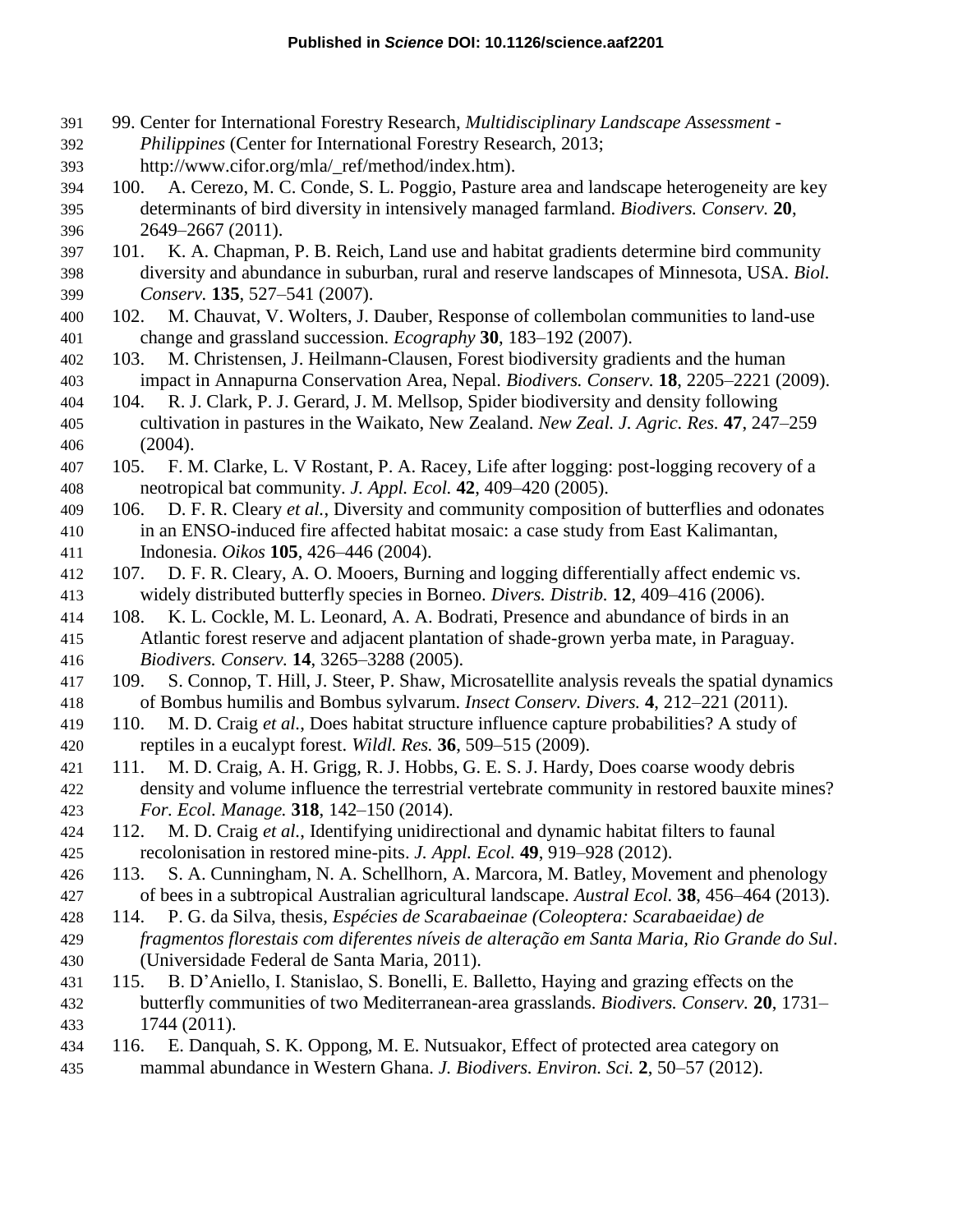- 117. B. Darvill, M. E. Knight, D. Goulson, Use of genetic markers to quantify bumblebee foraging range and nest density. *Oikos* **107**, 471–478 (2004).
- 118. A. L. V Davis, T. K. Philips, Effect of deforestation on a Southwest Ghana dung beetle assemblage (Coleoptera : Scarabaeidae) at the periphery of Ankasa conservation area. *Environ. Entomol.* **34**, 1081–1088 (2005).
- 119. J. Dawson *et al.*, Bird communities of the lower Waria Valley, Morobe Province, Papua New Guinea: a comparison between habitat types. *Trop. Conserv. Sci.* **4**, 317–348 (2011).
- 120. N. D'Cruze, S. Kumar, Effects of anthropogenic activities on lizard communities in northern Madagascar. *Anim. Conserv.* **14**, 542–552 (2011).
- 121. C. de Sassi, O. T. Lewis, J. M. Tylianakis, Plant-mediated and nonadditive effects of two global change drivers on an insect herbivore community. *Ecology*. **93**, 1892–1901 (2012).
- 122. V. M. de Souza, B. de Souza, E. F. Morato, Effect of the forest succession on the anurans (Amphibia: Anura) of the Reserve Catuaba and its periphery, Acre, southwestern Amazonia. *Rev. Bras. Zool.* **25**, 49–57 (2008).
- 123. B. de Thoisy *et al.*, Rapid evaluation of threats to biodiversity: human footprint score and large vertebrate species responses in French Guiana. *Biodivers. Conserv.* **19**, 1567–1584 (2010).
- 124. J. H. C. Delabie *et al.*, Ants as biological indicators of Wayana Amerindian land use in French Guiana. *C. R. Biol.* **332**, 673–684 (2009).
- 125. J. L. Devineau, A. Fournier, S. Nignan, "Ordinary biodiversity" in western Burkina Faso (West Africa): what vegetation do the state forests conserve? *Biodivers. Conserv.* **18**, 2075– 2099 (2009).
- 126. T. Diekötter, K. Walther-Hellwig, M. Conradi, M. Suter, R. Frankl, Effects of landscape elements on the distribution of the rare bumblebee species Bombus muscorum in an agricultural landscape. *Biodivers. Conserv.* **15**, 57–68 (2006).
- 127. J. Dolia, M. S. Devy, N. A. Aravind, A. Kumar, Adult butterfly communities in coffee plantations around a protected area in the Western Ghats, India. *Anim. Conserv.* **11**, 26–34 (2008).
- 128. E. Domínguez, N. Bahamonde, C. Muñoz-Escobar, Efectos de la extracción de turba sobre la composición y estructura de una turbera de Sphagnum explotada y abandonada hace 20 años, Chile. *An. Inst. Patagon.* **40**, 37–45 (2012).
- 129. Y. Dominguez-Haydar, I. Armbrecht, Response of Ants and Their Seed Removal in Rehabilitation Areas and Forests at El Cerrejon Coal Mine in Colombia. *Restor. Ecol.* **19**, 178–184 (2010).
- 130. B. Dumont *et al.*, How does grazing intensity influence the diversity of plants and insects in a species-rich upland grassland on basalt soils? *Grass Forage Sci.* **64**, 92–105 (2009).
- 131. S. G. Dures, G. S. Cumming, The confounding influence of homogenising invasive species in a globally endangered and largely urban biome: Does habitat quality dominate avian biodiversity? *Biol. Conserv.* **143**, 768–777 (2010).
- 132. L. Edenius, G. Mikusinski, J. Bergh, Can repeated fertilizer applications to young Norway spruce enhance avian diversity in intensively managed forests? *Ambio* **40**, 521–527 (2011).
- 133. F. Eigenbrod, S. J. Hecnar, L. Fahrig, Accessible habitat: an improved measure of the effects of habitat loss and roads on wildlife populations. *Landsc. Ecol.* **23**, 159–168 (2008).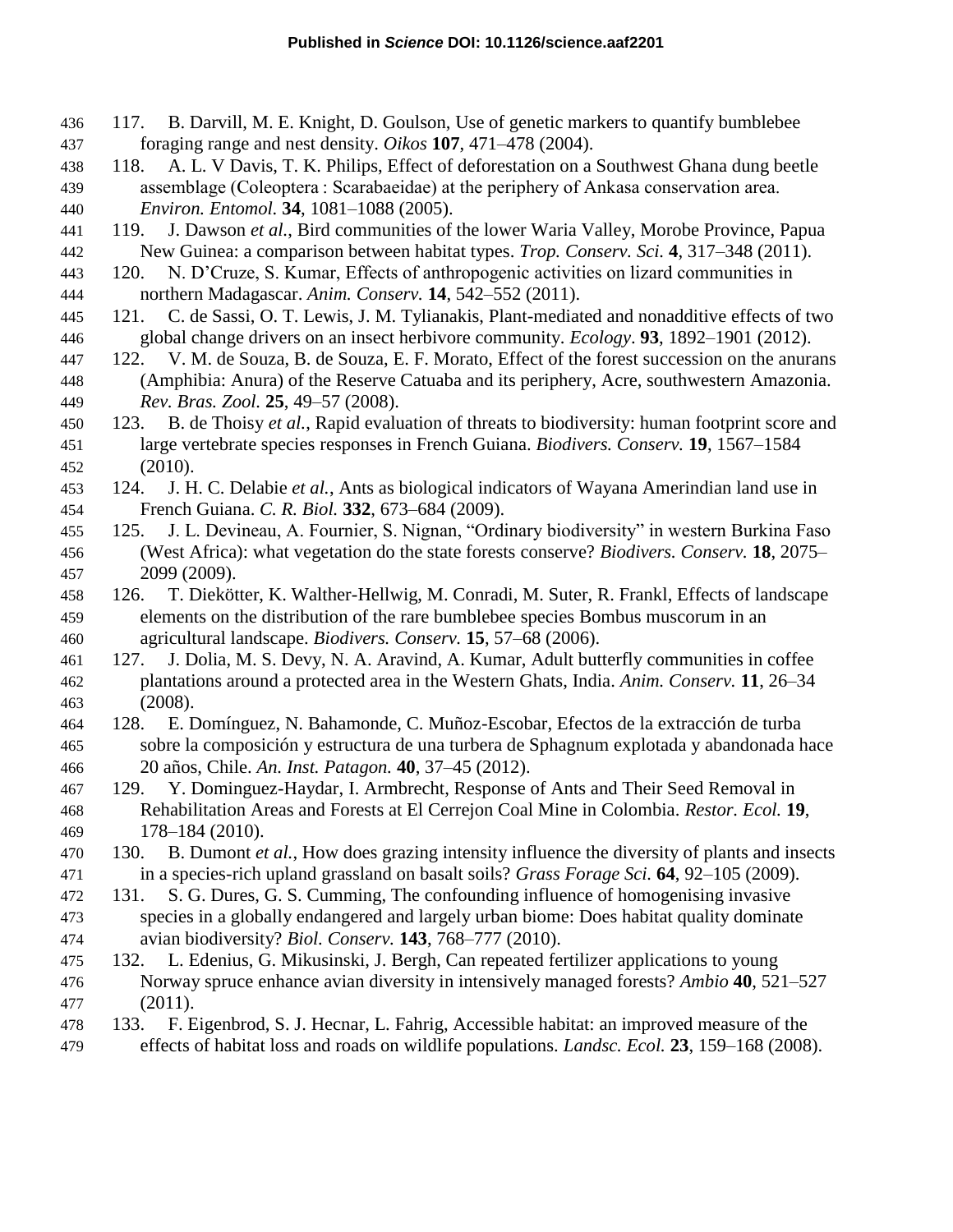- 134. Z. Elek, G. L. Lovei, Patterns in ground beetle (Coleoptera: Carabidae) assemblages along an urbanisation gradient in Denmark. *Acta Oecologica-International J. Ecol.* **32**, 104– 111 (2007).
- 135. W. Endo *et al.*, Game Vertebrate Densities in Hunted and Nonhunted Forest Sites in Manu National Park, Peru. *Biotropica* **42**, 251–261 (2010).
- 136. R. M. Ewers, S. Thorpe, R. K. Didham, Synergistic interactions between edge and area effects in a heavily fragmented landscape. *Ecology*. **88**, 96–106 (2007).
- 137. A. Faruk, D. Belabut, N. Ahmad, R. J. Knell, T. W. J. Garner, Effects of oil-palm plantations on diversity of tropical anurans. *Conserv. Biol.* **27**, 615–624 (2013).
- 138. N. Farwig *et al.*, Isolation from forest reduces pollination, seed predation and insect scavenging in Swiss farmland. *Landsc. Ecol.* **24**, 919–927 (2009).
- 139. N. Farwig, N. Sajita, K. Böhning-Gaese, Conservation value of forest plantations for bird communities in western Kenya. *For. Ecol. Manage.* **255**, 3885–3892 (2008).
- 140. T. M. Fayle *et al.*, Oil palm expansion into rain forest greatly reduces ant biodiversity in canopy, epiphytes and leaf-litter. *Basic Appl. Ecol.* **11**, 337–345 (2010).
- 141. R. J. Fensham, J. M. Dwyer, T. J. Eyre, R. J. Fairfax, J. Wang, The effect of clearing on plant composition in mulga (Acacia aneura) dry forest, Australia. *Austral Ecol.* **37**, 183–192 (2012).
- 142. H. Fermon, M. Waltert, R. I. Vane-Wright, M. Muhlenberg, Forest use and vertical stratification in fruit-feeding butterflies of Sulawesi, Indonesia: impacts for conservation. *Biodivers. Conserv.* **14**, 333–350 (2005).
- 143. I. C. Fernandez, J. A. Simonetti, Small mammal assemblages in fragmented shrublands of urban areas of Central Chile. *Urban Ecosyst.* **16**, 377–387 (2013).
- 144. C. Fiera, Preliminary data on the species diversity of Collembola (Hexapoda: Collembola) along an urban gradient in București. *Trav. du Museum Natl. d'Histoire Nat. "Grigore Antipa"* **51**, 363–367 (2008).
- 145. M. M. Fierro, L. Cruz-Lopez, D. Sanchez, R. Villanueva-Gutierrez, R. Vandame, Effect of Biotic Factors on the Spatial Distribution of Stingless Bees (Hymenoptera: Apidae, Meliponini) in Fragmented Neotropical Habitats. *Neotrop. Entomol.* **41**, 95–104 (2012).
- 146. B. K. C. Filgueiras, L. Iannuzzi, I. R. Leal, Habitat fragmentation alters the structure of dung beetle communities in the Atlantic Forest. *Biol. Conserv.* **144**, 362–369 (2011).
- 147. H. K. Firincioglu, S. S. Seefeldt, B. Sahin, M. Vural, Assessment of grazing effect on sheep fescue (*Festuca valesiaca*) dominated steppe rangelands, in the semi-arid Central Anatolian region of Turkey. *J. Arid Environ.* **73**, 1149–1157 (2009).
- 148. D. J. Flaspohler *et al.*, Long-term effects of fragmentation and fragment properties on bird species richness in Hawaiian forests. *Biol. Conserv.* **143**, 280–288 (2010).
- 149. R. E. Fowler, thesis, *An investigation into bee assemblage change along an urban-rural gradient*. (University of Birmingham, 2014).
- 150. M. Franzén, S. G. Nilsson, How can we preserve and restore species richness of pollinating insects on agricultural land? *Ecography* **31**, 698–708 (2008).
- 151. G. M. Fredriksson, L. S. Danielsen, J. E. Swenson, Impacts of El Niño related drought and forest fires on sun bear fruit resources in lowland dipterocarp forest of East Borneo. *Biodivers. Conserv.* **16**, 1823-1838 (2007).
- 152. G. D. Freire, P. C. Motta, Effects of experimental fire regimes on the abundance and
- diversity of cursorial arachnids of Brazilian savannah (cerrado biome). *J. Arachnol.* **39**, 263– 272 (2011).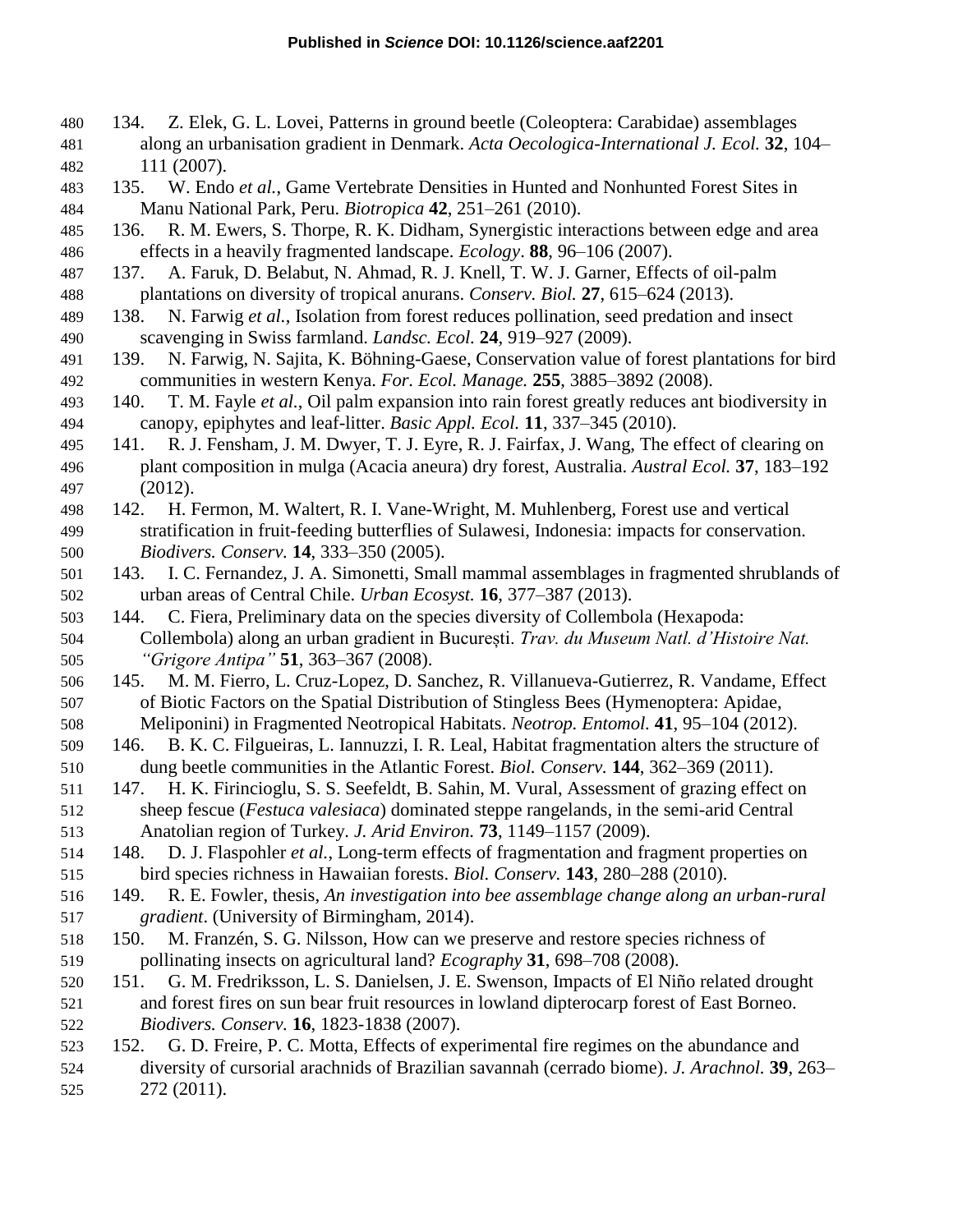- 153. T. L. M. Frizzo, H. L. Vasconcelos, The potential role of scattered trees for ant conservation in an agriculturally dominated Neotropical landscape. *Biotropica* **45**, 644–651 (2013).
- 154. D. Fukuda, O. B. Tisen, K. Momose, S. Sakai, Bat diversity in the vegetation mosaic around a lowland dipterocarp forest of Borneo. *Raffles Bull. Zool.* **57**, 213–221 (2009).
- 155. D. Furlani, G. F. Ficetola, G. Colombo, M. Ugurlucan, F. De Bernardi, Deforestation and the structure of frog communities in the Humedale Terraba-Sierpe, Costa Rica. *Zoolog. Sci.* **26**, 197–202 (2009).
- 156. R. Gaigher, M. J. Samways, Surface-active arthropods in organic vineyards, integrated vineyards and natural habitat in the Cape Floristic Region. *J. Insect Conserv.* **14**, 595–605 (2010).
- 157. K. P. García, J. C. Ortiz Zapata, M. Aguayo, G. D'Elia, Assessing rodent community responses in disturbed environments of the Chilean Patagonia. *Mammalia* **77**, 195–204 (2013).
- 158. J. C. García-R, H. Cárdenas-H, F. Castro-H, Relationship between anurans diversity and successional stages of a very humid low montane forest in Valle del Cauca, southwestern of Colombia. *Caldasia*. **29**, 363–374 (2007).
- 159. J. G. Garden, C. A. McAlpine, H. P. Possingham, Multi-scaled habitat considerations for conserving urban biodiversity: native reptiles and small mammals in Brisbane, Australia. *Landsc. Ecol.* **25**, 1013–1028 (2010).
- 160. T. A. Gardner, M. I. M. Hernández, J. Barlow, C. A. Peres, Understanding the biodiversity consequences of habitat change: the value of secondary and plantation forests for neotropical dung beetles. *J. Appl. Ecol.* **45**, 883–893 (2008).
- 161. T. A. Gardner *et al.*, The value of primary, secondary, and plantation forests for a Neotropical Herpetofauna. *Conserv. Biol.* **21**, 775–787 (2007).
- 162. A. Garmendia, V. Arroyo-Rodriguez, A. Estrada, E. J. Naranjo, K. E. Stoner, Landscape and patch attributes impacting medium- and large-sized terrestrial mammals in a fragmented rain forest. *J. Trop. Ecol.* **29**, 331–344 (2013).
- 163. E. Gaublomme, F. Hendrickx, H. Dhuyvetter, K. Desender, The effects of forest patch size and matrix type on changes in carabid beetle assemblages in an urbanized landscape. *Biol. Conserv.* **141**, 2585–2596 (2008).
- 164. B. M. Ge *et al.*, Communities of soil macrofauna in green spaces of an urbanizing city at east China. *Rev. Chil. Hist. Nat.* **85**, 219–226 (2012).
- 165. B. Gendreau-Berthiaume, D. D. Kneeshaw, B. D. Harvey, Effects of partial cutting and partial disturbance by wind and insects on stand composition, structure and growth in boreal mixedwoods. *Forestry*. **85**, 551–565 (2012).
- 166. C. Gheler-Costa, C. A. Vettorazzi, R. Pardini, L. M. Verdade, The distribution and abundance of small mammals in agroecosystems of southeastern Brazil. *Mammalia* **76**, 185–
- 191 (2012).
- 167. P. Giordani, Assessing the effects of forest management on epiphytic lichens in coppiced forests using different indicators. *Plant Biosyst.* **146**, 628–637 (2012).
- 168. P. Giordani *et al.*, Land use intensity drives the local variation of lichen diversity in Mediterranean ecosystems sensitive to desertification. *Bibl. Lichenol.* **105**, 139–148 (2010).
- 169. S. Giordano *et al.*, Biodiversity and trace element content of epiphytic bryophytes in
- urban and extraurban sites of southern Italy. *Plant Ecol.* **170**, 1–14 (2004).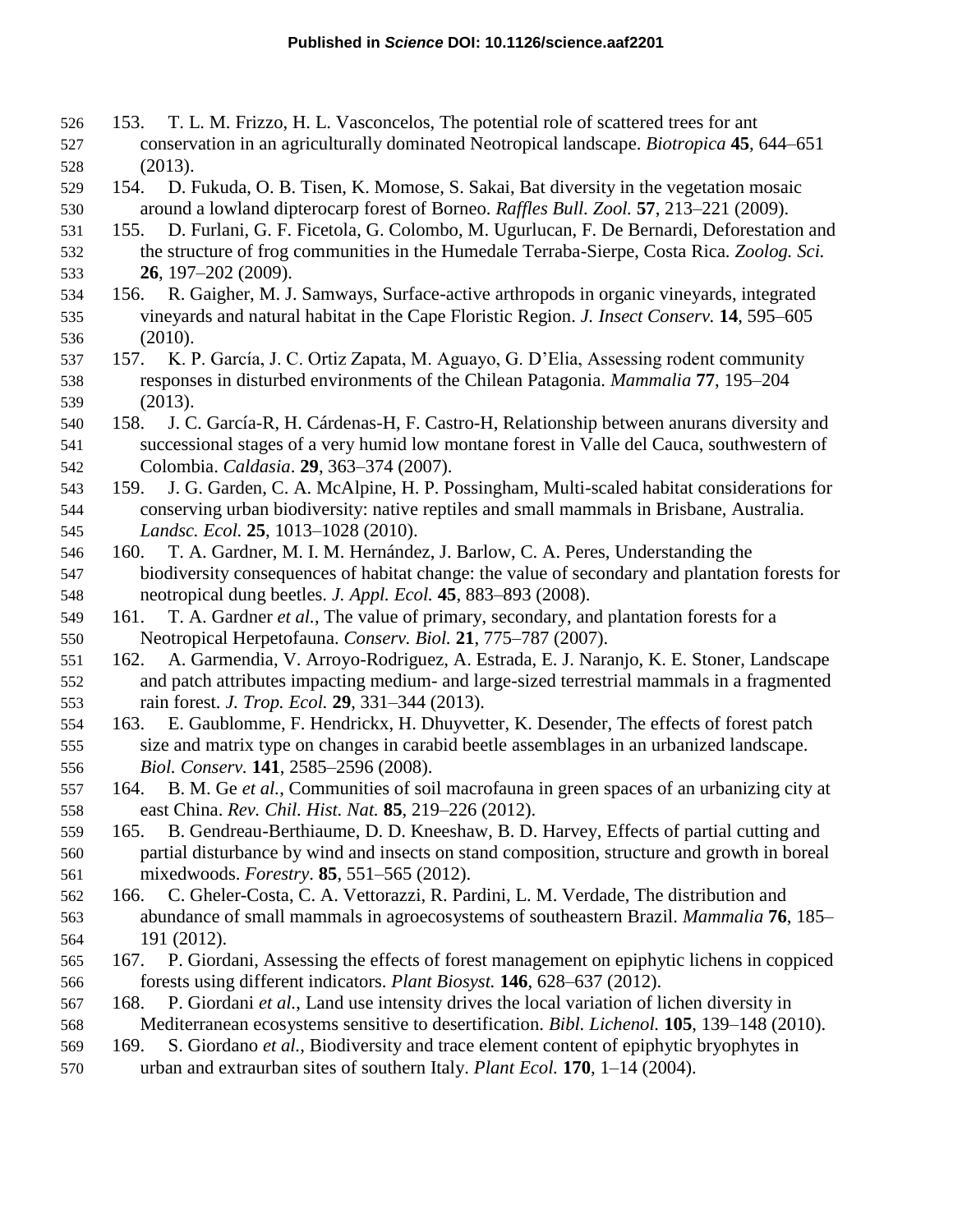- 170. C. Golodets, J. Kigel, M. Sternberg, Recovery of plant species composition and ecosystem function after cessation of grazing in a Mediterranean grassland. *Plant Soil*. **329**, 365–378 (2010).
- 171. L. G. L. Gomes, V. Oostra, V. Nijman, A. M. Cleef, M. Kappelle, Tolerance of frugivorous birds to habitat disturbance in a tropical cloud forest. *Biol. Conserv.* **141**, 860– 871 (2008).
- 172. M. S. Gottschalk, D. C. De Toni, V. L. S. Valente, P. R. P. Hofmann, Changes in Brazilian Drosophilidae (Diptera) assemblages across an urbanisation gradient. *Neotrop. Entomol.* **36**, 848–62 (2007).
- 173. R. K. Gould *et al.*, Forest restoration and parasitoid wasp communities in montane Hawai'i. *PLoS One* **8**, e59356 (2013), doi:10.1371/journal.pone.0059356.
- 174. D. Goulson *et al.*, Effects of land use at a landscape scale on bumblebee nest density and survival. *J. Appl. Ecol.* **47**, 1207–1215 (2010).
- 175. D. Goulson, G. C. Lye, B. Darvill, Diet breadth, coexistence and rarity in bumblebees. *Biodivers. Conserv.* **17**, 3269–3288 (2008).
- 176. A. D. Gove, J. D. Majer, V. Rico-Gray, Methods for conservation outside of formal reserve systems: The case of ants in the seasonally dry tropics of Veracruz, Mexico. *Biol. Conserv.* **126**, 328–338 (2005).
- 177. L. Granjon, J. M. Duplantier, Guinean biodiversity at the edge: Rodents in forest patches of southern Mali. *Mamm. Biol.* **76**, 583–591 (2011).
- 178. I. Grass, D. G. Berens, F. Peter, N. Farwig, Additive effects of exotic plant abundance and land-use intensity on plant-pollinator interactions. *Oecologia* **173**, 913–923 (2013).
- 179. C. L. Gray, E. M. Slade, D. J. Mann, O. T. Lewis, Do riparian reserves support dung beetle biodiversity and ecosystem services in oil palm-dominated tropical landscapes? *Ecol. Evol.* **4**, 1049–1060 (2014).
- 180. W.-B. Gu, Y. Zhen-Rong, H. Dun-Xiao, Carabid community and its fluctuation in farmland of salinity transforming area in the North China Plain: a case study in Quzhou County, Hebei Province. *Biodivers. Sci.* **12**, 262–268 (2004).
- 181. N. R. Gunawardene, J. D. Majer, J. P. Edirisinghe, Investigating residual effects of selective logging on ant species assemblages in Sinharaja Forest Reserve, Sri Lanka. *For. Ecol. Manage.* **259**, 555–562 (2010).
- 182. A. G. Gutierrez *et al.*, Structural and environmental characterization of old-growth temperate rainforests of northern Chiloe Island, Chile: Regional and global relevance. *For. Ecol. Manage.* **258**, 376–388 (2009).
- 183. D. L. Gutierrez-Lamus, Composition and abundance of Anura in two forest types (natural and planted) in the eastern Cordillera of Colombia. *Caldasia* **26**, 245–264 (2004).
- 184. D. H. Haarmeyer, U. Schmiedel, J. Dengler, B. M. Bosing, How does grazing intensity affect different vegetation types in arid Succulent Karoo, South Africa? Implications for conservation management. *Biol. Conserv.* **143**, 588–596 (2010).
- 185. N. R. Hashim, W. F. Akmal, W. Jusoh, M. Nasir, Ant diversity in a Peninsular Malaysian mangrove forest and oil palm plantation. *Asian Myrmecology* **3**, 5–8 (2010).
- 186. S. N. Hassan *et al.*, Human-induced Disturbances Influence on Bird Communities of Coastal Forests in Eastern Tanzania. *Br. J. Appl. Sci. Technol.* **3**, 48–64 (2013).
- 187. R. G. Hatfield, G. LeBuhn, Patch and landscape factors shape community assemblage of
- bumble bees, *Bombus* spp. (Hymenoptera: Apidae), in montane meadows. *Biol. Conserv.*
- **139**, 150–158 (2007).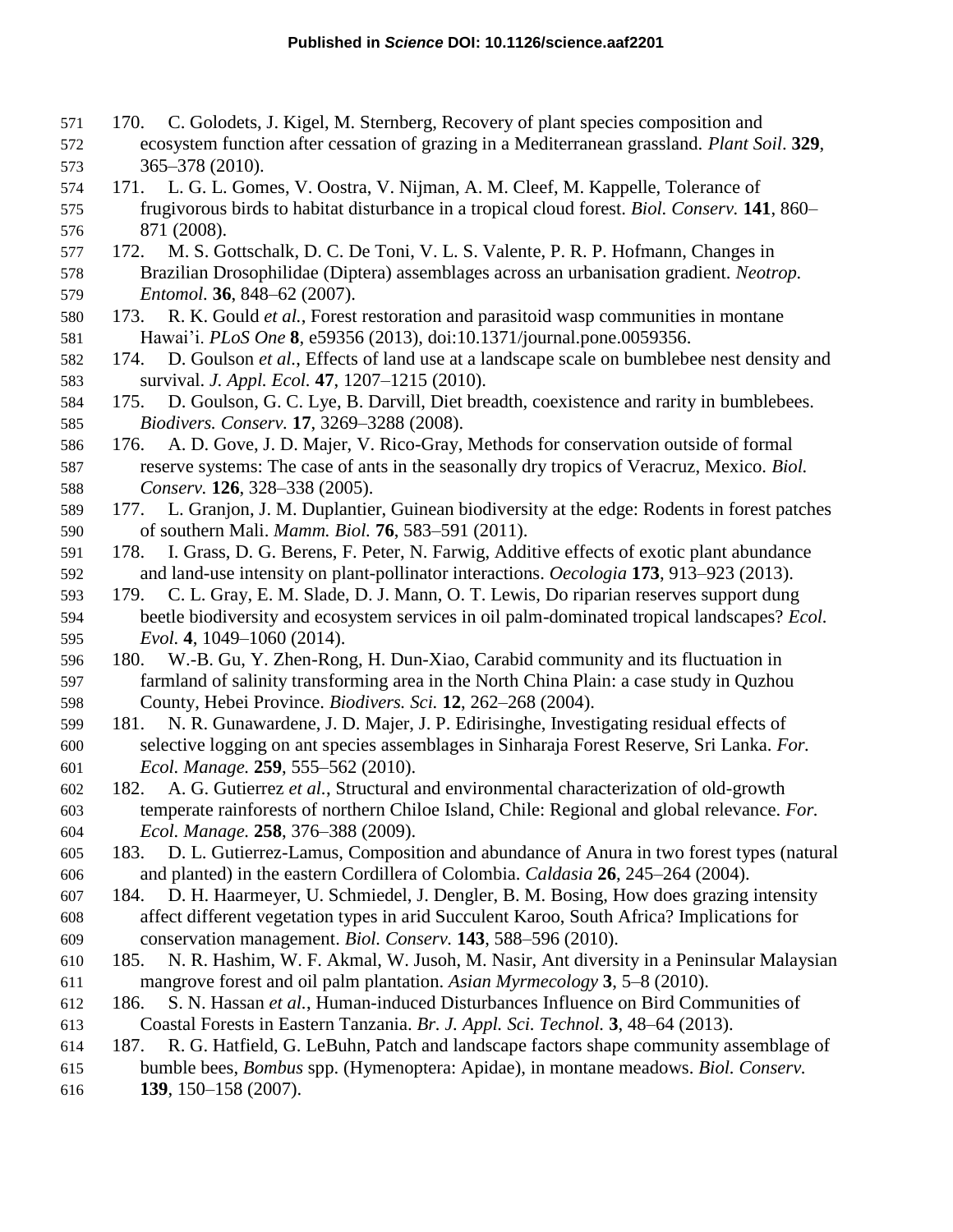- 188. J. Hawes *et al.*, Diversity and composition of Amazonian moths in primary, secondary and plantation forests. *J. Trop. Ecol.* **25**, 281–300 (2009).
- 189. A. J. Helden, S. R. Leather, Biodiversity on urban roundabouts Hemiptera, management and the species-area relationship. *Basic Appl. Ecol.* **5**, 367–377 (2004).
- 190. L. Hernández, L. Delgado, W. Meier, C. Duran, Empobrecimiento de bosques fragmentados en el norte de la Gran Sabana, Venezuela. *Interciencia*. **37**, 891–898 (2012).
- 191. P. Hietz, Conservation of vascular epiphyte diversity in Mexican coffee plantations. *Conserv. Biol.* **19**, 391–399 (2005).
- 192. D. Higuera, J. H. D. Wolf, Vascular epiphytes in dry oak forests show resilience to anthropogenic disturbance, Cordillera Oriental, Colombia. *Caldasia* **32**, 161–174 (2010).
- 193. B. Hilje, T. M. Aide, Recovery of amphibian species richness and composition in a chronosequence of secondary forests, northeastern Costa Rica. *Biol. Conserv.* **146**, 170–176 (2012).
- 194. A. Hoffmann, U. Zeller, Influence of variations in land use intensity on species diversity and abundance of small mammals in the Nama Karoo, Namibia. *Belgian J. Zool.* **135**, 91–96 (2005).
- 195. F. G. Horgan, Invasion and retreat: shifting assemblages of dung beetles amidst changing agricultural landscapes in central Peru. *Biodivers. Conserv.* **18**, 3519–3541 (2009).
- 196. E. Hornung, B. Tothmeresz, T. Magura, F. Vilisics, Changes of isopod assemblages along an urban-suburban-rural gradient in Hungary. *Eur. J. Soil Biol.* **43**, 158–165 (2007).
- 197. C. Hu, Z. P. Cao, Nematode community structure under compost and chemical fertilizer management practice, in the north China plain. *Exp. Agric.* **44**, 485–496 (2008).
- 198. K. Hylander, C. Nilsson, T. Gothner, Effects of buffer-strip retention and clearcutting on land snails in boreal riparian forests. *Conserv. Biol.* **18**, 1052–1062 (2004).
- 199. K. Hylander, H. Weibull, Do time-lagged extinctions and colonizations change the interpretation of buffer strip effectiveness? - a study of riparian bryophytes in the first decade after logging. *J. Appl. Ecol.* **49**, 1316–1324 (2012).
- 200. K. Hylander, S. Nemomissa, Complementary roles of home gardens and exotic tree plantations as alternative habitats for plants of the Ethiopian montane rainforest. *Conserv. Biol.* **23**, 400–409 (2009).
- 201. R. A. Ims, J. A. Henden, Collapse of an arctic bird community resulting from ungulate-induced loss of erect shrubs. *Biol. Conserv.* **149**, 2–5 (2012).
- 202. P. J. Isaacs-Cubides, J. N. Urbina-Cardona, Anthropogenic disturbance and edge effects on anuran assemblages inhabiting cloud forest fragments in Colombia. *Nat. Conserv.* **9**, 39– 46 (2011).
- 203. M. Ishitani, D. J. Kotze, J. Niemela, Changes in carabid beetle assemblages across an urban-rural gradient in Japan. *Ecography* **26**, 481–489 (2003).
- 204. C. T. Jacobs, C. H. Scholtz, F. Escobar, A. L. V Davis, How might intensification of farming influence dung beetle diversity (Coleoptera: Scarabaeidae) in Maputo Special Reserve (Mozambique)? *J. Insect Conserv.* **14**, 389–399 (2010).
- 205. G. Jalilova, J. de Groot, H. Vacik, Evaluating the effects of habitats on birds in the walnut fruit forests: a case study from Kyrgyzstan. *Biodiversity* **14**, 97–110 (2013).
- 206. M. F. Johnson, A. Gómez, M. Pinedo-Vasquez, Land use and mosquito diversity in the Peruvian Amazon. *J. Med. Entomol.* **45**, 1023–1030 (2008).
- 207. V. Jolli, M. K. Pandit, Monitoring pheasants (Phasianidae) in the western Himalayas to measure the impact of hydro-electric projects. *Ring* **33**, 37–46 (2011).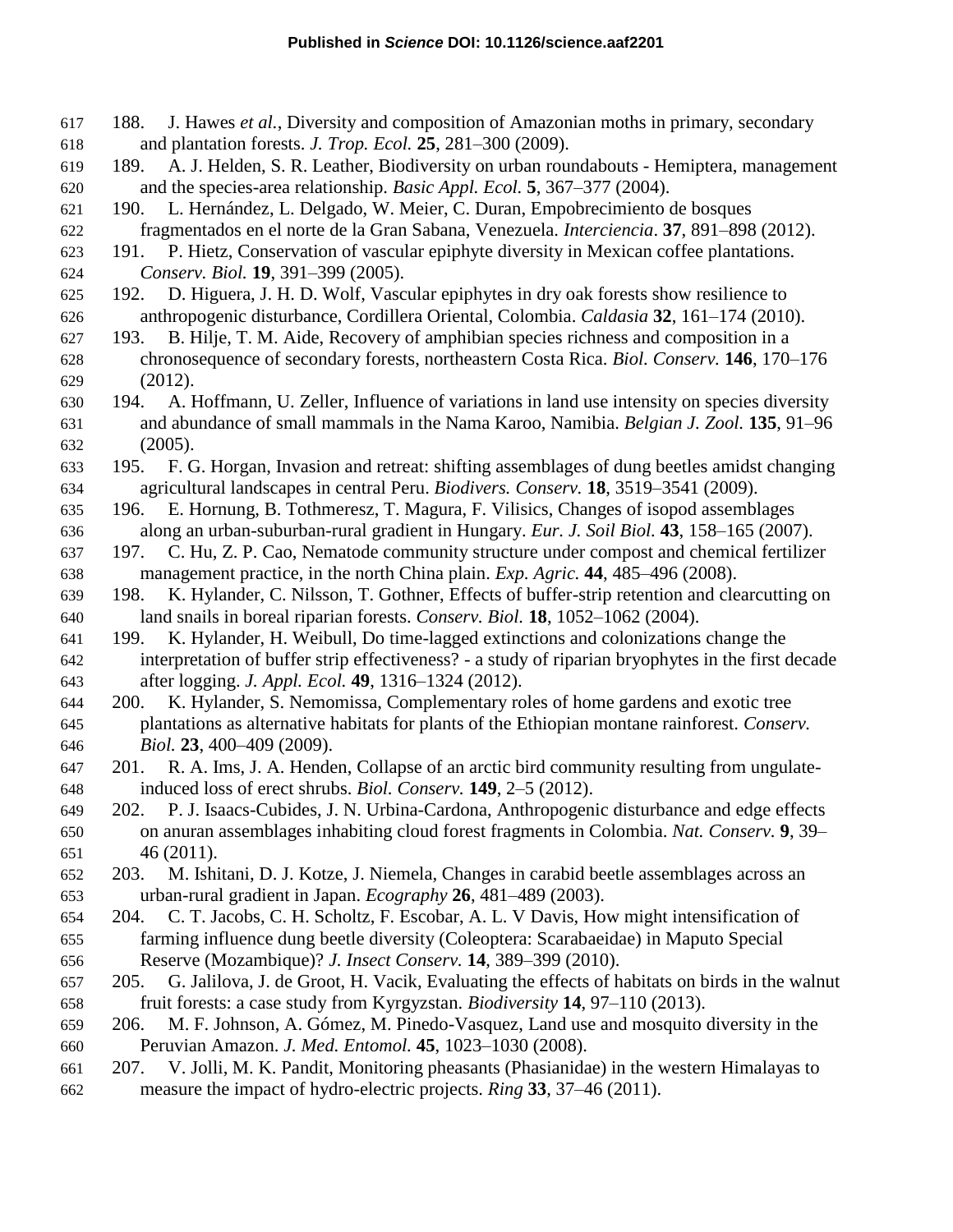- 208. M. Jonsell, Old park trees as habitat for saproxylic beetle species. *Biodivers. Conserv.* **21**, 619–642 (2012).
- 209. L. Joubert, K. J. Esler, S. D. J. Privett, The effect of ploughing and augmenting natural vegetation with commercial fynbos species on the biodiversity of Overberg Sandstone fynbos on the Agulhas Plain, South Africa. *South African J. Bot.* **75**, 526–531 (2009).
- 210. H. E. Julier, T. H. Roulston, Wild bee abundance and pollination service in cultivated pumpkins: farm management, nesting behavior and landscape effects. *J. Econ. Entomol.* **102**, 563–573 (2009).
- 211. T. S. Jung, T. Powell, Spatial distribution of meadow jumping mice (*Zapus hudsonius*) in logged boreal forest of northwestern Canada. *Mamm. Biol.* **76**, 678–682 (2011).
- 212. V. Kapoor, Effects of rainforest fragmentation and shade-coffee plantations on spider communities in the Western Ghats, India. *J. Insect Conserv.* **12**, 53–68 (2008).
- 213. H. Kappes, L. Katzschner, C. Nowak, Urban summer heat load: meteorological data as a proxy for metropolitan biodiversity. *Meteorol. Zeitschrift* **21**, 525–528 (2012).
- 214. V. Kati, K. Zografou, E. Tzirkalli, T. Chitos, L. Willemse, Butterfly and grasshopper diversity patterns in humid Mediterranean grasslands: the roles of disturbance and environmental factors. *J. Insect Conserv.* **16**, 807–818 (2012).
- 215. E. Katovai, A. L. Burley, M. M. Mayfield, Understory plant species and functional diversity in the degraded wet tropical forests of Kolombangara Island, Solomon Islands. *Biol. Conserv.* **145**, 214–224 (2012).
- 216. F. Kazerani, K. S., I. Grichanov, Diversity of the genus *Dolichopus* Latreille in three different habitats of East Azerbaijan Province, with new records for Iran. *Arxius de Miscel·lània Zoològica* **11**, 134–152 (2013).
- 217. M. Kessler *et al.*, Tree diversity in primary forest and different land use systems in Central Sulawesi, Indonesia. *Biodivers. Conserv.* **14**, 547–560 (2005).
- 218. M. Kessler *et al.*, Alpha and beta diversity of plants and animals along a tropical land-use gradient. *Ecol. Appl.* **19**, 2142–56 (2009).
- 219. A. M. Kittle, A. C. Watson, P. H. Chanaka Kumara, H. K. Nimalka Sanjeewani, Status and distribution of the leopard in the central hills of Sri Lanka. *Cat News*. **56**, 28–31 (2012).
- 220. F. Kohler, J. Verhulst, R. van Klink, D. Kleijn, At what spatial scale do high-quality habitats enhance the diversity of forbs and pollinators in intensively farmed landscapes? *J. Appl. Ecol.* **45**, 753–762 (2008).
- 221. M. Koivula, V. Hyyrylainen, E. Soininen, Carabid beetles (Coleoptera: Carabidae) at forest-farmland edges in southern Finland. *J. Insect Conserv.* **8**, 297–309 (2004).
- 222. A. Kolb, M. Diekmann, Effects of environment, habitat configuration and forest continuity on the distribution of forest plant species. *J. Veg. Sci.* **15**, 199–208 (2004).
- 223. Á. Kőrösi, P. Batáry, A. Orosz, D. Rédei, A. Báldi, Effects of grazing, vegetation structure and landscape complexity on grassland leafhoppers (Hemiptera: Auchenorrhyncha)
- and true bugs (Hemiptera: Heteroptera) in Hungary. *Insect Conserv. Divers.* **5**, 57–66 (2012).
- 224. J. Krauss, A. M. Klein, I. Steffan-Dewenter, T. Tscharntke, Effects of habitat area, isolation, and landscape diversity on plant species richness of calcareous grasslands. *Biodivers. Conserv.* **13**, 1427–1439 (2004).
- 225. J. Krauss, I. Steffan-Dewenter, T. Tscharntke, How does landscape context contribute to
- effects of habitat fragmentation on diversity and population density of butterflies? *J. Biogeogr.* **30**, 889–900 (2003).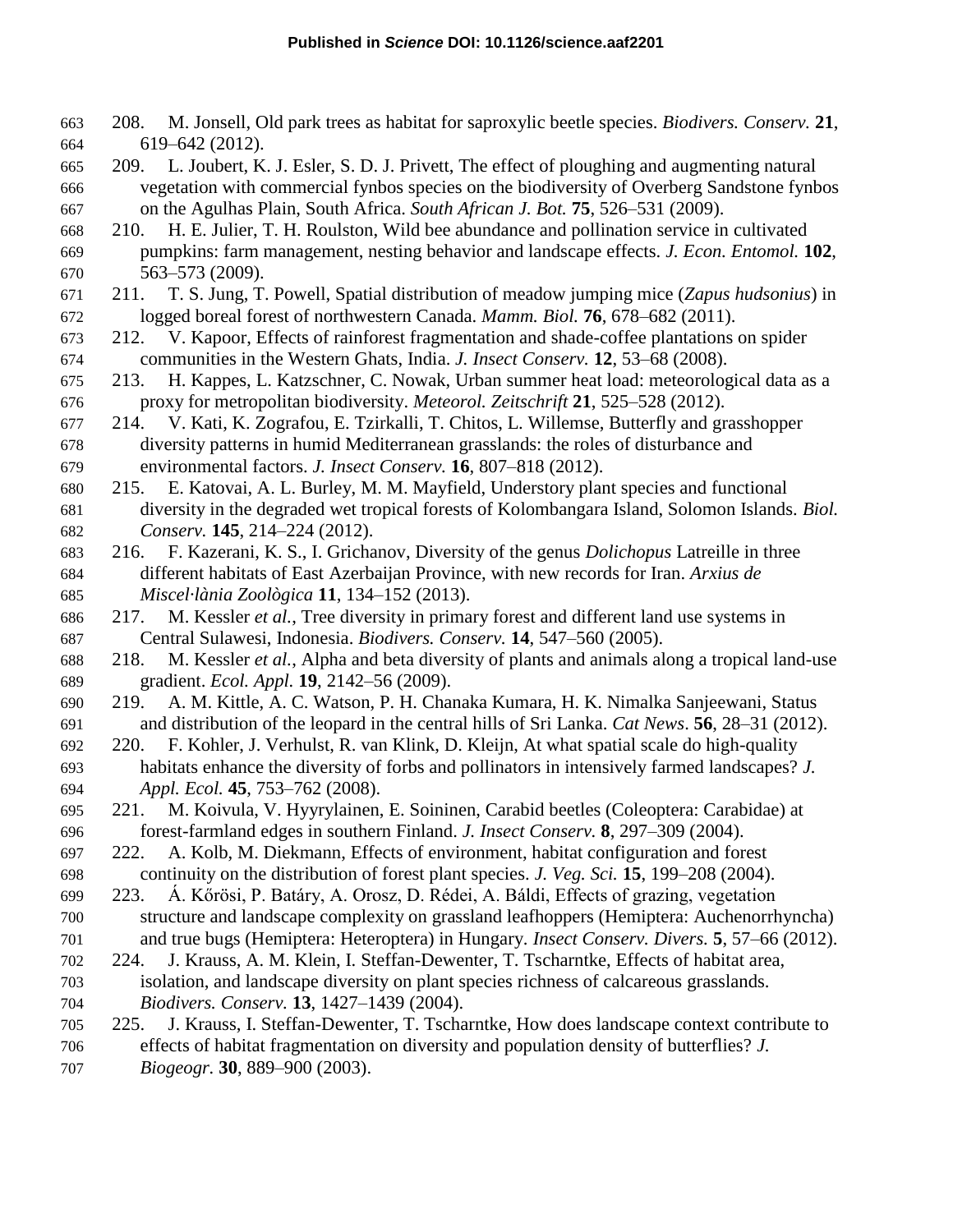- 226. J. Krauss *et al.*, Habitat fragmentation causes immediate and time-delayed biodiversity loss at different trophic levels. *Ecol. Lett.* **13**, 597–605 (2010).
- 227. R. Kumar, G. Shahabuddin, Effects of biomass extraction on vegetation structure, diversity and composition of forests in Sariska Tiger Reserve, India. *Environ. Conserv.* **32**, 248–259 (2005).
- 228. D. J. Kurz, A. J. Nowakowski, M. W. Tingley, M. A. Donnelly, D. S. Wilcove, Forest- land use complementarity modifies community structure of a tropical herpetofauna. *Biol. Conserv.* **170**, 246–255 (2014).
- 229. A. S. Kutt, E. P. Vanderduys, P. O'Reagain, Spatial and temporal effects of grazing management and rainfall on the vertebrate fauna of a tropical savanna. *Rangel. J.* **34**, 173– 182 (2012).
- 230. A. S. Kutt, J. C. Z. Woinarski, The effects of grazing and fire on vegetation and the vertebrate assemblage in a tropical savanna woodland in north-eastern Australia. *J. Trop. Ecol.* **23**, 95–106 (2007).
- 231. T. Lachat *et al.*, Arthropod diversity in Lama forest reserve (South Benin), a mosaic of natural, degraded and plantation forests. *Biodivers. Conserv.* **15**, 3–23 (2006).
- 232. M. V Lantschner, V. Rusch, J. P. Hayes, Habitat use by carnivores at different spatial scales in a plantation forest landscape in Patagonia, Argentina. *For. Ecol. Manage.* **269**, 271– 278 (2012).
- 233. M. V Lantschner, V. Rusch, C. Peyrou, Bird assemblages in pine plantations replacing native ecosystems in NW Patagonia. *Biodivers. Conserv.* **17**, 969–989 (2008).
- 234. S. C. Latta, B. A. Tinoco, P. X. Astudillo, C. H. Graham, Patterns and magnitude of temporal change in avian communities in the Ecuadorian Andes. *Condor* **113**, 24–40 (2011).
- 235. J.-P. Légaré, C. Hébert, J.-C. Ruel, Alternative Silvicultural Practices in Irregular Boreal Forests: Response of Beetle Assemblages. *Silva Fenn.* **45**, 937–956 (2011).
- 236. V. Lehouck *et al.*, Habitat disturbance reduces seed dispersal of a forest interior tree in a fragmented African cloud forest. *Oikos* **118**, 1023–1034 (2009).
- 237. P. E. Lentini, T. G. Martin, P. Gibbons, J. Fischer, S. A. Cunningham, Supporting wild pollinators in a temperate agricultural landscape: Maintaining mosaics of natural features and production. *Biol. Conserv.* **149**, 84–92 (2012).
- 238. S. G. Letcher, R. L. Chazdon, Rapid recovery of biomass, species richness, and species composition in a forest chronosequence in Northeastern Costa Rica. *Biotropica* **41**, 608–617 (2009).
- 239. S. N. Li, F. S. Zou, Q. Zhang, F. H. Sheldon, Species richness and guild composition in rubber plantations compared to secondary forest on Hainan Island, China. *Agrofor. Syst.* **87**, 1117–1128 (2013).
- 240. L. H. Liow, N. S. Sodhi, T. Elmqvist, Bee diversity along a disturbance gradient in tropical lowland forests of south-east Asia. *J. Appl. Ecol.* **38**, 180–192 (2001).
- 241. S. A. Litchwark, thesis, *Honeybee declines in a changing landscape: interactive effects of honeybee declines and land-use intensification on pollinator communities*. (University of Canterbury, 2013).
- 242. N. A. Littlewood, Grazing impacts on moth diversity and abundance on a Scottish upland estate. *Insect Conserv. Divers.* **1**, 151–160 (2008).
- 243. N. A. Littlewood, R. J. Pakeman, G. Pozsgai, Grazing impacts on Auchenorrhyncha
- diversity and abundance on a Scottish upland estate. *Insect Conserv. Divers.* **5**, 67–74 (2012).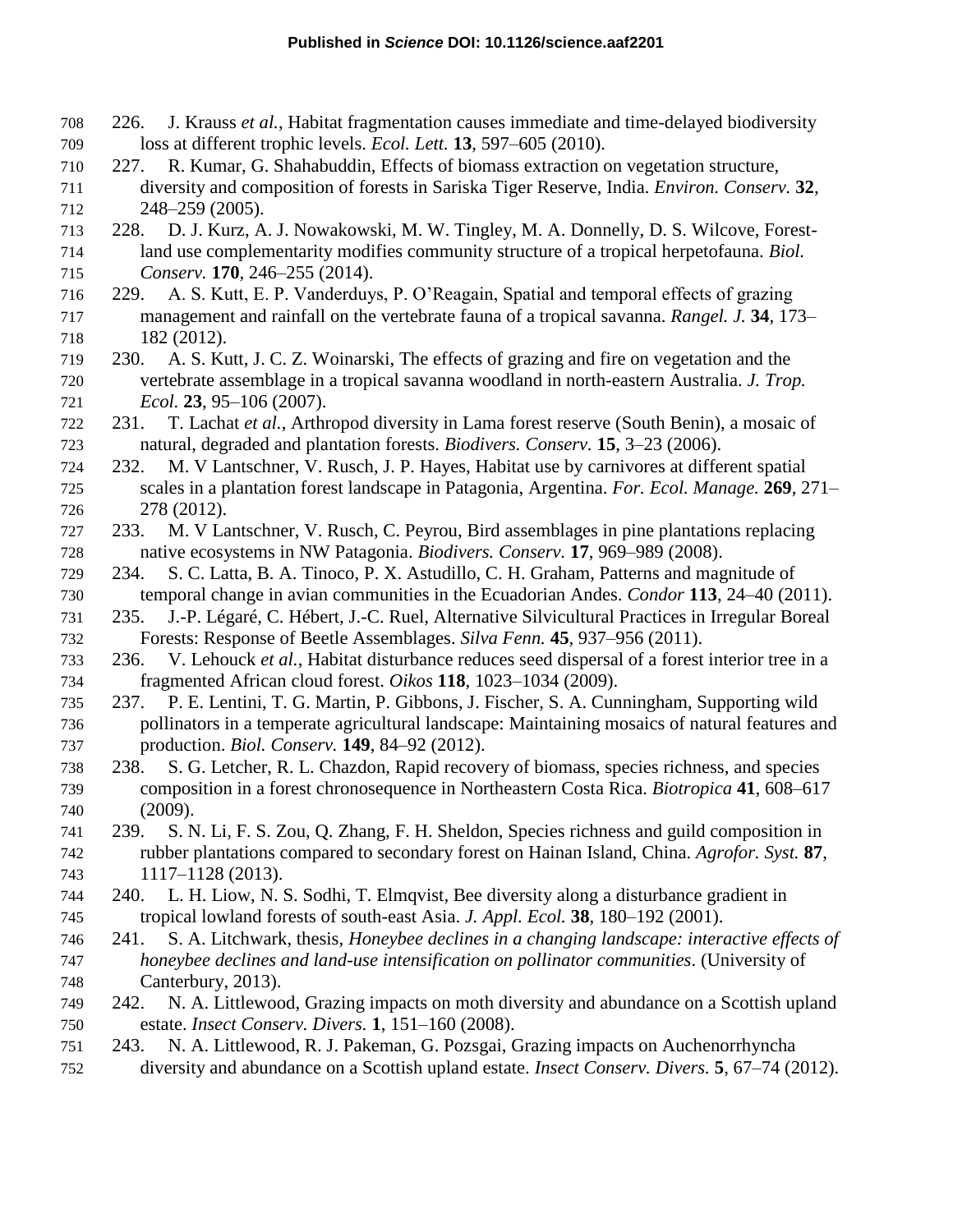- 244. Y. H. Liu, J. C. Axmacher, C. L. Wang, L. T. Li, Z. R. Yu, Ground beetle (Coleoptera: Carabidae) assemblages of restored semi-natural habitats and intensively cultivated fields in northern China. *Restor. Ecol.* **20**, 234–239 (2012).
- 245. N. F. Lo-Man-Hung, T. A. Gardner, M. A. Ribeiro-Júnior, J. Barlow, A. B. Bonaldo, The value of primary, secondary, and plantation forests for Neotropical epigeic arachnids. *J. Arachnol.* **36**, 394–401 (2008).
- 246. N. F. Lo-Man-Hung *et al.*, Impact of different land management on soil spiders (Arachnida: Araneae) in two Amazonian areas of Brazil and Colombia. *J. Arachnol.* **39**, 296– 302 (2011).
- 247. C. A. López-Quintero, G. Straatsma, A. E. Franco-Molano, T. Boekhout, Macrofungal diversity in Colombian Amazon forests varies with regions and regimes of disturbance. *Biodivers. Conserv.* **21**, 2221–2243 (2012).
- 248. M. Louhaichi, A. K. Salkini, S. L. Petersen, Effect of small ruminant grazing on the plant community characteristics of semiarid Mediterranean ecosystems. *Int. J. Agric. Biol.* **11**, 681–689 (2009).
- 249. M. E. Lucas-Borja *et al.*, The effects of human trampling on the microbiological properties of soil and vegetation in Mediterranean mountain areas. *Land Degrad. Dev.* **22**, 383–394 (2011).
- 250. V. H. Luja, S. Herrando-Perez, D. Gonzalez-Solis, L. Luiselli, Secondary rain forests are not havens for reptile species in tropical Mexico. *Biotropica* **40**, 747–757 (2008).
- 251. R. Macip-Ríos, A. Muñoz–Alonso, Diversidad de lagartijas en cafetales y bosque primario en el Soconusco chiapaneco. *Rev. Mex. Biodivers.* **79**, 185–195 (2008).
- 252. M. C. G. MacSwiney, P. L. Vilchis, F. M. Clarke, P. A. Racey, The importance of cenotes in conserving bat assemblages in the Yucatan, Mexico. *Biol. Conserv.* **136**, 499–509 (2007).
- 253. K. Maeto, S. Sato, Impacts of forestry on ant species richness and composition in warm-temperate forests of Japan. *For. Ecol. Manage.* **187**, 213–223 (2004).
- 254. T. Magura, R. Horvath, B. Tothmeresz, Effects of urbanization on ground-dwelling spiders in forest patches, in Hungary. *Landsc. Ecol.* **25**, 621–629 (2010).
- 255. N. A. D. Mallari *et al.*, Population densities of understorey birds across a habitat gradient in Palawan, Philippines: implications for conservation. *Oryx* **45**, 234–242 (2011).
- 256. L. Malone *et al.*, Observations on bee species visiting white clover in New Zealand pastures. *J. Apic. Res.* **49**, 284–286 (2010).
- 257. P. K. Malonza, M. Veith, Amphibian community along elevational and habitat disturbance gradients in the Taita Hills, Kenya. *Herpetotropicos* **7**, 7-16 (2012).
- 258. J. Malumbres-Olarte *et al.*, Big and aerial invaders: dominance of exotic spiders in burned New Zealand tussock grasslands. *Biol. Invasions*. **16**, 2311–2322 (2014).
- 259. E. Marin-Spiotta, R. Ostertag, W. L. Silver, Long-term patterns in tropical reforestation: plant community composition and aboveground biomass accumulation. *Ecol. Appl.* **17**, 828– 839 (2007).
- 260. C. Marsh, thesis, *Community-level modelling of α-, β- and γ-diversity of multiple taxa: birds and butterflies on Anjouan, Comoros Islands*. (Imperial College London, 2005).
- 261. C. J. Marsh, O. T. Lewis, I. Said, R. M. Ewers, Community-level diversity modelling of
- birds and butterflies on Anjouan, Comoro Islands. *Biol. Conserv.* **143**, 1364–1374 (2010).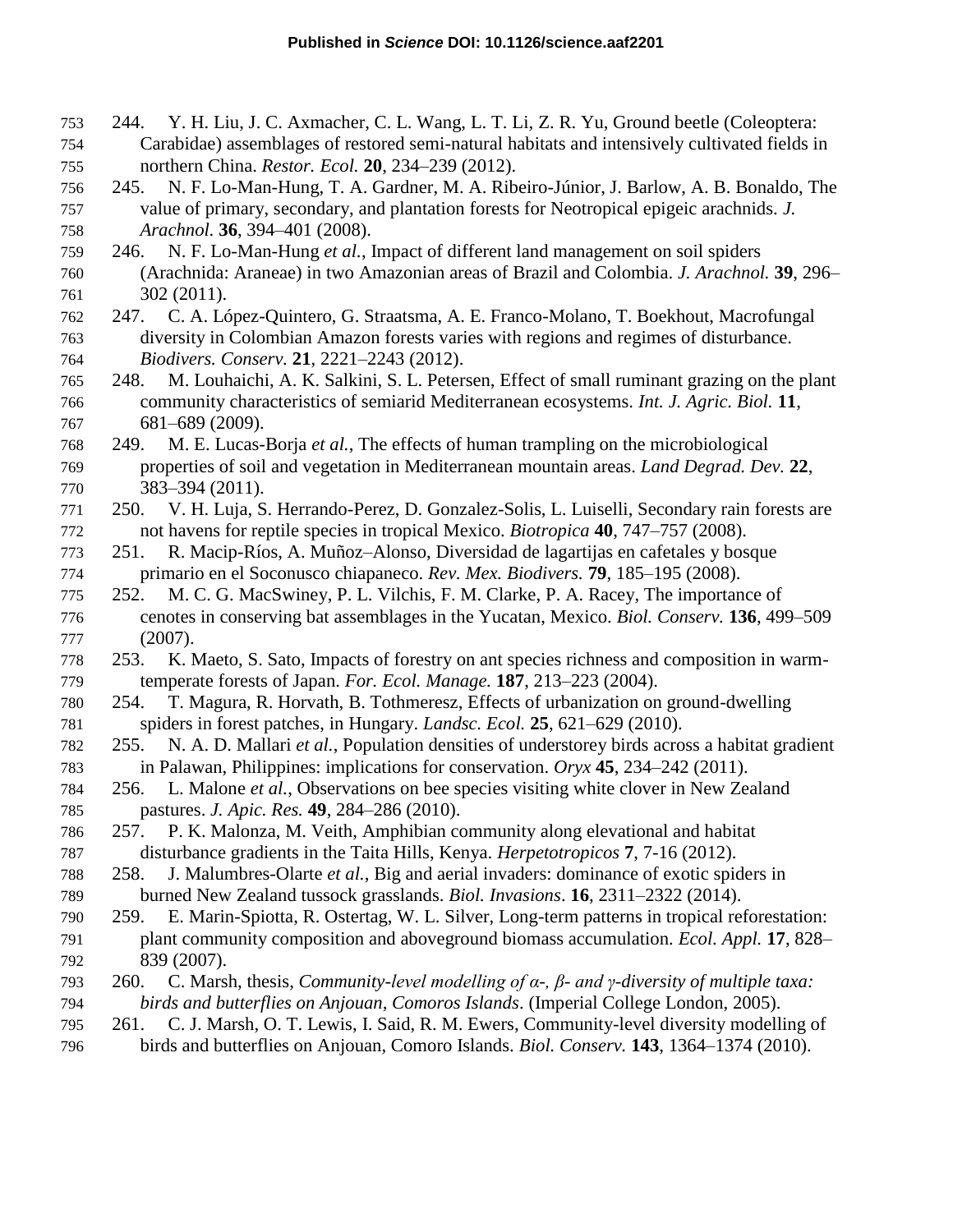- 262. E. J. P. Marshall, T. M. West, D. Kleijn, Impacts of an agri-environment field margin prescription on the flora and fauna of arable farmland in different landscapes. *Agric. Ecosyst. Environ.* **113**, 36–44 (2006).
- 263. P. S. Martin, C. Gheler-Costa, P. C. Lopes, L. M. Rosalino, L. M. Verdade, Terrestrial non-volant small mammals in agro-silvicultural landscapes of Southeastern Brazil. *For. Ecol. Manage.* **282**, 185–195 (2012).
- 264. T. Matsumoto, T. Itioka, S. Yamane, K. Momose, Traditional land use associated with swidden agriculture changes encounter rates of the top predator, the army ant, in Southeast Asian tropical rain forests. *Biodivers. Conserv.* **18**, 3139–3151 (2009).
- 265. M. M. Mayfield, D. Ackerly, G. C. Daily, The diversity and conservation of plant reproductive and dispersal functional traits in human-dominated tropical landscapes. *J. Ecol.* **94**, 522–536 (2006).
- 266. J. L. McCarthy, K. P. McCarthy, T. K. Fuller, T. M. McCarthy, Assessing variation in wildlife biodiversity in the Tien Shan Mountains of Kyrgyzstan using ancillary camera-trap photos. *Mt. Res. Dev.* **30**, 295–301 (2010).
- 267. Q. S. McFrederick, G. LeBuhn, Are urban parks refuges for bumble bees *Bombus* spp. (Hymenoptera: Apidae)? *Biol. Conserv.* **129**, 372–382 (2006).
- 268. S. McNamara, P. D. Erskine, D. Lamb, L. Chantalangsy, S. Boyle, Primary tree species diversity in secondary fallow forests of Laos. *For. Ecol. Manage.* **281**, 93–99 (2012).
- 269. W. J. McShea *et al.*, The importance of secondary forest blocks for terrestrial mammals within an *Acacia*/secondary forest matrix in Sarawak, Malaysia. *Biol. Conserv.* **142**, 3108– 3119 (2009).
- 270. S. S. Meijer, R. J. Whittaker, P. A. V Borges, The effects of land-use change on arthropod richness and abundance on Santa Maria Island (Azores): unmanaged plantations favour endemic beetles. *J. Insect Conserv.* **15**, 505–522 (2011).
- 271. B. Meyer, V. Gaebele, I. D. Steffan-Dewenter, Patch size and landscape effects on pollinators and seed set of the horseshoe vetch, hippocrepis comosa, in an agricultural landscape of central Europe. *Entomol. Gen.* **30**, 173–185 (2007).
- 272. B. Meyer, F. Jauker, I. Steffan-Dewenter, Contrasting resource-dependent responses of hoverfly richness and density to landscape structure. *Basic Appl. Ecol.* **10**, 178–186 (2009).
- 273. E. Mico, A. Garcia-Lopez, H. Brustel, A. Padilla, E. Galante, Explaining the saproxylic beetle diversity of a protected Mediterranean area. *Biodivers. Conserv.* **22**, 889–904 (2013).
- 274. J. C. Milder *et al.*, Effects of farm and landscape management on bird and butterfly conservation in western Honduras. *Ecosphere* **1**, art2 (2010).
- 275. M. V. Miranda, N. Politi, L. O. Rivera, Unexpected changes in the bird assemblage in areas under selective logging in piedmont forest in northwestern Argentina. *Ornitol. Neotrop.* **21**, 323–337 (2010).
- 276. M. L. Moir, K. E. C. Brennan, J. M. Koch, J. D. Majer, M. J. Fletcher, Restoration of a forest ecosystem: The effects of vegetation and dispersal capabilities on the reassembly of plant-dwelling arthropods. *For. Ecol. Manage.* **217**, 294–306 (2005).
- 277. D. Moreno-Mateos *et al.*, Effects of land use on nocturnal birds in a Mediterranean agricultural landscape. *Acta Ornithol.* **46**, 173–182 (2011).
- 278. M. N. Muchane *et al.*, Land use practices and their implications on soil macro-fauna in Maasai Mara ecosystem. *Int. J. Biodivers. Conserv.* **4**, 500–514 (2012).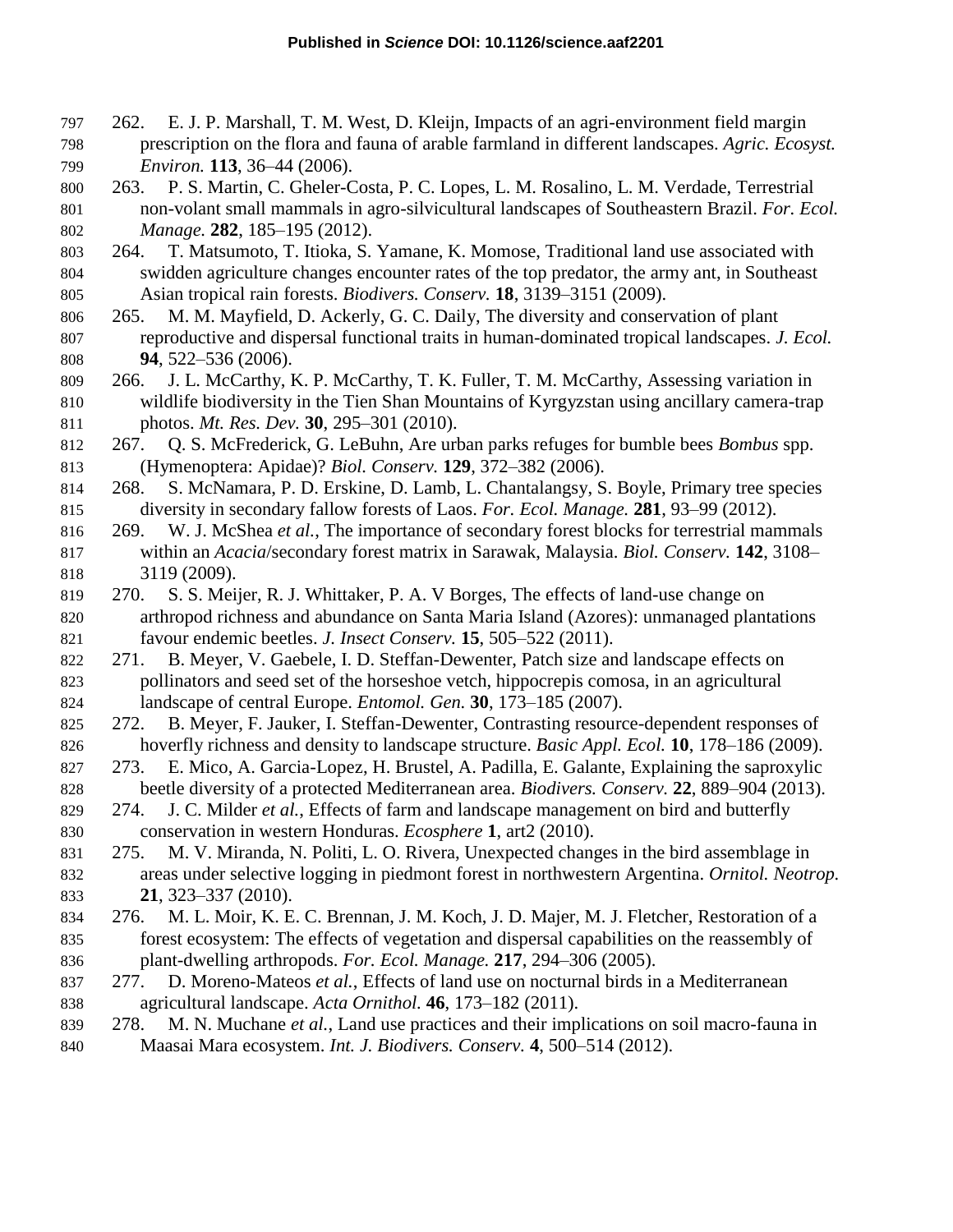- 279. S. Mudri-Stojnic, A. Andric, Z. Jozan, A. Vujic, Pollinator diversity (Hymenoptera and Diptera) in semi-natural habitats in Serbia during summer. *Arch. Biol. Sci.* **64**, 777–786 (2012).
- 280. F. B. Munyekenye, E. M. Mwangi, N. N. Gichuki, Bird species richness and abundance in different forest types at Kakamega Forest, western Kenya. *Ostrich* **79**, 37–42 (2008).
- 281. R. Naidoo, Species richness and community composition of songbirds in a tropical forest-agricultural landscape. *Anim. Conserv.* **7**, 93–105 (2004).
- 282. A. Naithani, D. Bhatt, Bird community structure in natural and urbanized habitats along an altitudinal gradient in Pauri district (Garhwal Himalaya) of Uttarakhand state, India. *Biologia* **67**, 800–808 (2012).
- 283. A. Nakamura, H. Proctor, C. P. Catterall, Using soil and litter arthropods to assess the state of rainforest restoration. *Ecol. Manag. Restor.* **4**, S20–S28 (2003).
- 284. Y. Nakashima, E. Inoue, E. F. Akomo-Okoue, Population density and habitat preferences of forest duikers in Moukalaba-Doudou National Park, Gabon. *African Zool.* **48**, 395–399 (2013).
- 285. S. Naoe, S. Sakai, T. Masaki, Effect of forest shape on habitat selection of birds in a plantation-dominant landscape across seasons: comparison between continuous and strip forests. *J. For. Res.* **17**, 219–223 (2012).
- 286. D. Navarrete, G. Halffter, Dung beetle (Coleoptera: Scarabaeidae: Scarabaeinae) diversity in continuous forest, forest fragments and cattle pastures in a landscape of Chiapas, Mexico: the effects of anthropogenic changes. *Biodivers. Conserv.* **17**, 2869–2898 (2008).
- 287. I. L. Navarro, A. K. Roman, F. H. Gomez, H. A. Perez, Seasonal variation in dung beetles (Coleoptera: Scarabaeidae: Scarabaeinae) from Serrania de Coraza, Sucre (Colombia). *Rev. Colomb. Cienc. Anim.* **3**, 102–110 (2011).
- 288. P. K. Ndang'ang'a, J. B. M. Njoroge, M. Githiru, Vegetation composition and structure influences bird species community assemblages in the highland agricultural landscape of Nyandarua, Kenya. *Ostrich* **84**, 171–179 (2013).
- 289. E. L. Neuschulz, A. Botzat, N. Farwig, Effects of forest modification on bird community composition and seed removal in a heterogeneous landscape in South Africa. *Oikos* **120**, 1371-1379 (2011).
- 290. V. Nicolas, P. Barriere, A. Tapiero, M. Colyn, Shrew species diversity and abundance in Ziama Biosphere Reserve, Guinea: comparison among primary forest, degraded forest and restoration plots. *Biodivers. Conserv.* **18**, 2043–2061 (2009).
- 291. A. Nielsen *et al.*, Assessing bee species richness in two Mediterranean communities: importance of habitat type and sampling techniques. *Ecol. Res.* **26**, 969–983 (2011).
- 292. N. Noreika, D. J. Kotze, Forest edge contrasts have a predictable effect on the spatial distribution of carabid beetles in urban forests. *J. Insect Conserv.* **16**, 867–881 (2012).
- 293. N. Noreika, New records of rare species of Coleoptera found in Ukmergė district in 2004- 2005. *New Rare Lith. Insect Species*. **21**, 68–71 (2009).
- 294. O. Norfolk, M. Abdel-Dayem, F. Gilbert, Rainwater harvesting and arthropod biodiversity within an arid agro-ecosystem. *Agric. Ecosyst. Environ.* **162**, 8–14 (2012).
- 295. O. Norfolk, M. P. Eichhorn, F. Gilbert, Traditional agricultural gardens conserve wild plants and functional richness in arid South Sinai. *Basic Appl. Ecol.* **14**, 659–669 (2013).
- 296. J. A. Noriega, E. Realpe, G. Fagua, Diversidad de escarabajos coprofagos (Coleoptera: Scarabaeidae) en un bosque de galeria con tres estadios de alteracion. *Univ. Sci.* **12**, 51–63 (2007).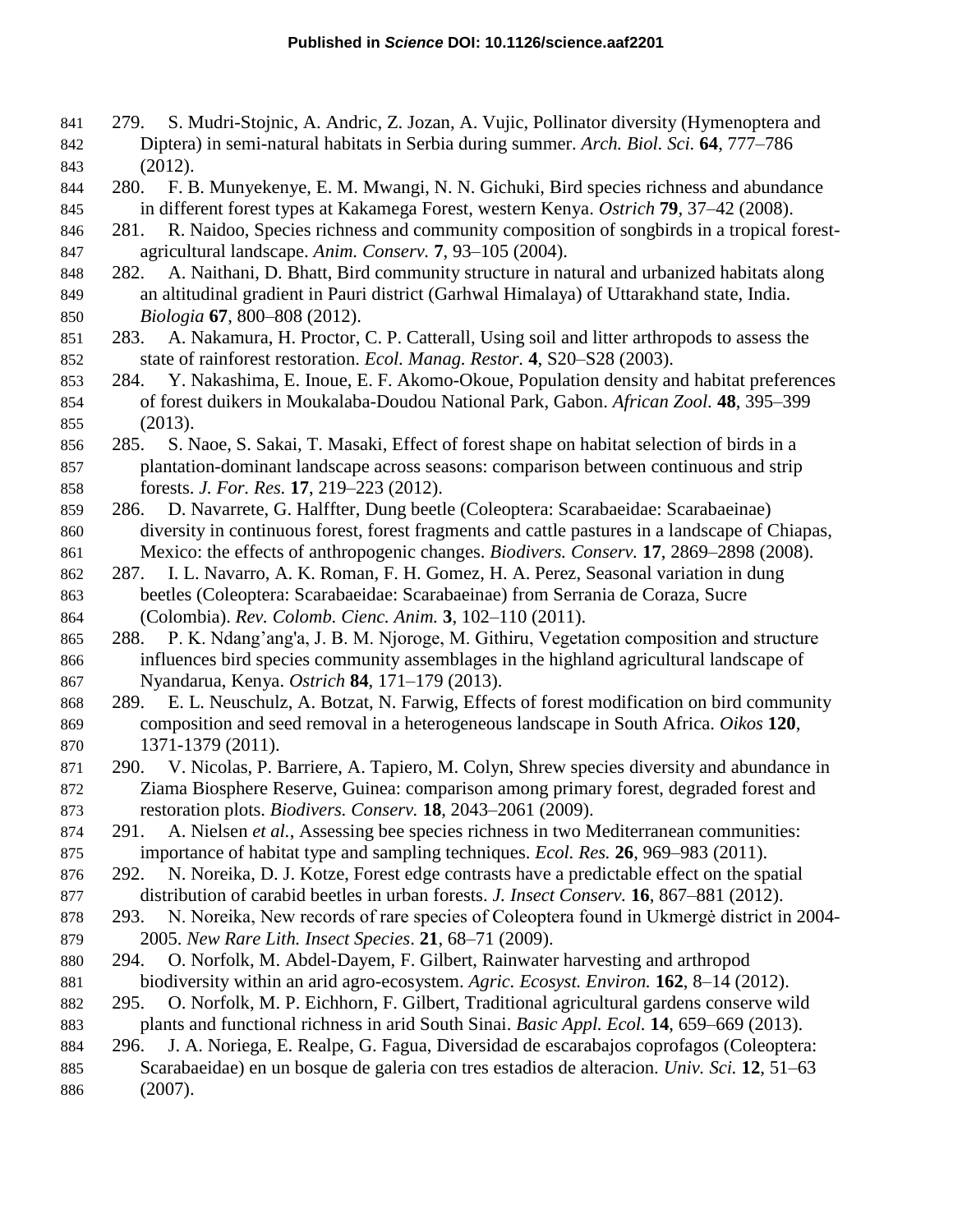- 297. J. A. Noriega, J. M. Palacio, J. D. Monroy-G, E. Valencia, Estructura de un ensamblaje de escarabajos coprofagos (Coleoptera: Scarabaeinae) en tres sitios con diferente uso del suelo en Antioquia, Colombia. *Actual. Biol.* **34**, 43–54 (2012).
- 298. D. A. Norton, P. R. Espie, W. Murray, J. Murray, Influence of pastoral management on plant biodiversity in a depleted short tussock grassland, Mackenzie Basin. *N. Z. J. Ecol.* **30**, 335–344 (2006).
- 299. N. M. Nöske *et al.*, Disturbance effects on diversity of epiphytes and moths in a montane forest in Ecuador. *Basic Appl. Ecol.* **9**, 4–12 (2008).
- 300. C. Numa, J. R. Verdu, C. Rueda, E. Galante, Comparing dung beetle species assemblages between protected areas and adjacent pasturelands in a Mediterranean savanna landscape. *Rangel. Ecol. Manag.* **65**, 137–143 (2012).
- 301. T. G. O'Connor, Influence of land use on plant community composition and diversity in Highland Sourveld grassland in the southern Drakensberg, South Africa. *J. Appl. Ecol.* **42**, 975–988 (2005).
- 302. N. O'Dea, R. J. Whittaker, How resilient are Andean montane forest bird communities to habitat degradation? *Biodivers. Conserv.* **16**, 1131–1159 (2007).
- 303. S. Oertli, A. Muller, S. Dorn, Ecological and seasonal patterns in the diversity of a species-rich bee assemblage (Hymenoptera: Apoidea: Apiformes). *Eur. J. Entomol.* **102**, 53– 63 (2005).
- 304. P. J. O'Farrell, J. S. Donaldson, M. T. Hoffman, A. D. Mader, Small mammal diversity and density on the Bokkeveld escarpment, South Africa - implications for conservation and livestock predation. *African Zool.* **43**, 117–124 (2008).
- 305. C. Ofori-Boateng *et al.*, Differences in the effects of selective logging on amphibian assemblages in three West African forest types. *Biotropica* **45**, 94–101 (2013).
- 306. C. Oke, Land snail diversity in post extraction secondary forest reserves in Edo State, Nigeria. *Afr. J. Ecol.* **51**, 244–254 (2013).
- 307. O. C. Oke, J. U. Chokor, The effect of land use on snail species richness and diversity in the tropical rainforest of south-western Nigeria. *African Sci.* **10**, 95–108 (2009).
- 308. D. E. Oliveira, T. F. Carrijo, D. Brandão, Species composition of termites (Isoptera) in different Cerrado vegetation physiognomies. *Sociobiology* **60**, 190–197 (2013).
- 309. L. M. Osgathorpe, K. Park, D. Goulson, The use of off-farm habitats by foraging bumblebees in agricultural landscapes: implications for conservation management. *Apidologie* **43**, 113–127 (2012).
- 310. S. E. Otavo, A. Parrado-Rosselli, J. A. Noriega, Scarabaeoidea superfamily (Insecta: Coleoptera) as a bioindicator element of anthropogenic disturbance in an Amazon national park. *Rev. Biol. Trop.* **61**, 735–752 (2013).
- 311. C. R. V. Otto, G. J. Roloff, Songbird response to green-tree retention prescriptions in clearcut forests. *For. Ecol. Manage.* **284**, 241–250 (2012).
- 312. Ö. Özden, W. M. Ciesla, W. J. Fuller, D. J. Hodgson, Butterfly diversity in Mediterranean islands and in Pentadaktylos *Pinus brutia* forests of Cyprus. *Biodivers. Conserv.* **17**, 2821–2832 (2008).
- 313. N. V. Page, Q. Qureshi, G. S. Rawat, C. G. Kushalappa, Plant diversity in sacred forest fragments of Western Ghats: a comparative study of four life forms. *Plant Ecol.* **206**, 237–
- 250 (2010).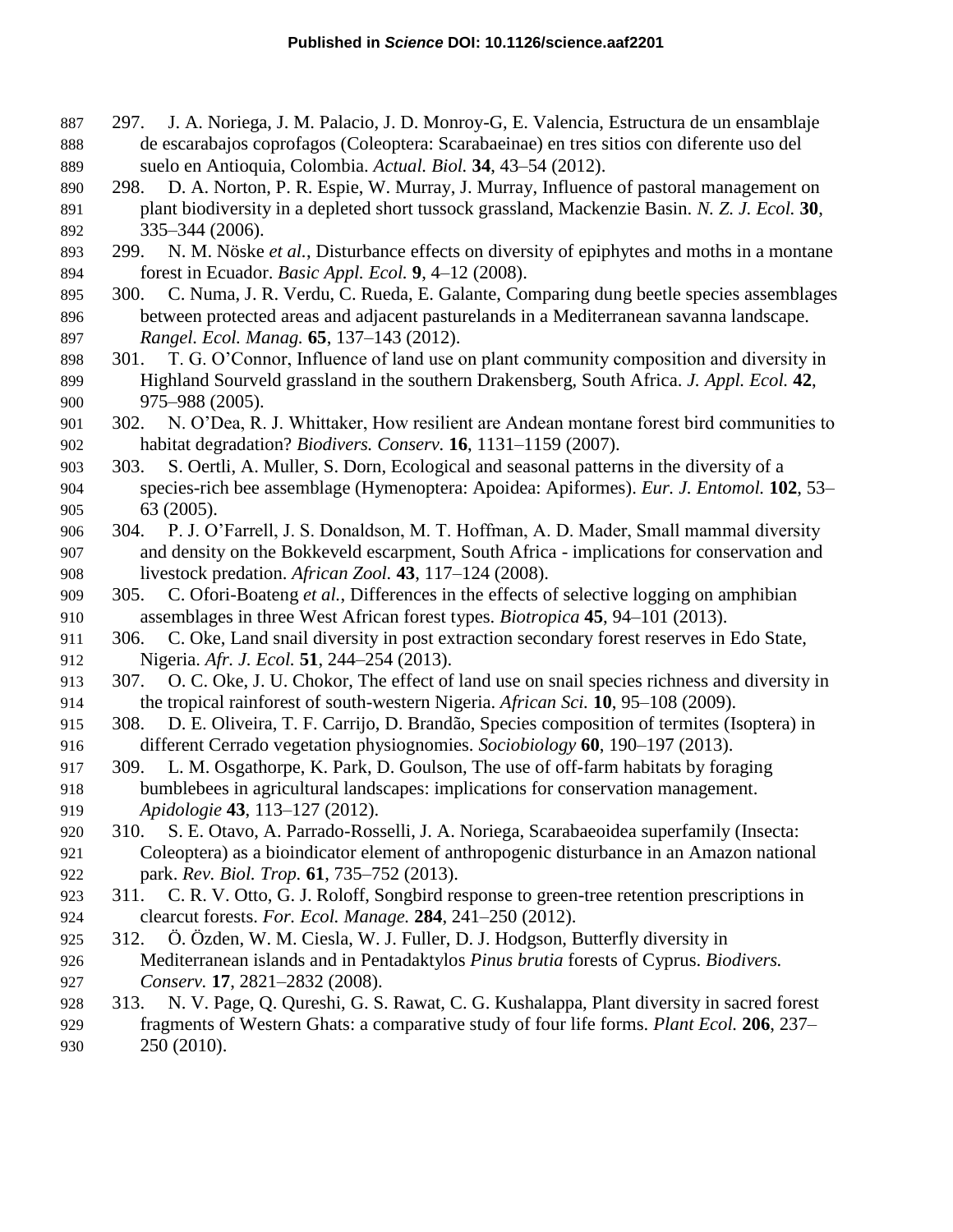- 314. S. Paradis, T. T. Work, Partial cutting does not maintain spider assemblages within the observed range of natural variability in Eastern Canadian black spruce forests. *For. Ecol. Manage.* **262**, 2079–2093 (2011).
- 315. J. Paritsis, M. A. Aizen, Effects of exotic conifer plantations on the biodiversity of understory plants, epigeal beetles and birds in *Nothofagus dombeyi* forests. *For. Ecol. Manage.* **255**, 1575–1583 (2008).
- 316. A. Parra-H, G. Nates-Parra, Variation of the orchid bees community (Hymenoptera: Apidae) in three altered habitats of the Colombian "llano" piedmont. *Rev. Biol. Trop.* **55**, 931–941 (2007).
- 317. L. Parry, J. O. S. Barlow, C. A. Peres, Hunting for sustainability in tropical secondary forests. *Conserv. Biol.* **23**, 1270–1280 (2009).
- 318. N. Pelegrin, E. H. Bucher, Effects of habitat degradation on the lizard assemblage in the Arid Chaco, central Argentina. *J. Arid Environ.* **79**, 13–19 (2012).
- 319. C. A. Peres, H. S. Nascimento, Impact of game hunting by the Kayapo of south-eastern Amazonia: implications for wildlife conservation in tropical forest indigenous reserves. *Biodivers. Conserv.* **15**, 2627–2653 (2006).
- 320. R. S. Pethiyagoda Jr., K. Manamendra-Arachchi, Endangered anurans in a novel forest in the highlands of Sri Lanka. *Wildl. Res.* **39**, 641–648 (2012).
- 321. B. Phalan, M. Onial, A. Balmford, R. E. Green, Reconciling food production and biodiversity conservation: land sharing and land sparing compared. *Science* **333**, 1289–1291 (2011).
- 322. J. Pincheira-Ulbrich, J. R. Rau, C. Smith-Ramirez, Vascular epiphytes and climbing plants diversity in an agroforestal landscape in southern Chile: a comparison among native forest fragments. *Bol. La Soc. Argentina Bot.* **47**, 411–426 (2012).
- 323. E. Pineda, G. Halffter, Species diversity and habitat fragmentation: frogs in a tropical montane landscape in Mexico. *Biol. Conserv.* **117**, 499–508 (2004).
- 324. S. L. Poggio, E. J. Chaneton, C. M. Ghersa, The arable plant diversity of intensively managed farmland: Effects of field position and crop type at local and landscape scales. *Agric. Ecosyst. Environ.* **166**, 55–64 (2013).
- 325. N. Politi, M. Hunter Jr., L. Rivera, Assessing the effects of selective logging on birds in Neotropical piedmont and cloud montane forests. *Biodivers. Conserv.* **21**, 3131–3155 (2012).
- 326. P. Pons, C. Wendenburg, The impact of fire and forest conversion into savanna on the bird communities of West Madagascan dry forests. *Anim. Conserv.* **8**, 183–193 (2005).
- 327. K. Poveda, E. Martinez, M. F. Kersch-Becker, M. A. Bonilla, T. Tscharntke, Landscape simplification and altitude affect biodiversity, herbivory and Andean potato yield. *J. Appl. Ecol.* **49**, 513–522 (2012).
- 328. E. F. Power, D. L. Kelly, J. C. Stout, Organic farming and landscape structure: effects on insect-pollinated plant diversity in intensively managed grasslands. *PLoS One* **7**, e38073 (2012), doi:10.1371/journal.pone.0038073.
- 329. E. F. Power, J. C. Stout, Organic dairy farming: impacts on insect-flower interaction networks and pollination. *J. Appl. Ecol.* **48**, 561–569 (2011).
- 330. S. J. Presley, M. R. Willig, J. M. W. Jr, L. N. Saldanha, Effects of reduced-impact logging and forest physiognomy on bat populations of lowland Amazonian forest. *J. Appl. Ecol.* **45**, 14–25 (2008).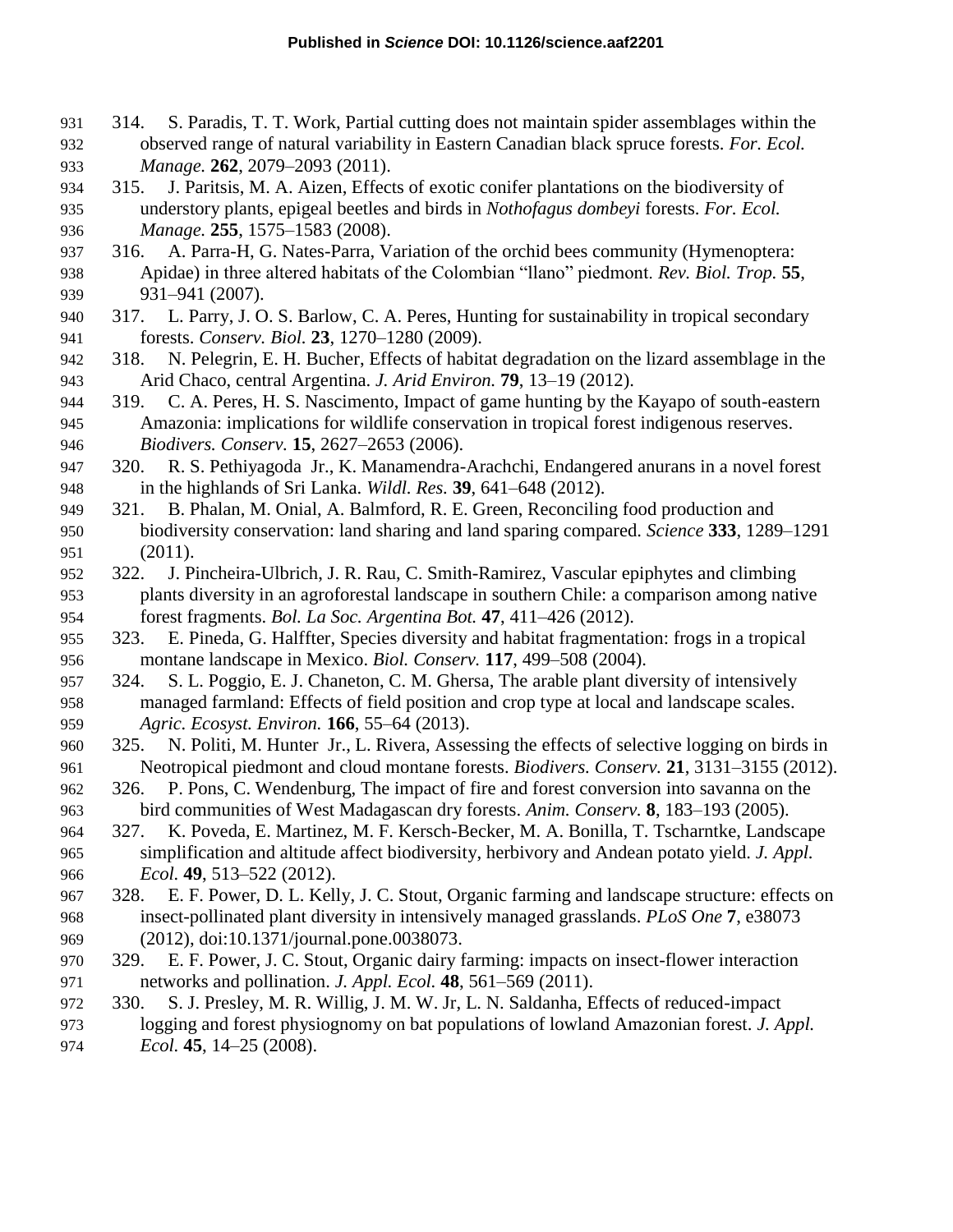- 331. V. M. Proença, H. M. Pereira, J. Guilherme, L. Vicente, Plant and bird diversity in natural forests and in native and exotic plantations in NW Portugal. *Acta Oecologica* **36**, 219–226 (2010).
- 332. M. Quaranta *et al.*, Wild bees in agroecosystems and semi-natural landscapes. 1997-2000 collection period in Italy. *Bull. Insectology* **57**, 11–62 (2004).
- 333. C. Quintero, C. L. Morales, M. A. Aizen, Effects of anthropogenic habitat disturbance on local pollinator diversity and species turnover across a precipitation gradient. *Biodivers. Conserv.* **19**, 257–274 (2010).
- 334. R. Rader, I. Bartomeus, J. M. Tylianakis, E. Laliberté, The winners and losers of land use intensification: pollinator community disassembly is non-random and alters functional diversity. *Divers. Distrib.* **20**, 908–917 (2014).
- 335. J. Ranganathan, K. M. A. Chan, G. C. Daily, Satellite detection of bird communities in tropical countryside. *Ecol. Appl.* **17**, 1499–1510 (2007).
- 336. J. Ranganathan, R. J. R. Daniels, M. D. S. Chandran, P. R. Ehrlich, G. C. Daily, Sustaining biodiversity in ancient tropical countryside. *Proc. Natl. Acad. Sci. U. S. A.* **105**, 990 17852–17854 (2008).
- 337. F. Raub, H. Hoefer, L. Scheuermann, R. Brandl, The conservation value of secondary forests in the southern Brazilian Mata Atlantica from a spider perspective. *J. Arachnol.* **42**, 52–73 (2014).
- 338. N. Redpath, L. M. Osgathorpe, K. Park, D. Goulson, Crofting and bumblebee conservation: The impact of land management practices on bumblebee populations in northwest Scotland. *Biol. Conserv.* **143**, 492–500 (2010).
- 339. J. L. Reid, J. B. C. Harris, R. A. Zahawi, Avian habitat preference in tropical forest restoration in southern Costa Rica. *Biotropica* **44**, 350–359 (2012).
- 340. Y. T. Reis, E. M. Cancello, Termite (Insecta, Isoptera) richness in primary and secondary Atlantic Forest in southeastern Bahia. *Iheringia Ser. Zool.* **97**, 229–234 (2007).
- 341. J. M. Rey-Benayas, I. Galvan, L. M. Carrascal, Differential effects of vegetation restoration in Mediterranean abandoned cropland by secondary succession and pine plantations on bird assemblages. *For. Ecol. Manage.* **260**, 87–95 (2010).
- 342. C. Reynolds, C. T. Symes, Grassland bird response to vegetation structural heterogeneity and clearing of invasive bramble. *African Zool.* **48**, 228–239 (2013).
- 343. D. B. Ribeiro, A. V. L. Freitas, The effect of reduced-impact logging on fruit-feeding butterflies in Central Amazon, Brazil. *J. Insect Conserv.* **16**, 733–744 (2012).
- 344. B. A. Richardson, M. J. Richardson, F. N. Soto-Adames, Separating the effects of forest type and elevation on the diversity of litter invertebrate communities in a humid tropical forest in Puerto Rico. *J. Anim. Ecol.* **74**, 926–936 (2005).
- 345. C. A. Robles, C. C. Carmaran, S. E. Lopez, Screening of xylophagous fungi associated with *Platanus acerifolia* in urban landscapes: Biodiversity and potential biodeterioration. *Landsc. Urban Plan.* **100**, 129–135 (2011).
- 346. M. M. Rodrigues, M. A. Uchoa, S. Ide, Dung beetles (Coleoptera: Scarabaeoidea) in three landscapes in Mato Grosso do Sul, Brazil. *Brazilian J. Biol.* **73**, 211–220 (2013).
- 347. J. Römbke, P. Schmidt, H. Höfer, The earthworm fauna of regenerating forests and anthropogenic habitats in the coastal region of Paraná. *Pesqui. Agropecu. Bras.* **44**, 1040– 1049 (2009).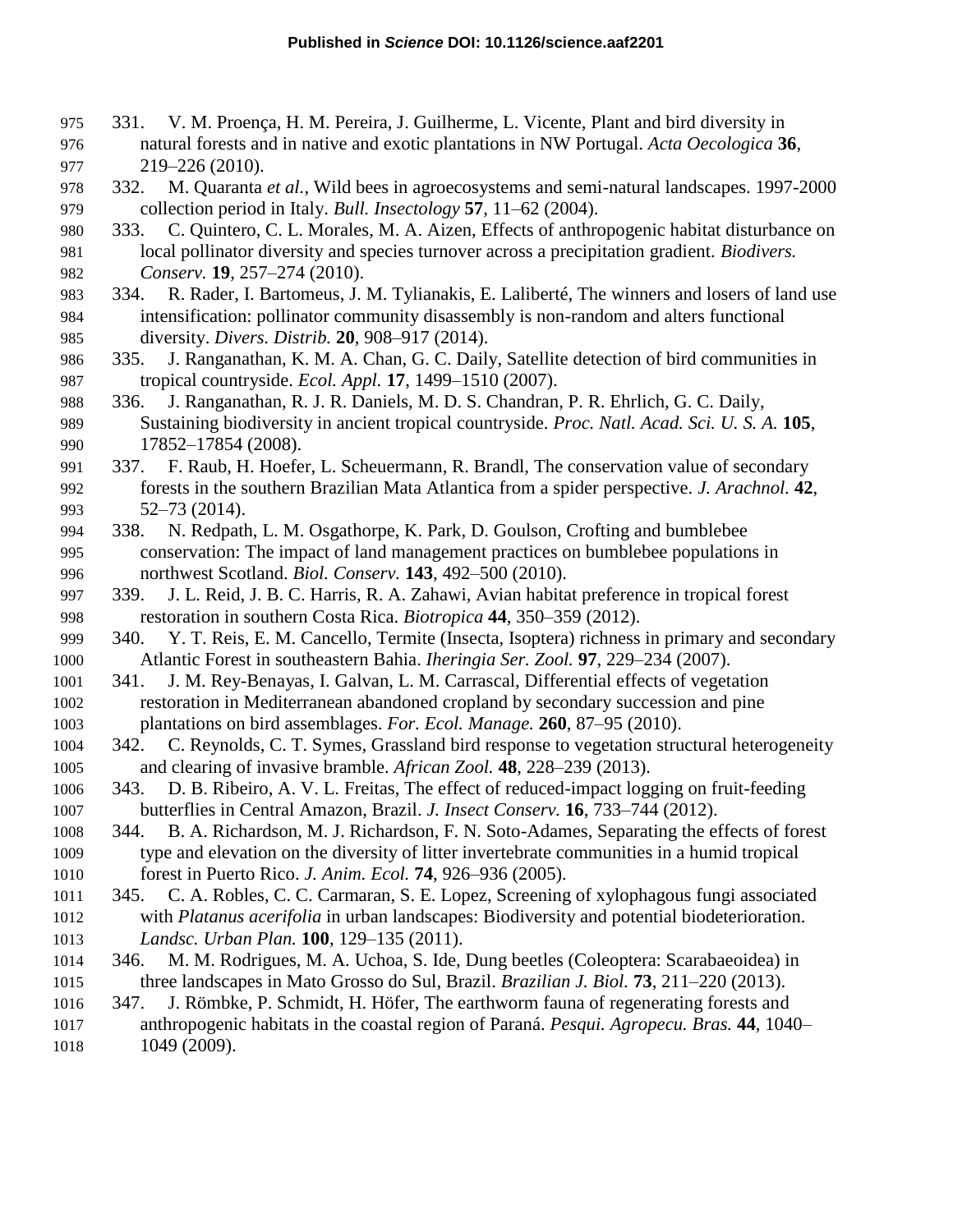- 348. L. P. Romero-Duque, V. J. Jaramillo, A. Perez-Jimenez, Structure and diversity of secondary tropical dry forests in Mexico, differing in their prior land-use history. *For. Ecol. Manage.* **253**, 38–47 (2007).
- 349. L. Rosselli, thesis, *Factores ambientales relacionados con la presencia y abundancia de las aves de los humedales de la Sabana de Bogotá*. (Universidad Nacional de Colombia, 2011).
- 350. L. Rousseau, S. J. Fonte, O. Tellez, R. van der Hoek, P. Lavelle, Soil macrofauna as indicators of soil quality and land use impacts in smallholder agroecosystems of western Nicaragua. *Ecol. Indic.* **27**, 71–82 (2013).
- 351. A. V Rubio, J. A. Simonetti, Lizard assemblages in a fragmented landscape of central Chile. *Eur. J. Wildl. Res.* **57**, 195–199 (2011).
- 352. S. Safian, G. Csontos, D. Winkler, Butterfly community recovery in degraded rainforest habitats in the Upper Guinean Forest Zone (Kakum forest, Ghana). *J. Insect Conserv.* **15**, 351–359 (2011).
- 353. W. Sakchoowong, S. Nomura, K. Ogata, J. Chanpaisaeng, Diversity of pselaphine beetles (Coleoptera: Staphylinidae: Pselaphinae) in eastern Thailand. *Entomol. Sci.* **11**, 301–313 (2008).
- 354. R. A. Saldana-Vazquez, V. J. Sosa, J. R. Hernandez-Montero, F. Lopez-Barrera, Abundance responses of frugivorous bats (Stenodermatinae) to coffee cultivation and selective logging practices in mountainous central Veracruz, Mexico. *Biodivers. Conserv.* **19**, 2111–2124 (2010).
- 355. K. Sam, B. Koane, S. Jeppy, V. Novotny, Effect of forest fragmentation on bird species richness in Papua New Guinea. *J. F. Ornithol.* **85**, 152–167 (2014).
- 356. U. Samnegård, A. S. Persson, H. G. Smith, Gardens benefit bees and enhance pollination in intensively managed farmland. *Biol. Conserv.* **144**, 2602–2606 (2011).
- 357. J. Santana, M. Porto, L. Gordinho, L. Reino, P. Beja, Long-term responses of Mediterranean birds to forest fuel management. *J. Appl. Ecol.* **49**, 632–643 (2012).
- 358. J. Savage, T. A. Wheeler, A. M. A. Moores, A. G. Taillefer, Effects of habitat size, vegetation cover, and surrounding land use on Diptera diversity in temperate Nearctic bogs. *Wetlands* **31**, 125–134 (2011).
- 359. M. Schilthuizen, T. S. Liew, B. Bin Elahan, I. Lackman-Ancrenaz, Effects of karst forest degradation on pulmonate and prosobranch land snail communities in Sabah, Malaysian Borneo. *Conserv. Biol.* **19**, 949–954 (2005).
- 360. N. L. Schon, A. D. Mackay, M. A. Minor, G. W. Yeates, M. J. Hedley, Soil fauna in grazed New Zealand hill country pastures at two management intensities. *Appl. Soil Ecol.* **40**, 218–228 (2008).
- 361. N. L. Schon, A. D. Mackay, G. W. Yeates, M. A. Minor, Separating the effects of defoliation and dairy cow treading pressure on the abundance and diversity of soil invertebrates in pastures. *Appl. Soil Ecol.* **46**, 209–221 (2010).
- 362. C. Schüepp, J. D. Herrmann, F. Herzog, M. H. Schmidt-Entling, Differential effects of habitat isolation and landscape composition on wasps, bees, and their enemies. *Oecologia* **165**, 713–721 (2011).
- 363. C. Schüepp, S. Rittiner, M. H. Entling, High bee and wasp diversity in a heterogeneous tropical farming system compared to protected forest. *PLoS One* **7**, e52109 (2012).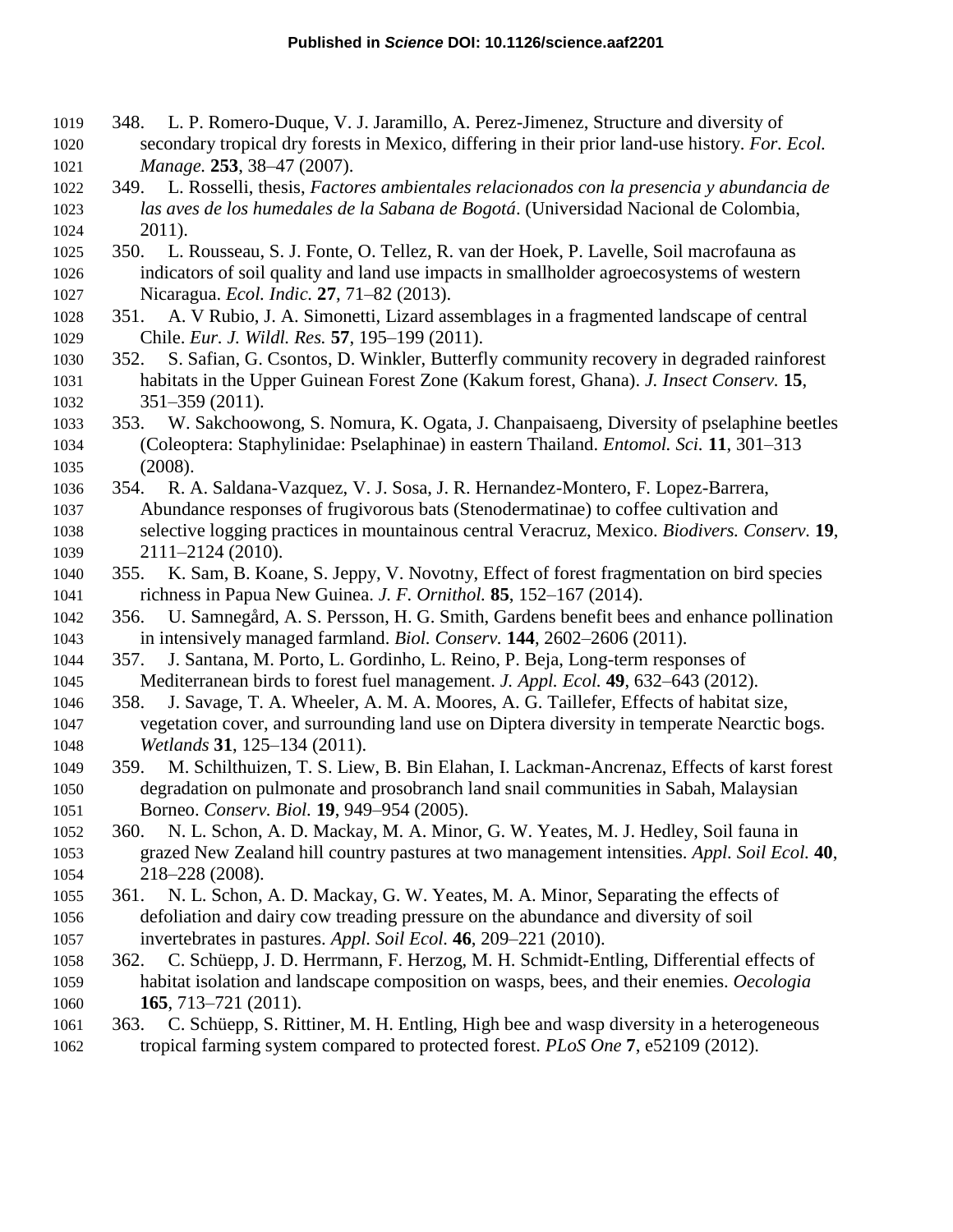- 364. K. Schumann, R. Wittig, A. Thiombiano, U. Becker, K. Hahn, Impact of land-use type and harvesting on population structure of a non-timber forest product-providing tree in a semi-arid savanna, West Africa. *Biol. Conserv.* **144**, 2369–2376 (2011).
- 365. D. M. Scott *et al.*, The impacts of forest clearance on lizard, small mammal and bird communities in the arid spiny forest, southern Madagascar. *Biol. Conserv.* **127**, 72–87 (2006).
- 366. K. A. Scott, S. A. Setterfield, M. M. Douglas, A. N. Andersen, Fire tolerance of perennial grass tussocks in a savanna woodland. *Austral Ecol.* **35**, 858–861 (2010).
- 367. J. L. Sedlock *et al.*, Bat diversity in tropical forest and agro-pastoral habitats within a protected area in the Philippines. *Acta Chiropterologica* **10**, 349–358 (2008).
- 368. N. J. Shafie, S. A. M. Sah, N. S. A. Latip, N. M. Azman, N. L. Khairuddin, Diversity pattern of bats at two contrasting habitat types along Kerian River, Perak, Malaysia. *Trop. Life Sci. Res.* **22**, 13–22 (2011).
- 369. G. Shahabuddin, R. Kumar, Effects of extractive disturbance on bird assemblages, vegetation structure and floristics in tropical scrub forest, Sariska Tiger Reserve, India. *For. Ecol. Manage.* **246**, 175–185 (2007).
- 370. G. Shannon *et al.*, The utilization of large savanna trees by elephant in southern Kruger National Park. *J. Trop. Ecol.* **24**, 281–289 (2008).
- 371. D. Sheil *et al.*, *Exploring biological diversity, environment and local people's perspectives in forest landscapes: Methods for a multidisciplinary landscape assessment*. (Center for International Forestry Research, Jakarta, Indonesia, 2002).
- 372. F. H. Sheldon, A. Styring, P. A. Hosner, Bird species richness in a Bornean exotic tree plantation: A long-term perspective. *Biol. Conserv.* **143**, 399–407 (2010).
- 373. R. E. Shuler, T. H. Roulston, G. E. Farris, Farming practices influence wild pollinator populations on squash and pumpkin. *J. Econ. Entomol.* **98**, 790–795 (2005).
- 374. S. J. Siebert, Patterns of plant species richness of temperate and tropical grassland in South Africa. *Plant Ecol. Evol.* **144**, 249–254 (2011).
- 375. F. A. B. Silva, C. M. Q. Costa, R. C. Moura, A. I. Farias, Study of the dung beetle (Coleoptera: Scarabaeidae) community at two sites: Atlantic Forest and clear-cut, Pernambuco, Brazil. *Environ. Entomol.* **39**, 359–367 (2010).
- 376. E. M. Slade, D. J. Mann, O. T. Lewis, Biodiversity and ecosystem function of tropical forest dung beetles under contrasting logging regimes. *Biol. Conserv.* **144**, 166–174 (2011).
- 377. A. Smith-Pardo, V. H. Gonzalez, Diversidad de abejas (Hymenoptera: Apoidea) en estados sucesionales del bosque humedo tropical. *Acta Biológica Colomb.* **12**, 43–55 (2007).
- 378. N. S. Sodhi *et al.*, Deforestation and avian extinction on tropical landbridge islands. *Conserv. Biol.* **24**, 1290–1298 (2010).
- 379. M. C. K. Soh, N. S. Sodhi, S. L. H. Lim, High sensitivity of montane bird communities to habitat disturbance in Peninsular Malaysia. *Biol. Conserv.* **129**, 149–166 (2006).
- 380. R. A. Sosa, V. A. Benz, J. M. Galea, I. V Poggio Herrero, Efecto del grado de disturbio sobre el ensamble de aves en la reserva provincial Parque Luro, La Pampa, Argentina. *Rev. la Asoc. Argentina Ecol. Paisajes*. **1**, 101–110 (2010).
- 381. H. Sridhar, T. R. S. Raman, D. Mudappa, Mammal persistence and abundance in tropical rainforest remnants in the southern Western Ghats, India. *Curr. Sci.* **94**, 748–757 (2008).
- 382. P. C. Stouffer, E. I. Johnson, R. O. Bierregaard Jr., T. E. Lovejoy, Understory bird
- communities in Amazonian rainforest fragments: species turnover through 25 years post-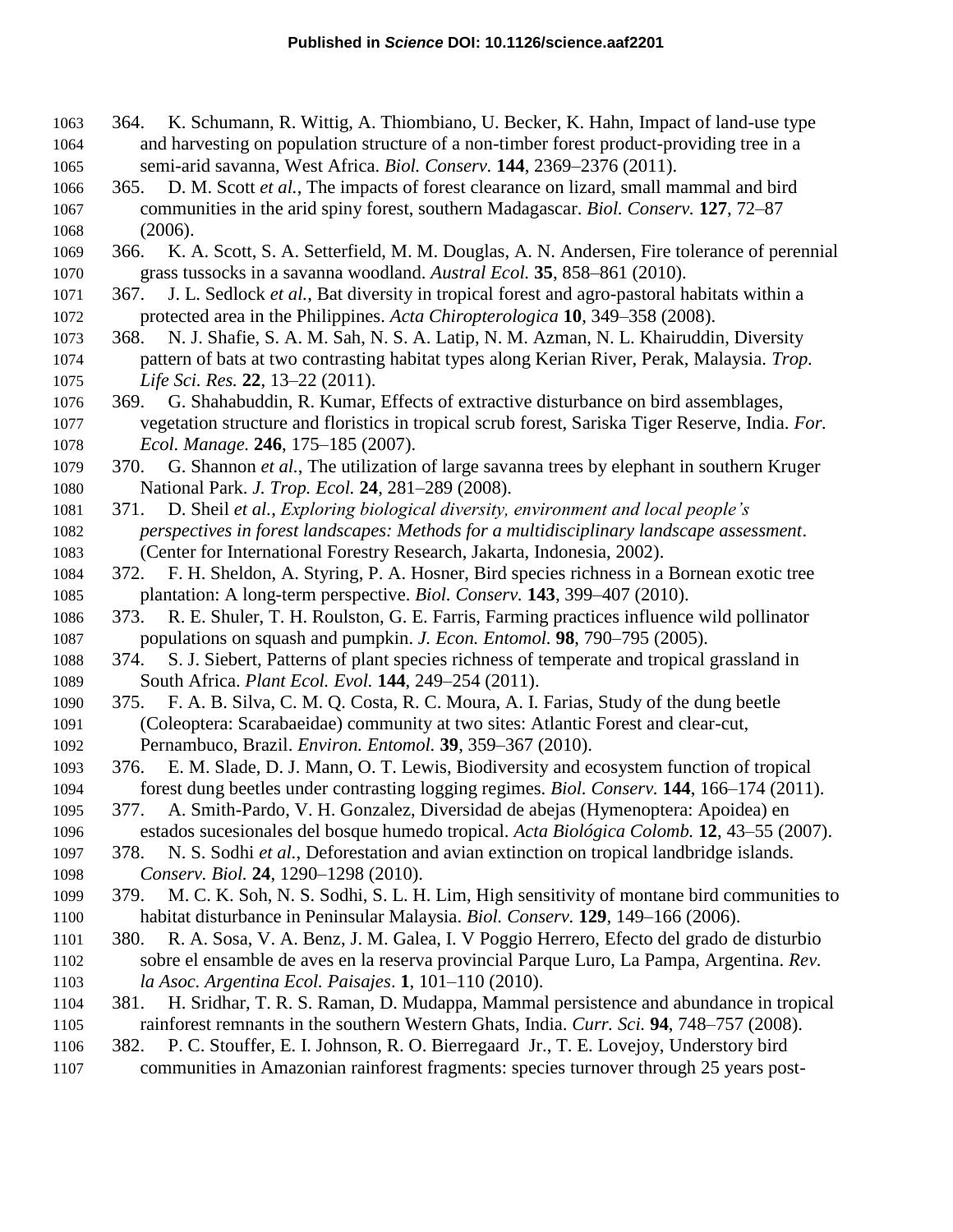isolation in recovering landscapes. *PLoS One* **6**, e20543 (2011), doi:10.1371/journal.pone.0020543. 383. L. Ström, K. Hylander, M. Dynesius, Different long-term and short-term responses of land snails to clear-cutting of boreal stream-side forests. *Biol. Conserv.* **142**, 1580–1587 (2009). 384. M. J. Struebig, T. Kingston, A. Zubaid, A. Mohd-Adnan, S. J. Rossiter, Conservation value of forest fragments to Palaeotropical bats. *Biol. Conserv.* **141**, 2112–2126 (2008). 385. Z. M. Su, R. Z. Zhang, J. X. Qiu, Decline in the diversity of willow trunk-dwelling weevils (Coleoptera: Curculionoidea) as a result of urban expansion in Beijing, China. *J. Insect Conserv.* **15**, 367–377 (2011). 386. M. Suarez-Rubio, J. R. Thomlinson, Landscape and patch-level factors influence bird communities in an urbanized tropical island. *Biol. Conserv.* **142**, 1311–1321 (2009). 387. S. Sugiura, T. Tsuru, Y. Yamaura, H. Makihara, Small off-shore islands can serve as important refuges for endemic beetle conservation. *J. Insect Conserv.* **13**, 377–385 (2009). 388. K. S. Summerville, Managing the forest for more than the trees: effects of experimental timber harvest on forest Lepidoptera. *Ecol. Appl.* **21**, 806–816 (2011). 389. K. S. Summerville, C. J. Conoan, R. M. Steichen, Species traits as predictors of lepidopteran composition in restored and remnant tallgrass prairies. *Ecol. Appl.* **16**, 891–900 (2006). 390. K. S. Summerville, T. O. Crist, Effects of timber harvest on forest Lepidoptera: community, guild and species responses. *Ecol. Appl.* **12**, 820–835 (2002). 391. Y. H. Sung, N. E. Karraker, B. C. H. Hau, Terrestrial herpetofaunal assemblages in secondary forests and exotic *Lophostemon confertus* plantations in South China. *For. Ecol. Manage.* **270**, 71–77 (2012). 392. C. G. Threlfall, B. Law, P. B. Banks, Sensitivity of insectivorous bats to urbanization: Implications for suburban conservation planning. *Biol. Conserv.* **146**, 41–52 (2012). 393. R. Tonietto, J. Fant, J. Ascher, K. Ellis, D. Larkin, A comparison of bee communities of Chicago green roofs, parks and prairies. *Landsc. Urban Plan.* **103**, 102–108 (2011). 394. I. Torre, V. Bros, X. Santos, Assessing the impact of reforestation on the diversity of Mediterranean terrestrial Gastropoda. *Biodivers. Conserv.* **23**, 2579–2589 (2014). 395. E. C. Turner, W. A. Foster, The impact of forest conversion to oil palm on arthropod abundance and biomass in Sabah, Malaysia. *J. Trop. Ecol.* **25**, 23–30 (2009). 396. J. M. Tylianakis, A.-M. Klein, T. Tscharntke, Spatiotemporal variation in the diversity of Hymenoptera across a tropical habitat gradient. *Ecology* **86**, 3296–3302 (2005). 397. M. Uehara-Prado, Effects of land use on ant species composition and diaspore removal in exotic grasslands in the Brazilian Pantanal (Hymenoptera: Formicidae). *Sociobiology* **45**, 915–923 (2005). 398. M. Uehara-Prado, K. S. Brown, A. Victor, L. Freitas, Species richness, composition and abundance of fruit-feeding butterflies in the Brazilian Atlantic Forest: comparison between a fragmented and a continuous landscape. *Glob. Ecol. Biogeogr.* **16**, 43–54 (2007). 399. J. N. Urbina-Cardona, M. Olivares-Perez, V. H. Reynoso, Herpetofauna diversity and microenvironment correlates across a pasture-edge-interior ecotone in tropical rainforest fragments in the Los Tuxtlas Biosphere Reserve of Veracruz, Mexico. *Biol. Conserv.* **132**, 61–75 (2006). 400. J. N. Urbina-Cardona, M. C. Londoño-Murcia, D. G. García-Ávila, Spatio-temporal dymanics of snake diversity in four habitats with different degrees of anthropogenic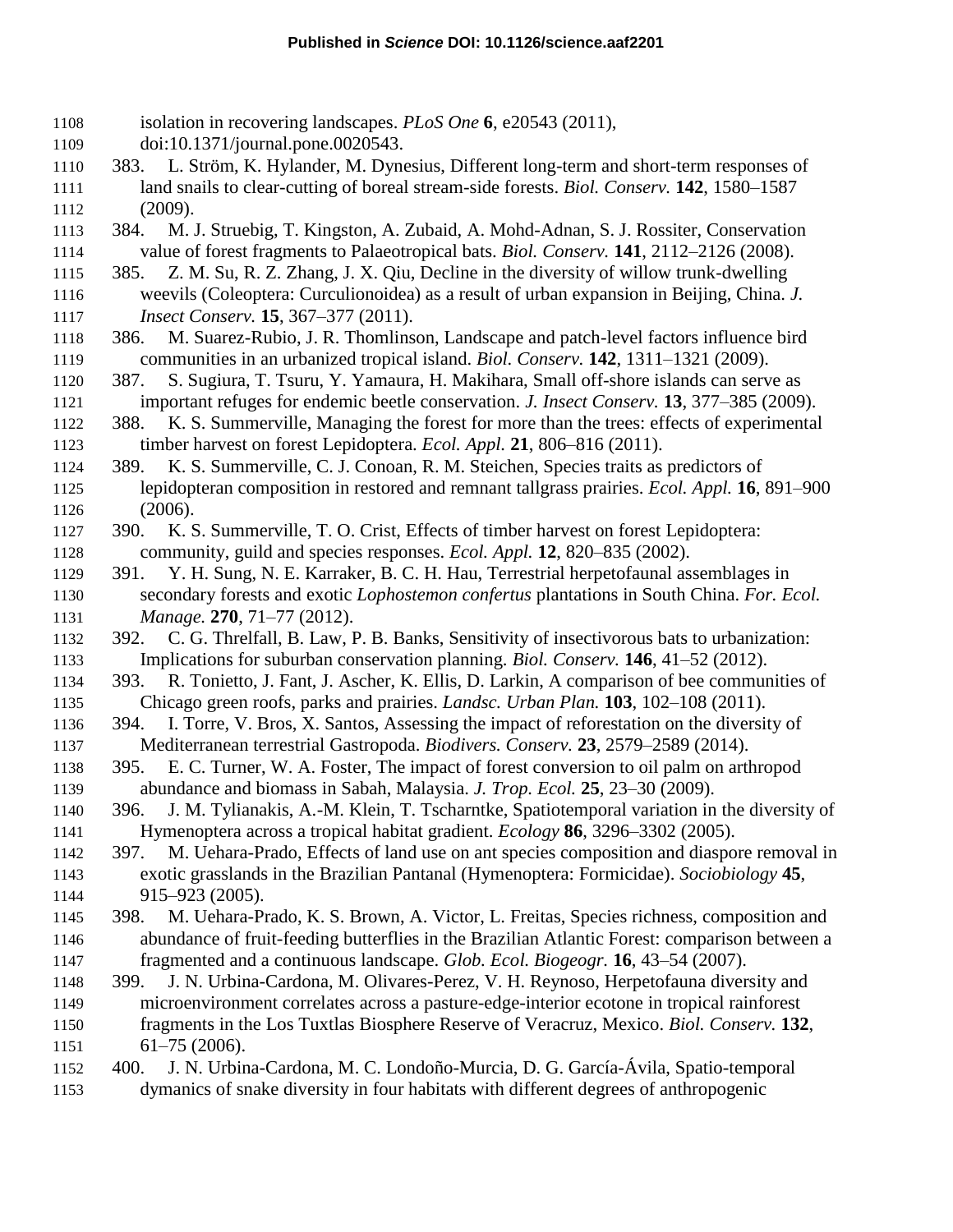- disturbance in the Gorgona Island National Natural Park in the Colombian Pacific. *Caldasia* **30**, 479–493 (2008).
- 401. D. Vallan, Effects of anthropogenic environmental changes on amphibian diversity in the rain forests of eastern Madagascar. *J. Trop. Ecol.* **18**, 725–742 (2002).
- 402. A. J. Vanbergen, B. A. Woodcock, A. D. Watt, J. Niemela, Effect of land-use heterogeneity on carabid communities at the landscape scale. *Ecography* **28**, 3–16 (2005).
- 403. H. L. Vasconcelos *et al.*, Dynamics of the leaf-litter arthropod fauna following fire in a Neotropical woodland savanna. *PLoS One* **4**, e7762 (2009).
- 404. K. Vassilev, H. Pedashenko, S. C. Nikolov, I. Apostolova, J. Dengler, Effect of land abandonment on the vegetation of upland semi-natural grasslands in the Western Balkan Mts., Bulgaria. *Plant Biosyst.* **145**, 654–665 (2011).
- 405. D. P. Vázquez, D. Simberloff, Ecological specialization and susceptibility to disturbance: Conjectures and refutations. *Am. Nat.* **159**, 606–623 (2002).
- 406. H. A. F. Verboven, R. Brys, M. Hermy, Sex in the city: Reproductive success of *Digitalis purpurea* in a gradient from urban to rural sites. *Landsc. Urban Plan.* **106**, 158–164 (2012).
- 407. M. J. Verdasca *et al.*, Forest fuel management as a conservation tool for early successional species under agricultural abandonment: The case of Mediterranean butterflies. *Biol. Conserv.* **146**, 14–23 (2012).
- 408. J. R. Verdú *et al.*, Grazing promotes dung beetle diversity in the xeric landscape of a Mexican Biosphere Reserve. *Biol. Conserv.* **140**, 308–317 (2007).
- 409. C. H. Vergara, E. I. Badano, Pollinator diversity increases fruit production in Mexican coffee plantations: The importance of rustic management systems. *Agric. Ecosyst. Environ.* **129**, 117–123 (2009).
- 410. P. M. Vergara, J. A. Simonetti, Avian responses to fragmentation of the Maulino Forest in central Chile. *Oryx* **38**, 383–388 (2004).
- 411. M. Virgilio, T. Backeljau, R. Emeleme, J. L. Juakali, M. De Meyer, A quantitative comparison of frugivorous tephritids (Diptera: Tephritidae) in tropical forests and rural areas of the Democratic Republic of Congo. *Bull. Entomol. Res.* **101**, 591–597 (2011).
- 412. L. Van Vu, C. Q. Vu, Diversity pattern of butterfly communities (Lepidoptera, Papilionoidae) in different habitat types in a tropical rain forest of Southern Vietnam. *ISRN Zool.* **2011**, 1–8 (2011).
- 413. E. M. Waite, G. Closs, Y. Van Heezik, C. Berry, K. Dickinson, Arboreal arthropod sampling methods for urban trees. *J. Insect Conserv.* **16**, 931–939 (2012).
- 414. E. Waite, G. P. Closs, Y. van Heezik, K. J. M. Dickinson, Resource availability and foraging of silvereyes (*Zosterops lateralis*) in urban trees. *Emu* **113**, 26–32 (2013).
- 415. S. Walker, D. J. Wilson, G. Norbury, A. Monks, A. J. Tanentzap, Complementarity of indigenous flora in shrublands and grasslands in a New Zealand dryland landscape. *N. Z. J. Ecol.* **38**, 230–241 (2014).
- 416. T. R. Walker, P. D. Crittenden, S. D. Young, T. Prystina, An assessment of pollution impacts due to the oil and gas industries in the Pechora Basin, north-eastern European Russia. *Ecol. Indic.* **6**, 369–387 (2006).
- 417. Y. Wang, Y. Bao, M. Yu, G. Xu, P. Ding, Nestedness for different reasons: the distributions of birds, lizards and small mammals on islands of an inundated lake. *Divers. Distrib.* **16**, 862–873 (2010).
- 418. J. I. Watling, K. Gerow, M. A. Donnelly, Nested species subsets of amphibians and reptiles on Neotropical forest islands. *Anim. Conserv.* **12**, 467–476 (2009).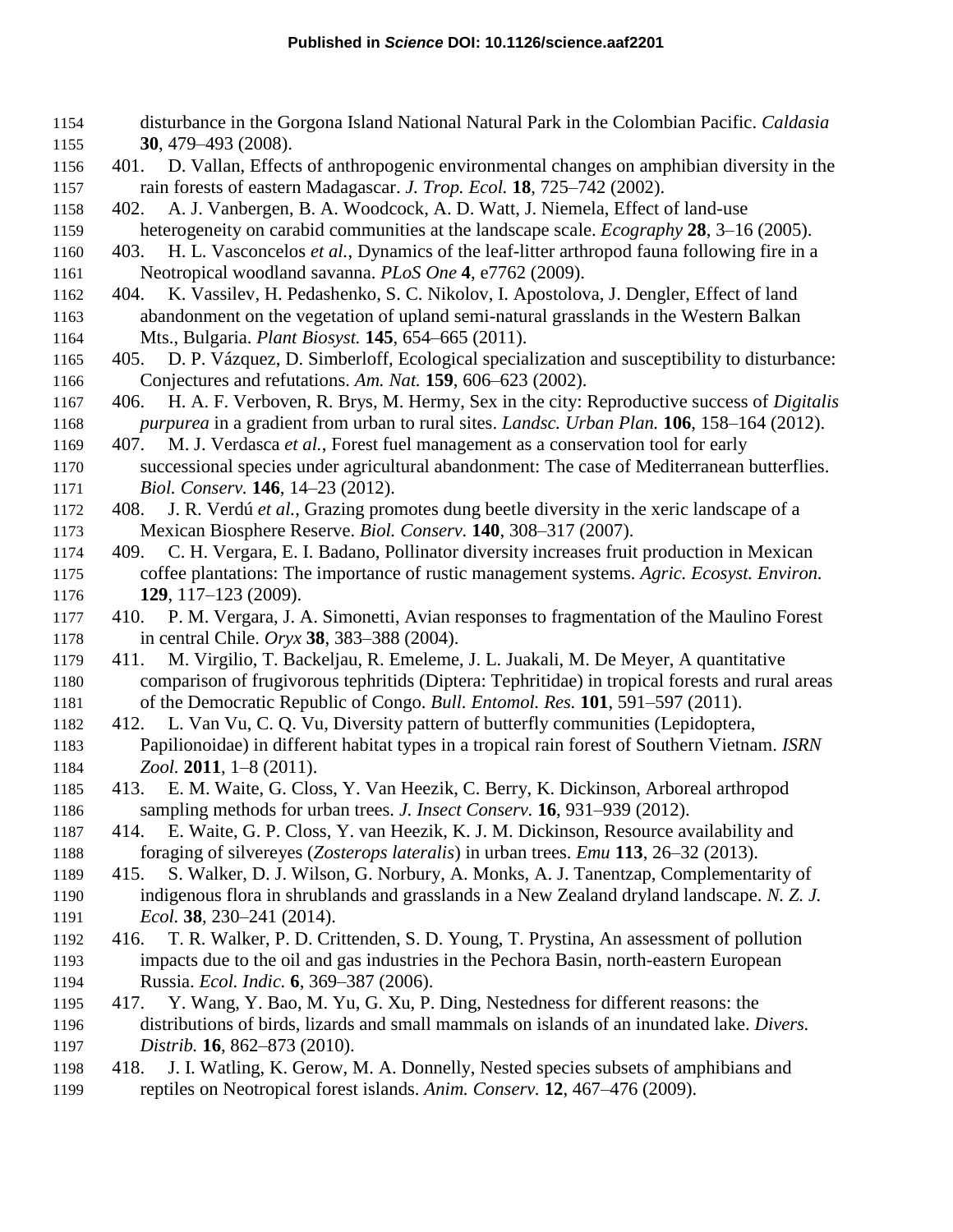- 419. B. Weller, J. U. Ganzhorn, Carabid beetle community composition, body size, and fluctuating asymmetry along an urban-rural gradient. *Basic Appl. Ecol.* **5**, 193–201 (2004).
- 420. K. Wells, E. K. V. Kalko, M. B. Lakim, M. Pfeiffer, Effects of rain forest logging on species richness and assemblage composition of small mammals in Southeast Asia. *J. Biogeogr.* **34**, 1087–1099 (2007).
- 421. E. D. Wiafe, R. Amfo-Otu, Forest duiker (*Cephalophus* spp.) abundance and hunting activities in the Kakum conservation area, Ghana. *J. Ecol. Nat. Environ.* **4**, 114–118 (2012).
- 422. C. D. Williams, J. Sheahan, M. J. Gormally, Hydrology and management of turloughs (temporary lakes) affect marsh fly (Sciomyzidae: Diptera) communities. *Insect Conserv. Divers.* **2**, 270–283 (2009).
- 423. M. R. Willig *et al.*, Phyllostomid bats of lowland Amazonia: effects of habitat alteration on abundance. *Biotropica* **39**, 737–746 (2007).
- 424. R. Winfree, T. Griswold, C. Kremen, Effect of human disturbance on bee communities in a forested ecosystem. *Conserv. Biol.* **21**, 213–223 (2007).
- 425. J. C. Z. Woinarski *et al.*, Fauna assemblages in regrowth vegetation in tropical open forests of the Northern Territory, Australia. *Wildl. Res.* **36**, 675–690 (2009).
- 426. B. A. Woodcock *et al.*, The potential of grass field margin management for enhancing beetle diversity in intensive livestock farms. *J. Appl. Ecol.* **44**, 60–69 (2007).
- 427. T. Wronski *et al.*, Species richness and meta-community structure of land snails along an altitudinal gradient on Bioko Island, Equatorial Guinea. *J. Molluscan Stud.* **80**, 161–168 (2014).
- 428. J. M. Wunderle, L. M. P. Henriques, M. R. Willig, Short-term responses of birds to forest gaps and understory: an assessment of reduced-impact logging in a lowland Amazon Forest. *Biotropica* **38**, 235–255 (2006).
- 429. Y. Yamaura *et al.*, Biodiversity of man-made open habitats in an underused country: a class of multispecies abundance models for count data. *Biodivers. Conserv.* **21**, 1365–1380 (2012).
- 430. X. L. Yan, W. K. Bao, X. Y. Pang, N. X. Zhang, J. Q. Chen, Regeneration strategies influence ground bryophyte composition and diversity after forest clearcutting. *Ann. For. Sci.* **70**, 845–861 (2013).
- 431. X. Yan, W. Bao, Evaluation of species composition and development of bryophyte community during early natural recovery progress of high-altitude spruce cutovers. *Biodivers. Sci.* **16**, 110–117 (2008).
- 432. X.-L. Yan, W.-K. Bao, Structure and species composition of ground bryophyte community of high-altitude young silvicultural cutovers in Rangtang County, China: evaluation on effects of clear-cutting and silvicultural management. *Chinese J. Plant Ecol.*  **32**, 815–824 (2008).
- 433. S. Yoshikura, S. Yasui, T. Kamijo, Comparative study of forest-dwelling bats' abundances and species richness between old-growth forests and conifer plantations in Nikko National Park, central Japan. *Mamm. Stud.* **36**, 189–198 (2011).
- 434. A. S. Zaitsev, M. Chauvat, A. Pflug, V. Wolters, Oribatid mite diversity and community dynamics in a spruce chronosequence. *Soil Biol. Biochem.* **34**, 1919–1927 (2002).
- 435. A. S. Zaitsev, V. Wolters, R. Waldhardt, J. Dauber, Long-term succession of oribatid mites after conversion of croplands to grasslands. *Appl. Soil Ecol.* **34**, 230–239 (2006).
- 436. J. N. Zhang, Q. Li, W. J. Liang, Effect of acetochlor and carbofuran on soil nematode
- communities in a Chinese soybean field. *African J. Agric. Res.* **5**, 2787–2794 (2010).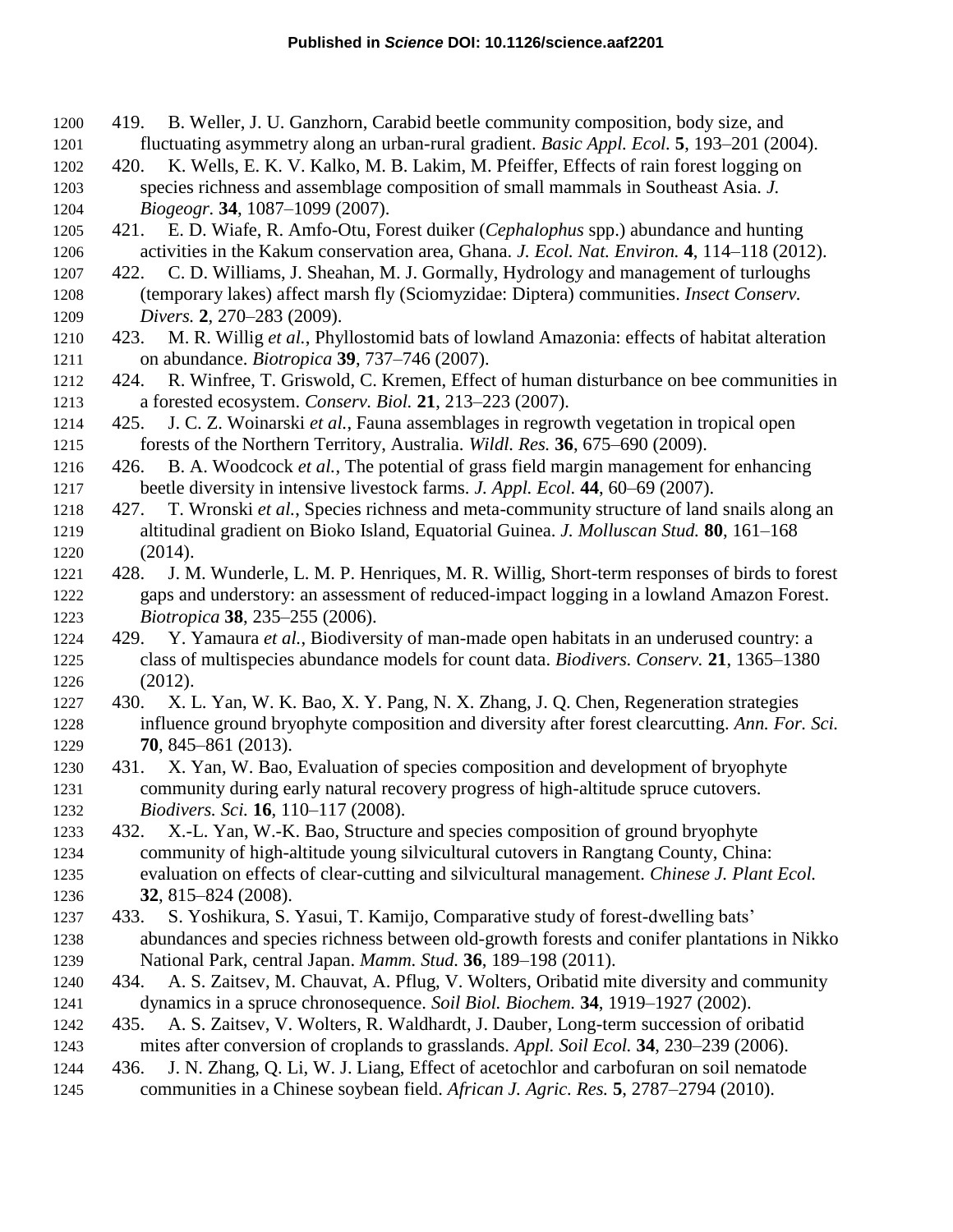- 437. G. Zimmerman, F. W. Bell, J. Woodcock, A. Palmer, J. Paloniemi, Response of breeding songbirds to vegetation management in conifer plantations established in boreal mixedwoods. *For. Chron.* **87**, 217–224 (2011).
- 438. P. A. Murtaugh, Performance of several variable-selection methods applied to real ecological data. *Ecol. Lett.* **12**, 1061–1068 (2009).
- 439. D. Bates, M. Maechler, B. Bolker, S. Walker, *lme4: Linear mixed-effects models using Eigen and S4. R package version 1.1-7* (2014; http://cran.r-project.org/package=lme4).
- 440. R Core Team, *R: A Language and Environment for Statistical Computing* (2015; https://www.r-project.org/).
- *441.* G. C. Hurtt et al., *Clim. Change* **109**, 117–161 (2011).
- 442. Q. Mu, M. Zhao, S. W. Running, Improvements to a MODIS global terrestrial evapotranspiration algorithm. *Remote Sens. Environ.* **115**, 1781–1800 (2011).
- 443. R. J. Hijmans, S. E. Cameron, J. L. Parra, P. G. Jones, A. Jarvis, Very high resolution interpolated climate surfaces for global land areas. *Int. J. Climatol.* **25**, 1965–1978 (2005).
- 444. H. I. Reuter, T. Hengl, in *Digital Soil Assessments and Beyond*, B. Minasny, B. P. Malone, A. B. McBratney, Eds. (Taylor & Francis Group, Sydney, Australia, 2012).
- 445. T. Hengl *et al.*, SoilGrids1km global soil information based on automated mapping. *PLoS One* **9**, e105992 (2014).
- 446. A. Nelson, *Estimated travel time to the nearest city of 50,000 or more people in year 2000*. (Ispra, Italy, 2008; http://bioval.jrc.ec.europa.eu/products/gam/).
- 447. M.-N. Tuanmu, W. Jetz, A global 1-km consensus land-cover product for biodiversity and ecosystem modelling. *Glob. Ecol. Biogeogr.* **23**, 1031–1045 (2014).
- 448. B. Lehner, P. Döll, Development and validation of a global database of lakes, reservoirs and wetlands. *J. Hydrol.* **296**, 1–22 (2004).
- 449. D. M. Olson *et al.*, Terrestrial ecoregions of the world: a new map of life on Earth. *Bioscience*. **51**, 933–938 (2001).
- 450. 450. S. van Asselen, P. H. Verburg, Land cover change or land-use intensification: simulating land system change with a global-scale land change model. *Glob. Chang. Biol.* **19**, 3648–67 (2013).
- 451. ESRI, ArcGIS Desktop: Release 10. (2011).
- 452. A. Longacre, L. R. Scott, J. S. Levine, Linear independence of pairwise comparisons of DNA microarray data. *J. Bioinform. Comput. Biol.* **3**, 1243–1262 (2005).
- 453. A. Chao, R. L. Chazdon, R. K. Colwell, T.-J. Shen, A new statistical approach for assessing similarity of species composition with incidence and abundance data. *Ecol. Lett.* **8**, 148–159 (2005).
- 454. R. A. Mittermeier *et al.*, Wilderness and biodiversity conservation. *Proc. Natl. Acad. Sci. U. S. A.* **100**, 10309–10313 (2003).
- 455. A. D. Chapman, *Numbers of Living Species in Australia and the World* (Australian Biological Resources Study, Canberra, Australia, 2009;
- https://www.environment.gov.au/system/files/pages/2ee3f4a1-f130-465b-9c7a-79373680a067/files/nlsaw-2nd-complete.pdf).
- 456. J. C. Pinheiro, D. M. Bates, *Mixed-effects models in S and S-plus* (Springer, New York, U.S.A., 2000).
- 457. A. F. Zuur, E. N. Ieno, N. J. Walker, A. A. Saveliev, G. M. Smith, *Mixed Effects Models and Extensions in Ecology with R* (Springer, New York, U.S.A., 2009).
-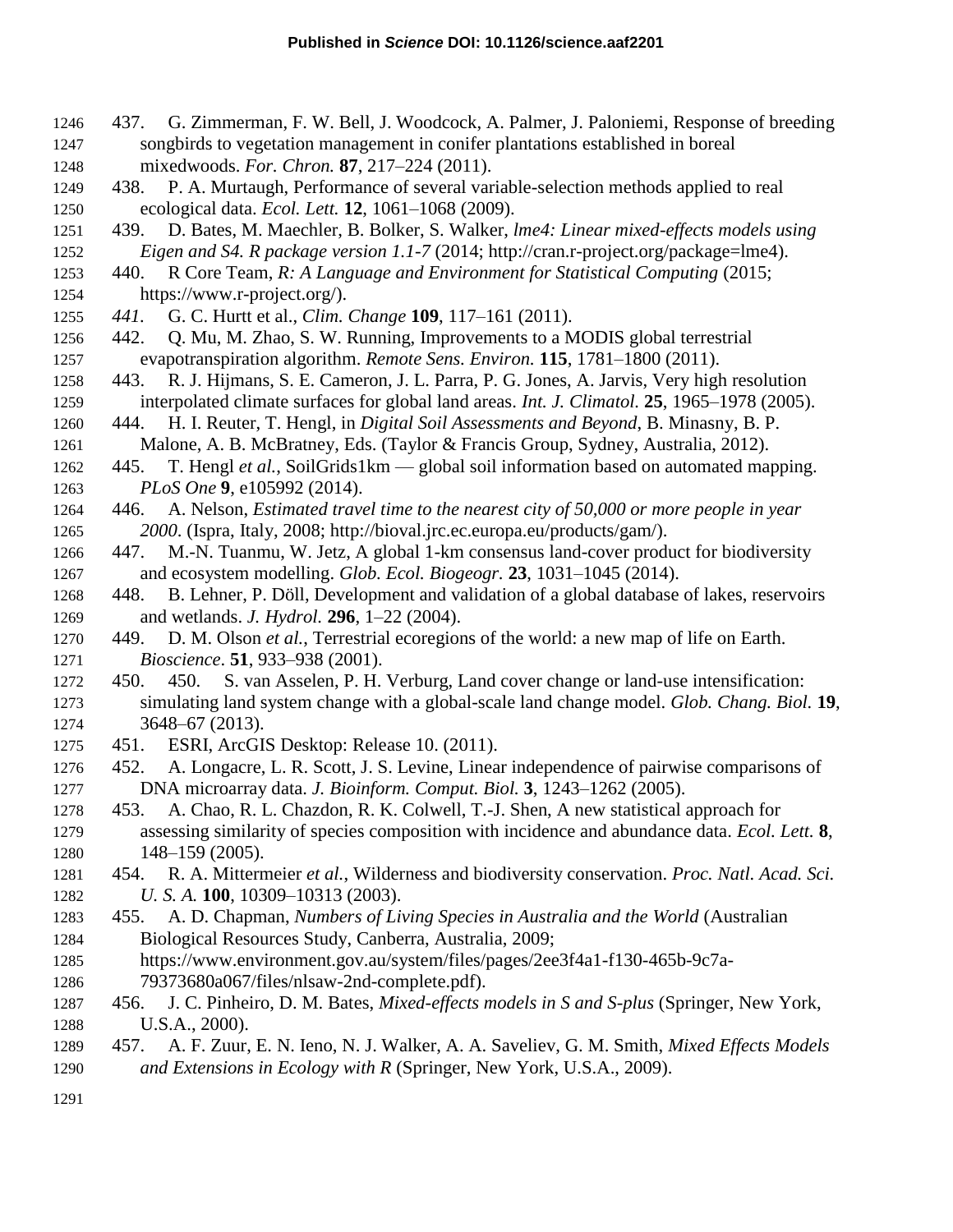| 1292 | <b>Acknowledgments:</b> We thank the hundreds of researchers who contributed their data to the |
|------|------------------------------------------------------------------------------------------------|
| 1293 | PREDICTS project; and Georgina Mace and Neil Burgess for helpful comments on an                |
| 1294 | earlier draft. This work was funded by the UK Natural Environment Research Council             |
| 1295 | (NERC, grant numbers: NE/J011193/2 and NE/L002515/1), the Biotechnology and                    |
| 1296 | Biological Sciences Research Council (grant number: BB/F017324/1), a Hans Rausing              |
| 1297 | PhD scholarship, and the United Nations Environment Programme World Conservation               |
| 1298 | Monitoring Centre. This is a contribution from the Imperial College Grand Challenges in        |
| 1299 | Ecosystem and the Environment Initiative, and the Sussex Sustainability Research               |
| 1300 | Programme. PREDICTS is endorsed by the Group on Earth Observations Biodiversity                |
| 1301 | Observation Network (GEO-BON). The underlying biodiversity data can be downloaded              |
| 1302 | from the Natural History Museum's Data Portal (doi: http://dx.doi.org/10.5519/0073893).        |
| 1303 |                                                                                                |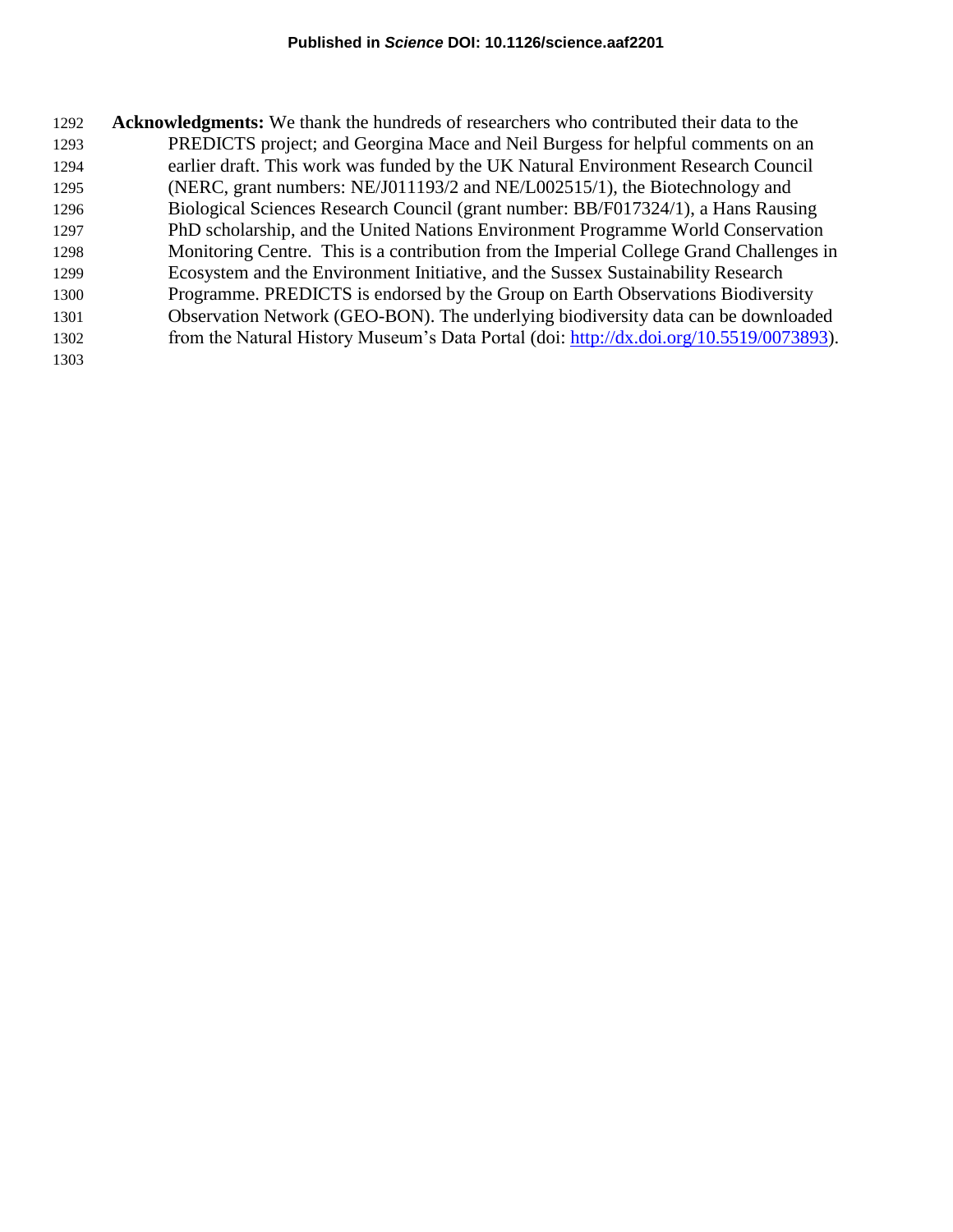



 **Fig. 1**. **Biodiversity intactness of ecological assemblages,** in terms of (**A**) total abundance of species occurring in primary vegetation (i.e. BII), (**B**) richness of species occurring in primary vegetation. Panels **C** and **D** correspond to A and B, respectively, and have the same legend values, but including species not present in primary vegetation.

- 
-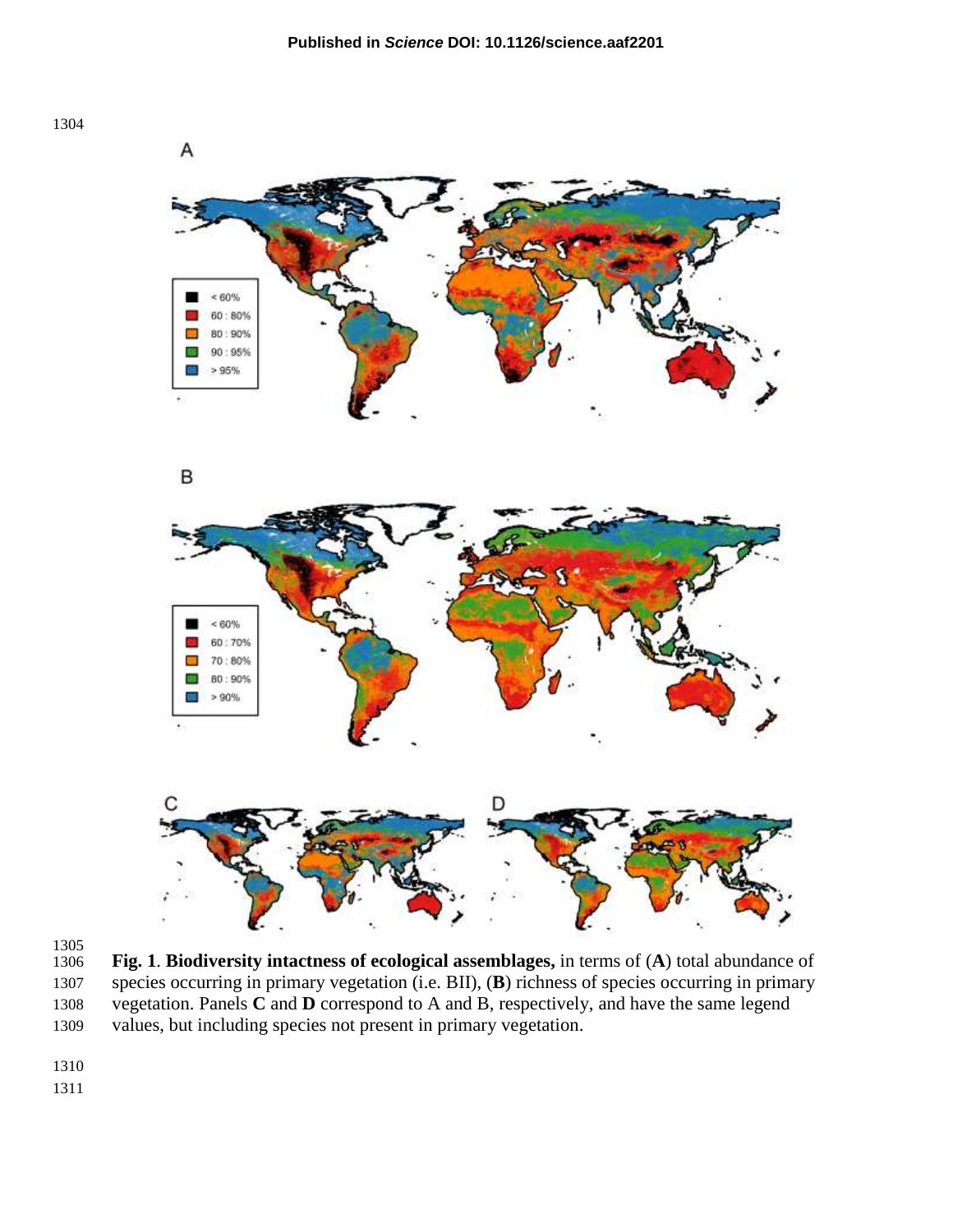

1312<br>1313



 **Intactness Index (BII).** Biodiversity intactness increases from bottom-left to top-right, and has the same colour scheme as Fig. 1. The dashed black line shows the position of the planetary

boundary *(9)*: only areas to the right and human population above this line (shaded green and

 blue) are within the proposed safe operating space. If human population were distributed randomly with respect to BII, the corners of the boxes would align with the dashed grey line; the

extent to which the corners lie above this line indicates the strength of the bias in human

- populations toward less intact areas.
- 
-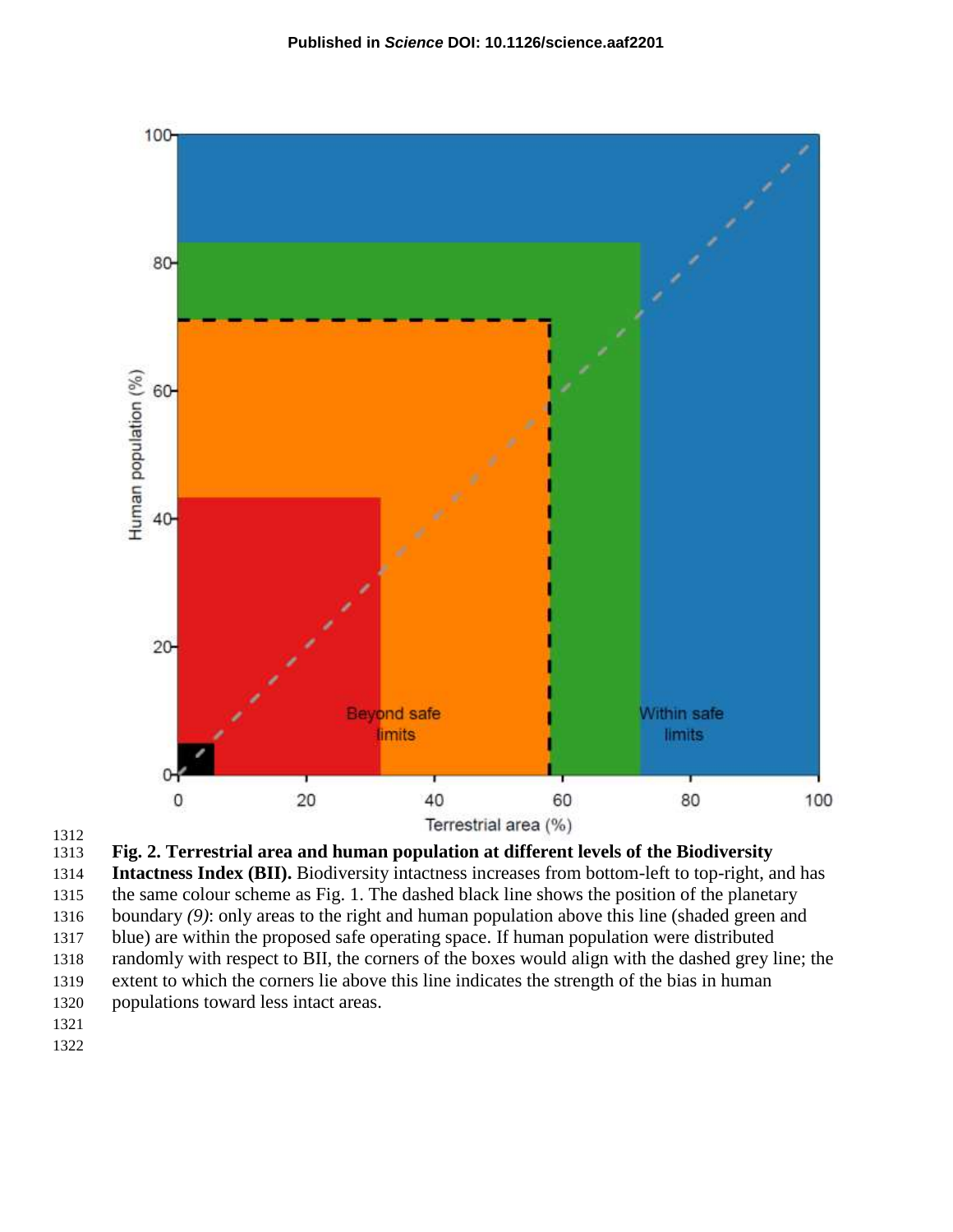#### **Published in** *Science* **DOI: 10.1126/science.aaf2201**